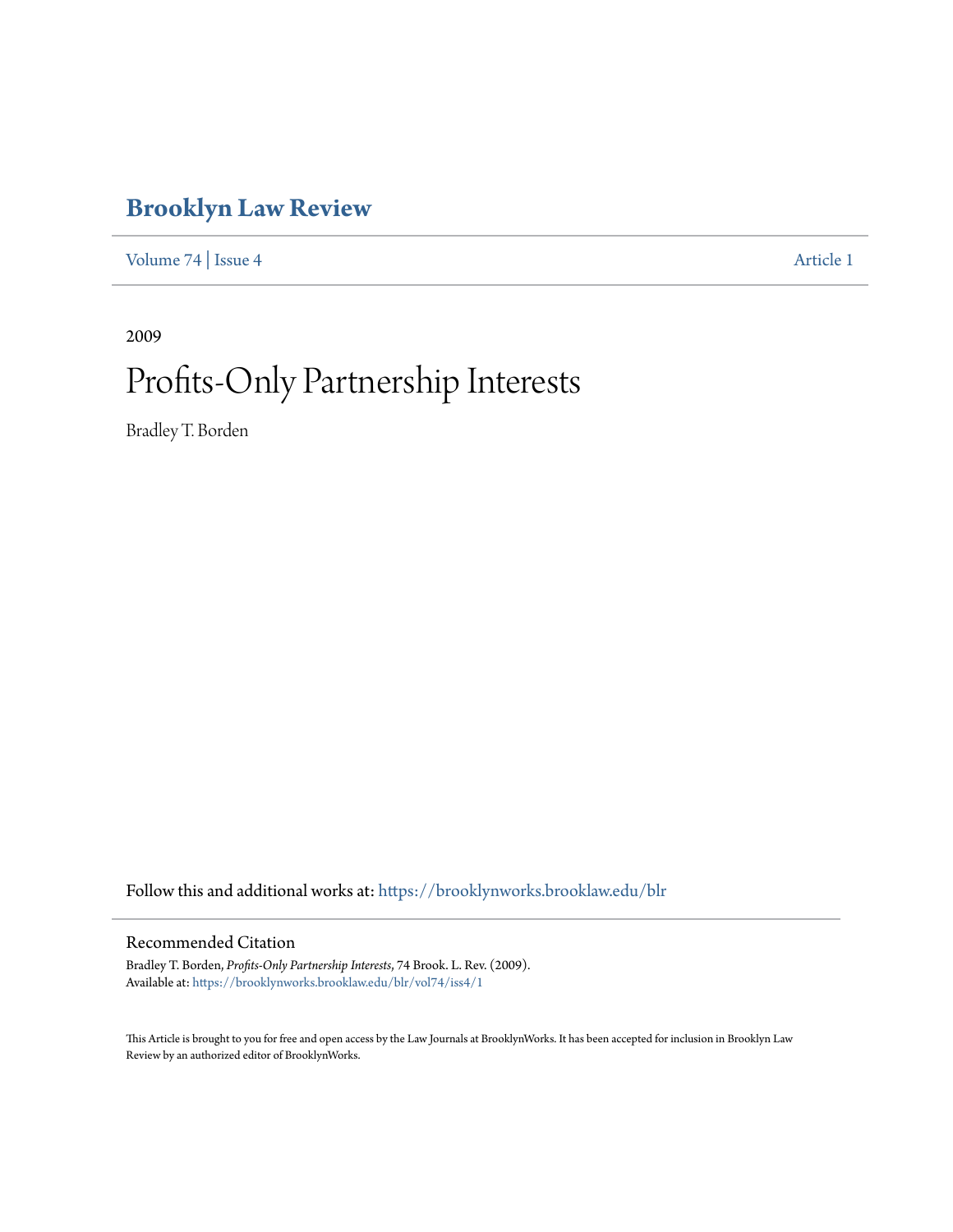# **ARTICLES**

# Profits-Only Partnership Interests

# *Bradley T. Borden*†

*Profits-only partnership interests grant service-providing partners an interest in the profits of a partnership but not its capital. Such interests are a proverbial double-edged sword: they create economic arrangements needed in business, but provide opportunities for inequitable tax reductions. Business participants make economic decisions to use profits-only partnership interests to reduce agency costs and appropriable rents. The current law, however, empowers business participants to form partnerships that are equivalent to employment arrangements and use profits-only partnership interests to obtain longterm capital gains. Thus, with no economic consequences, they convert ordinary income (taxed at up to thirty-five percent) to long-term capital gain (taxed at fifteen percent). Commentators and lawmakers generally propose partnership disaggregation to eliminate the inequity. Partnership disaggregation changes the character of income (from capital gain to ordinary income) as it flows from the partnership to service-providing partners. Partnership disaggregation may enhance equity, but it ignores the nature of tax partnerships, threatens the partnership tax regime, and has other negative side effects. This Article suggests that partnership disregard is a better way to address the inequity caused by profits-only partnership interests. Partnership disregard uses economic concepts to identify the policy-relevant differences between tax partnerships and disregarded arrangements, such as employment arrangements, leases, and loans. Partnership disregard distinguishes arrangements that should qualify for partnership tax treatment from those that should not. It eliminates inequity while preserving the integrity of the partnership tax regime and other areas of the law.*

 <sup>†</sup> Associate Professor of Law, Washburn University School of Law, Topeka, Kansas. LL.M. and J.D., University of Florida, Fredric G. Levin College of Law; M.B.A. and B.B.A., Idaho State University. I thank Terry Cuff, Mitch Engler, Heather Field, Vic Fleischer, Tom Henning, Ali Khan, Tony Luppino, Gregg Polsky, Robert Rhee, Adam Rosenzweig, and the participants of the Junior Faculty Regional Workshop at Washington University School of Law for helpful comments and input on earlier drafts of this Article and Washburn University School of Law for its research support. I thank my wife Sam and daughter Claire for their support, help, and encouragement. All opinions expressed herein and any errors are my own.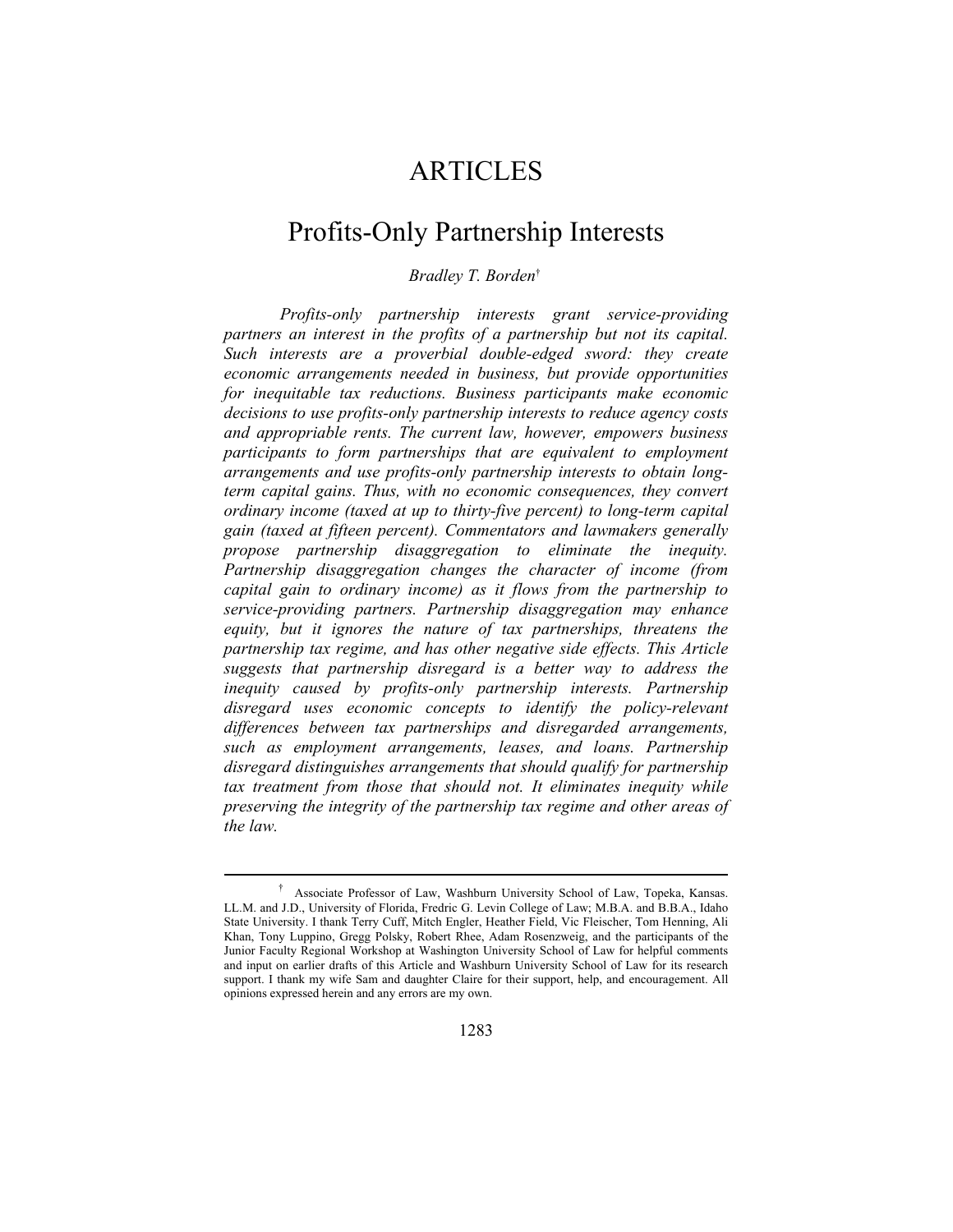#### I. INTRODUCTION

Consider a situation that plays out innumerable times each year. Two people, Cory and Travis, respectively own property and services. Cory and Travis would like to join Cory's property and Travis's services in a money-making enterprise. Planning for such enterprise, they face myriad legal, economic, and other considerations. Of particular interest are the economic considerations they face.<sup>1</sup> The economic considerations include controlling appropriable quasi rents and agency costs.<sup>2</sup> Cory and Travis have various tools at their disposal to help reduce such costs. For example, they can integrate the property and services to help reduce appropriable quasi rents,<sup>3</sup> and they can use profit-sharing and other arrangements to help reduce agency costs.4

After making decisions regarding the economic aspects of the arrangement, Cory and Travis must also consider the tax ramifications of the form they choose for their arrangement. The current law grants Cory and Travis significant latitude in choosing the type and amount of taxes they will pay. For example, if Cory were to hire Travis as an employee to manage the property and pay him a percent of the profits from the property, the compensation to Travis would be income.<sup>5</sup> Travis's tax rate on that income could reach as high as thirty-five percent.<sup>6</sup> If Cory and Travis were to form a corporation and grant stock to Travis in exchange for his services, Travis would recognize compensation income on the

 $1$  The economic considerations are of particular interest because they define the arrangement. The legal considerations are important because they help ensure that the parties are able to meet and preserve their economic objectives. Tax considerations are also important, but as this Article discusses, tax law should recognize the economic arrangement and not affect the parties' decision. 2 *See* Michael C. Jensen & William H. Meckling, *Theory of the Firm: Managerial* 

*Behavior, Agency Costs and Ownership Structure*, 3 J. FIN. ECON. 305, 308 (1976) (defining agency costs as those costs that arise from an agent not always acting in the best interest of the principal, which costs include the principal's monitoring expenditures of the agent, bonding expenditures by the agent, and residual loss incurred when the agent's actions diverge from the principal's interests); Benjamin Klein, Robert G. Crawford & Armen A. Alchian, *Vertical Integration, Appropriable Rents, and the Competitive Contracting Process*, 21 J.L. & ECON. 297, 298 (1978) (defining appropriable quasi rents as the portion of the value of an item under contract in excess of its value in its next best use). 3 *See* Klein, Crawford & Alchian, *supra* note 2, at 307 ("[I]ntegration by common or

joint ownership is more likely, the higher the appropriable specialized quasi rents of the assets involved.").

See Armen A. Alchian & Harold Demsetz, *Production, Information Costs, and Economic Organization*, 62 AM. ECON. REV. 777, 786 (1972) (discussing situations in which profit sharing helps reduce shirking, a form of agency cost). 5 *See* I.R.C. § 61(a)(1) (2006); Treas. Reg. § 1.61-2(a)(1) (as amended in 2003) (listing

<sup>&</sup>quot;compensation for services on the basis of percentage of profits" as "income to the recipient[] unless excluded by law"). All code and section references are to the Internal Revenue Code of 1986, as amended, unless stated otherwise. 6 *See* I.R.C. § 1(i)(2) (setting the maximum tax rate at thirty-five percent for taxable

years beginning in 2003 or thereafter). This is the typical tax treatment of an investment advisor (such as a mutual fund company, a bank, or a broker) hired to manage another person's property. Making payment of fees contingent on performance should not change the tax treatment.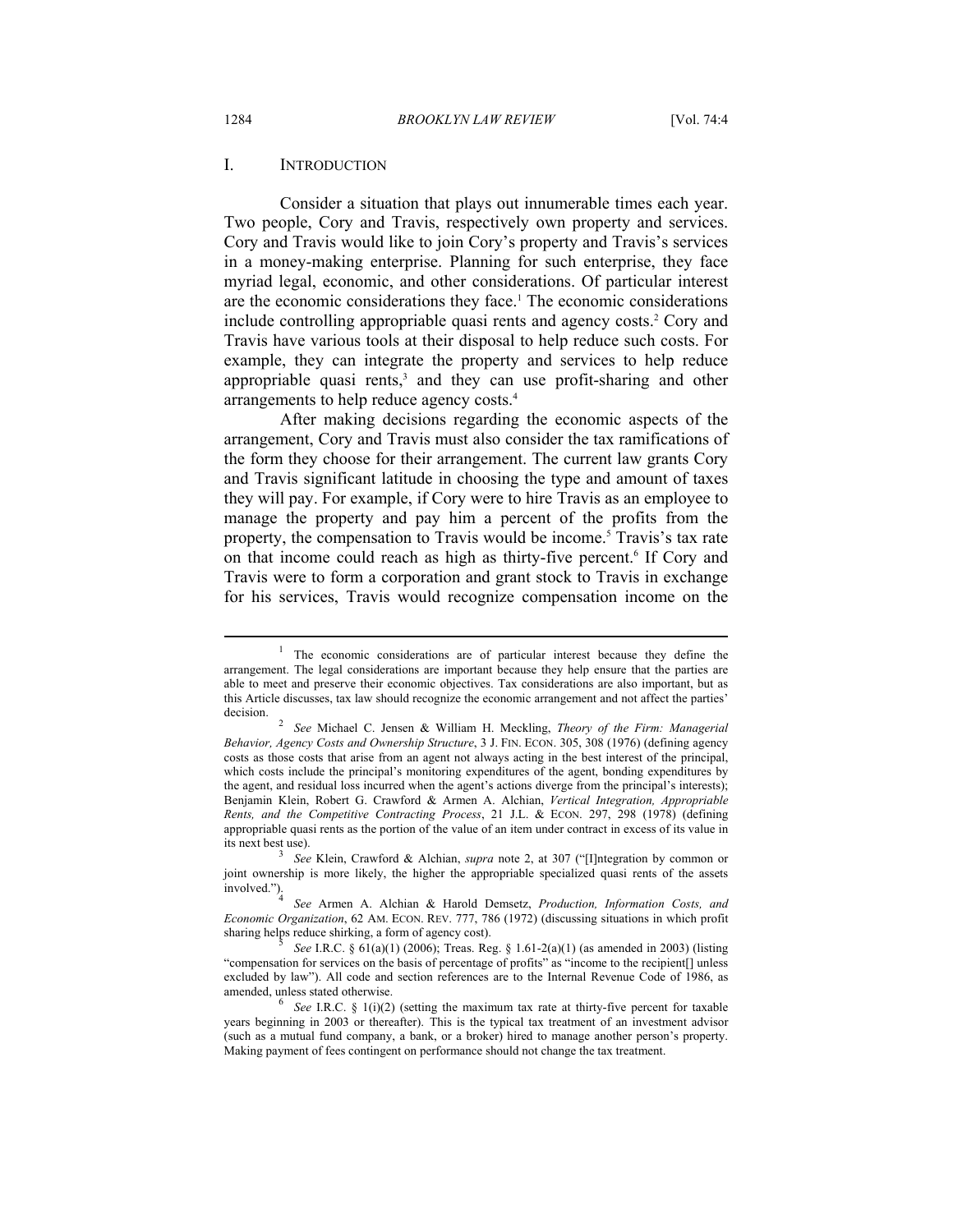grant of the stock.<sup>7</sup> That income would be subject to the same tax rate, which could be as high as thirty-five percent. If the income from the property will be long-term capital gain, the parties could consider using a limited liability company that tax law treats as a partnership. The limited liability company would help convert Travis's income to long-term capital gain, which would be subject to a fifteen percent tax rate.<sup>8</sup> If the intent is to have an employment arrangement, the corporate form would alter the economics.<sup>9</sup> The limited liability company does not, however, have to materially alter their economic arrangement. Thus, Travis and Cory can maintain their preferred economic arrangement but choose between two very different tax regimes.

Several factors create such a stark difference in tax treatment. First, state law grants members of limited liability companies significant leeway in drafting their governing documents.10 Cory and Travis could draft an operating agreement that vests each with substantially the same rights and obligations they had under their employment agreement.<sup>11</sup> Second, the definition of tax partnership is ambiguous, but most tax practitioners, commentators, and the Internal Revenue Service (IRS) would agree that a limited liability company comes within the definition of tax partnership.12 That interpretation of the definition allows Cory and Travis to use a limited liability company to bring their arrangement within the purview of the partnership tax rules.<sup>13</sup> Third, the partnership tax rules determine the character of income at the partnership level and flow that character through to the partners with the income.14 By forming

*See id.* § 83(a). *See id.* § 1(h)(1)(C) (providing the fifteen percent rate for adjusted net capital gain, which would include long-term capital gains, *see id.* § 1222(11)).<br><sup>9</sup> Assuming the corporation has just one class of stock, Travis's stock would grant him a

residual interest in Cory's property. *See* MODEL BUS. CORP. ACT § 6.01(b)(2) (1984); 1 MODEL BUS. CORP. ACT ANN. § 6.01 (4th ed. 2008) (providing that corporations must issue at least one class of stock that entitles the holders "to receive the net assets of the corporation upon dissolution"). 10 *See* UNIF. LTD. LIAB. CO. ACT § 103 (1996), 6B U.L.A. 563 (2008) (providing that a

limited liability company operating agreement has primacy over all but a short list of the state law

 $\frac{11}{11}$  For example, Cory and Travis could agree that Cory could expel Travis from the limited liability company at will, and that upon expulsion, Travis would be entitled to no more than his accrued share of company income. The operating agreement could also grant Cory the right to make decisions with respect to the property, including whether Travis would continue providing services with respect to such property.<br><sup>12</sup> This assumes that the limited liability company does not elect to be taxed as a

corporation. *See* Treas. Reg. § 301.7701-3(a) (as amended in 2006) (providing that eligible business entities, which would include limited liability companies, may elect to be taxed as corporations).<br><sup>13</sup> The federal definition of tax partnership is the gatekeeper for the partnership tax rules.

*See* I.R.C. §§ 701-709 (applying the partnership tax rules to "partnership" as defined in sections 761 and  $7701(a)(2)$ , the definition this Article refers to as tax partnership to recognize the modifications tax law has made to the non-tax definition of partnership). The partnership tax rules provide significant opportunity for shifting the incidence of taxation. Thus, the definition of tax partnership, as the gatekeeper, is a very important definition.<br><sup>14</sup> *See id.* § 702(b). Partnerships do not pay tax. Instead, they compute partnership

taxable income and allocate the income to the partners. *Id.* §§ 702-704 (2000). Partners then pay tax individually on their distributive shares of partnership income. *See id.* § 701.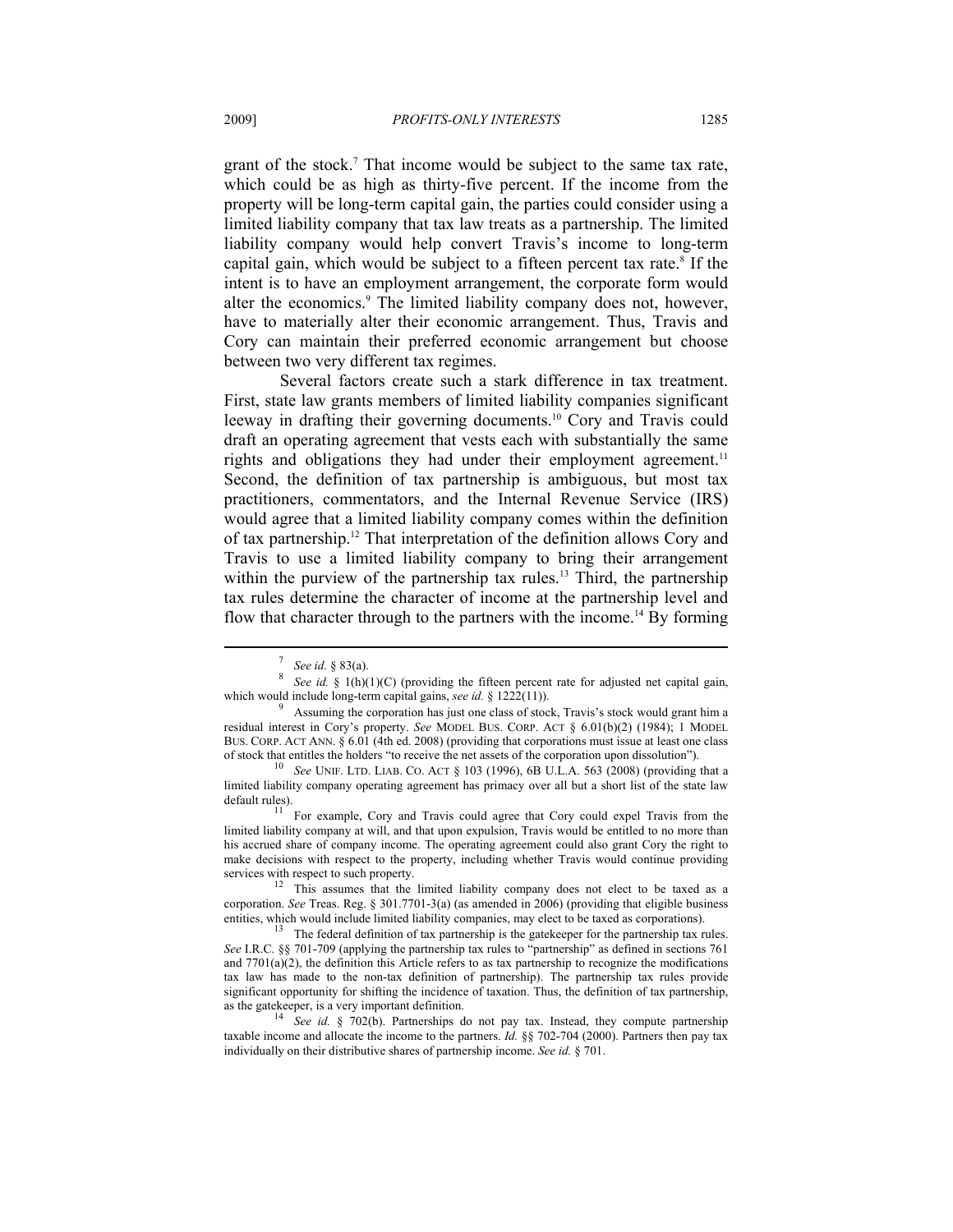an entity that comes within the definition of tax partnership, Cory and Travis can create long-term capital gain at the partnership level and flow it through to the partners, including Travis, and reduce Travis's tax rate by as many as twenty basis points, or by about fifty-seven percent.15 This is a significant difference for a mere change in form.

Different tax treatment of economically similar arrangements causes serious concern. People in similar economic arrangements should pay a similar amount of tax. Also, tax law should not motivate the form a business arrangement takes. The law could address those concerns in a number of different ways. First, the law could ignore the problem and preserve inequitable taxation and encourage tax-motivated business planning. Second, the law could modify the rules of partnership tax law to alter the character of income that flows through to the service provider (i.e., partnership disaggregation). Third, the law could modify the definition of tax partnership to disregard arrangements that tax policy indicates do not warrant the use of the partnership tax rules (i.e., partnership disregard). Most commentary has focused on the second alternative—partnership disaggregation. This Article suggests, however, that partnership disregard finds better support in tax policy.

The taxation of profits-only partnership interests has been the focus of an ongoing debate among academics, practitioners, taxpayers, and lawmakers.16 Commentators fall into one of two camps. Professor Victor Fleisher's recent work represents the views of one camp (the compensation proponents), which argues that profits-only partnership interests are granted as compensation, at least in part, to a person who provides services to a partnership and should be taxed as such.<sup>17</sup>

<sup>&</sup>lt;sup>15</sup> The percent decrease is equal to the twenty basis point decrease divided by thirty-five

percent. 16 Although profits-only partnership interests have emerged recently in the debate of carried interests, various court decisions and rulings that addressed the proper taxation of profit-only partnership interests spurred the debate. *See* Campbell v. Comm'r, 943 F.2d 815, 823 (8th Cir. 1991) (holding that a profits-only interest had only speculative, if any, value and, therefore, the grant of such interest is not taxable); Diamond v. Comm'r, 492 F.2d 286, 291 (7th Cir. 1974) (holding that the grant of a profits-only partnership interest with a determinable market value for past services is a taxable event); Rev. Proc. 2001-43, 2001-2 C.B. 191 (providing guidance on the tax treatment of nonvested profits-only interests); Rev. Proc. 93-27, 1993-2 C.B. 343 (providing for the tax-free treatment of the grant of most profits-only partnership interests). The House of Representatives passed H.R. 3996, the Temporary Tax Relief Act of 2007, on November 9, 2007, which would have added section 710 to the Internal Revenue Code and would have taxed income allocated to holders of certain profits-only partnership interests as compensation income. Temporary Tax Relief Act of 2007, H.R. 3996, 110th Cong. (as passed by House, Nov. 9, 2007). Treasury and the IRS have also recently proposed rules for taxing profits-only partnership interests, which would have allowed the tax-free grant of profits-only partnership interests and the character of partnership income to flow through from the partnership. *See* Prop. Treas. Reg. § 1.83-3(e), 36 Fed. Reg. 10,787, 10,790-91 (June 3, 1971) (providing that "property includes a partnership interest," which would place the grant of a profits-only partnership interest under the section 83 income recognition timing rules); I.R.S. Notice 2005-43, 2005-1 C.B. 1221 (providing a proposed safe harbor that would allow a service provider to include the liquidation value (which should be zero) of a profits-only interest in income on the date of grant).<br>
<sup>17</sup> See *Mister Flaischer, Thus and T* 

See Victor Fleischer, *Two and Twenty: Taxing Partnership Profits in Private Equity Funds*, 83 N.Y.U. L. REV. 1, 57-58 (2008) (recommending that at least a portion of the partnership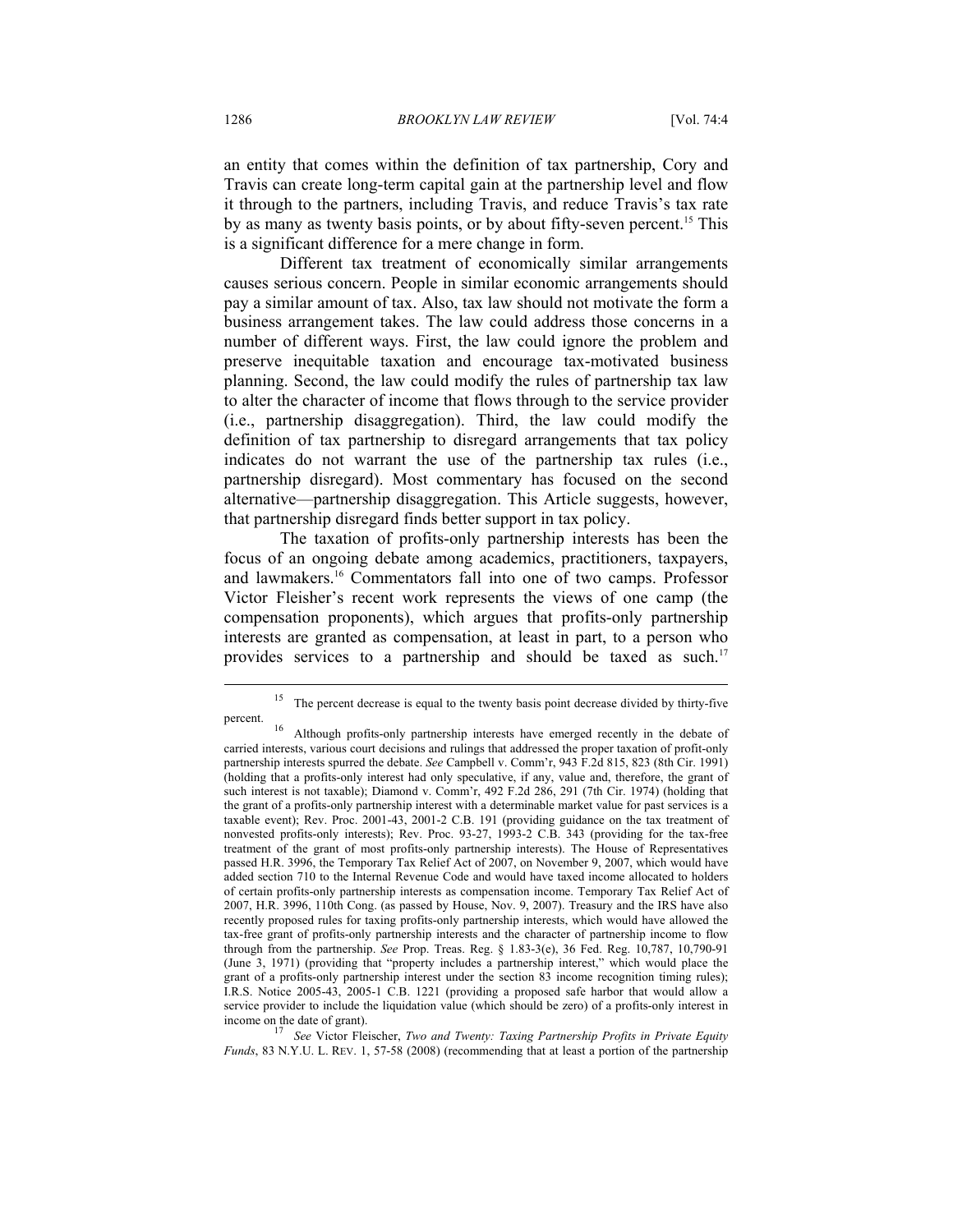Compensation proponents tend to be academics, who are concerned with distributive equity.<sup>18</sup> At the core of the argument is the apparent inequity that results when a service-providing partner is able to pay tax on significant amounts of allocated partnership profits at favorable longterm capital gain rates.<sup>19</sup> The other camp (the proponents of partnershiplevel characterization) argues that any partnership profits allocated to a partner should retain the character determined at the partnership level.<sup>20</sup> They voice concern about the integrity and complexity of partnership tax law, found in subchapter K of the Code.<sup>21</sup> The proponents of partnershiplevel characterization fear that the current proposals for change would disrupt partnership tax law generally, create arbitrary lines between

describes the focus of the recent debate. *See supra* notes 17-18; *see infra* notes 20-21. This Article does not rehash those arguments but offers a new perspective and cites that commentary for the convenience of parties unfamiliar with the debate. 20 *See generally* David A. Weisbach, *The Taxation of Carried Interests in Private Equity*,

94 VA. L. REV. 715 (2008) (arguing generally that the nature of partnerships supports partnershiplevel characterization); *see also* Leo L. Schmolka, *Taxing Partnership Interests Exchanged for Services: Let* Diamond/Campbell *Quietly Die*, 47 TAX L. REV. 287, 288 (1991) (preferring the law to not tax profits-only partnership interests, but if it does to use a constructive loan method to tax only a portion that is treated as interest on a constructive loan to the service provider).<br><sup>21</sup> *See, e.g.*, Michael L. Schler, *Taxing Partnership Profits Interests as Compensation* 

*Income*, 119 TAX NOTES 829 (May 26, 2008) (describing significant limitations and potential damage to subchapter K that would result from proposed section 710, which would treat items allocated to certain service-providing partners as compensation income); Am. Bar Ass'n Section of Taxation, Comments on H.R. 2834, Nov. 13, 2007, *available at* http://www.abanet.org/tax/pubpolicy/2007/ 071113commentshr2834.pdf [hereinafter "ABA Comments"].

profits allocated to holders of profits-only partnership interests be taxed as ordinary income). Several other law professors have expressed their views as compensation proponents. *See, e.g.*, Gregg D. Polsky, *Private Equity Management Fee Conversion*, 122 TAX NOTES 743 (Feb. 9, 2009) (arguing that the conversion of management fees from compensation income to capital gain income lacks support in the law and violates fundamental principles of equity); *see also Fair and Equitable Tax Policy for America's Working Families: Hearing Before the H. Comm. on Ways & Means*, 110th Cong. 58 (statement of Darryll K. Jones, Professor, Stetson U. College of Law) (recognizing the injustice of a person who makes \$70,000 of compensation a year paying tax at ordinary income rates while fund managers make millions and pay tax at long-term capital gains rates); *Carried Interest, Part II: Hearing Before the S. Comm. on Finance*, 110th Cong. (2007) (statement of Joseph Bankman, Professor, Stanford Law School) (supporting taxing carried interests as compensation to "increase economic welfare and make the tax law more equitable"); *Carried Interest: Hearing Before the S. Comm. on Finance*, 110th Cong. (2007) (statement of Mark P. Gergen, Founder Chair, U. of Texas School of Law) (commenting that the unfairness of the current law is evident and recommending that income allocated to a partner who provides services to a partnership should be

See *supra* note 17. Not all academics who concern themselves with this issue are compensation proponents. *See, e.g.*, Adam H. Rosenzweig, *Not All Carried Interests are Created Equal* (Washington Sch. of Law, Paper No. 08-12-02, 2009), *available at* http://ssrn.com/abstract=1315004 (arguing that amounts paid to service providers in private equity funds are a combination of labor and investment and the holding period of the property must be considered in determining the character of the income allocated to the service providers); David A. Weisbach, *University of Chicago Professor Says Carried Interest Legislation is Misguided*, 2007 TAX NOTES TODAY 147-32, July 31, 2007 (analogizing an investment partnership to an individual investment and entrepreneurial effort and suggesting the character determined at the partnership level should flow through to the partners); Howard E. Abrams, *Taxation of Carried Interests*, 116 TAX NOTES 1, 6 (2007) ("[T]he current system of taxation, though based on administrative convenience, ultimately reaches what is close to a proper result. And it is hard, both practically and conceptually, to draft a broad rule that reaches a better one."). 19 *See* Fleischer, *supra* note 17, at 5, 50. The commentary cited above adequately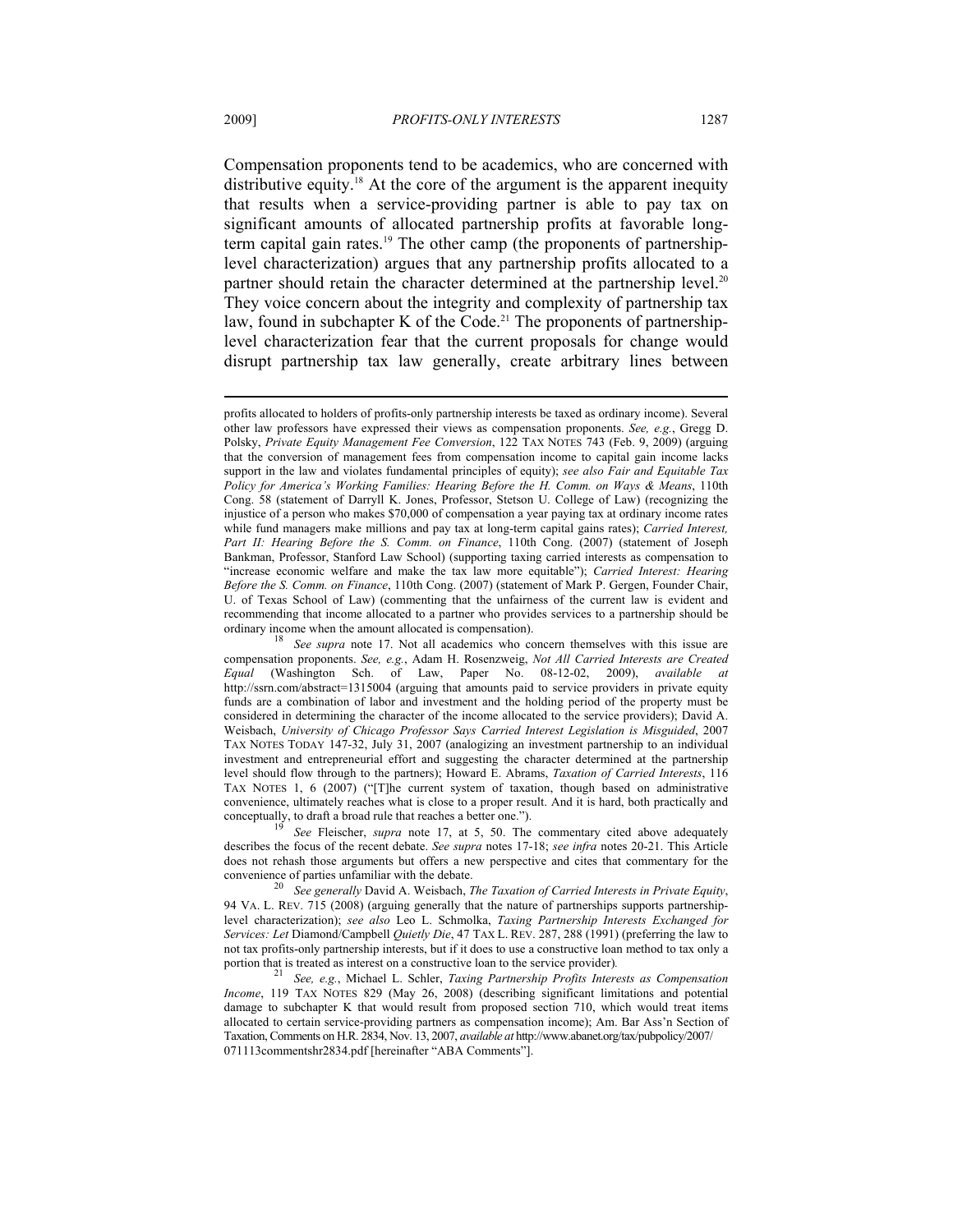different classes of partners, and send undesirable ripple effects through the Code.<sup>22</sup>

This Article suggests that the differences between the two camps are attributable to the focus of analysis. In particular, focusing on partnership disaggregation creates a stalemate between the two camps. If the analysis changes its focus from partnership disaggregation to partnership disregard,<sup>23</sup> the two camps may find a harmonious solution to the problem profits-only partnership interests pose.

All profits-only partnership interests present a significant conceptual challenge because partnerships are very complex arrangements. The complexity makes properly identifying relationships among partners and partnerships difficult, which in turn makes tax lawmaking difficult. Partnerships are as old as private business and a natural part of our economy, which adds to the importance of partnership tax lawmaking.24 The prevalence of partnerships and their scope both in terms of absolute size and span of societal cross sections add to their uniqueness among business arrangements. A partnership may be any of the following: a business arrangement between two unsuspecting entrepreneurs, a complicated investment arrangement, or a joint venture between multi-national energy companies. Partnership's unique nature requires tax rules that are often significantly different from tax rules governing other arrangements. Because any partnership could grant one of its members a profits-only partnership interest, tax law governing profits-only partnership interests should produce accurate and consistent tax results regardless of the type or size of partnership in question. The law should also be equitable and efficient. Partnership disaggregation does not accomplish those goals.

Partnerships fall into three general categories: (1) services partnerships, (2) property-services partnerships, and (3) investment partnerships.25 Understanding these different types of partnerships helps

<sup>&</sup>lt;sup>22</sup> *See infra* Part III.C. (discussing the potential problems of proposed rules for taxing profits-only partnership interests).

This suggestion is, in some respects, a reminder of the instruction Congress gave to Treasury in 1984 to promulgate regulations that would "provide, when appropriate, that the purported partner performing services . . . is not a partner at all. Once it is determined that the service performer . . . is actually a partner, the committee believes the factors described below should be considered in determining whether the partner is receiving the putative allocation and distribution in his capacity as a partner." S. COMM. ON FIN., 98TH CONG., 2D SESS., DEFICIT REDUCTION ACT OF 1984, EXPLANATION OF PROVISIONS APPROVED BY THE COMMITTEE ON MARCH 21, 1984, at 227 (Comm. Print 1984). It also reflects the holding in *Estate of Smith v. Commissioner of Internal Revenue*, 313 F.2d 724, 736 (8th Cir. 1963), in which the court held that a relationship between investors and an investment manager was not a partnership. 24 *See generally* Bradley T. Borden, *Aggregate-Plus Theory of Partnership Taxation*, 43

GA. L. REV. 717 (2009) (discussing the human tendency to form partnerships for business reasons, the legal and tax issues partnerships raise, and tax law's obligation to minimize interference with the human tendency to form partnerships); Henry Fr. Lutz, *Babylonian Partnership*, 4 J. ECON. BUS. HIST. 552, 557-64 (1932) (describing Babylonian partnerships that emerged 4000 years ago with the

<sup>&</sup>lt;sup>25</sup> *See infra* Part II.A (describing the different types of partnerships).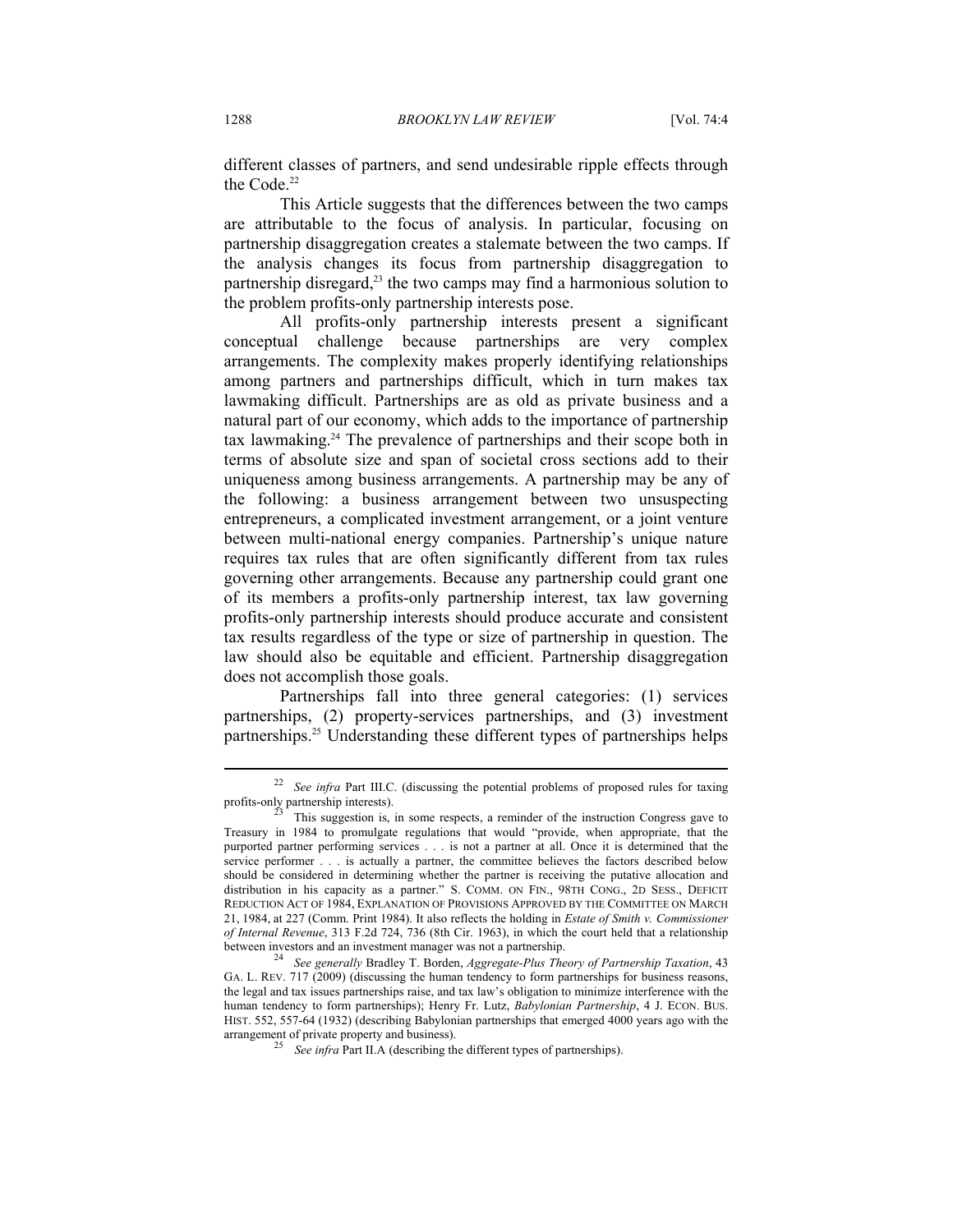distill three different types of interests in partnerships, namely: (1) profits-only partnership interests, (2) capital-only partnership interests, and (3) capital-profits partnership interests.<sup>26</sup> Understanding and distinguishing the various types of partnerships is critical to develop the proper analytical model for profits-only interests. Also critical to the analysis is a working knowledge of the nature of partnerships.<sup>27</sup> With that background, the weaknesses of partnership disaggregation become apparent,<sup>28</sup> and the appeal of partnership disregard reveals itself.<sup>29</sup>

# II. TAX PARTNERSHIPS AND INTERESTS IN TAX PARTNERSHIPS

The terms "partnership" and "partner" have multiple meanings depending upon the context in which they appear. People may use the terms colloquially to refer to intimate or other non-business relationships.30 Business professionals may use the terms informally to refer to an arrangement that may have any of various legal forms.<sup>31</sup> The term partnership also has a technical meaning. It is "an association of two or more persons to carry on as co-owners a business for profit."32 The definition helps define an arrangement and establish the rights and obligations of its members.33

The federal tax definition is much broader than the technical non-tax definition. It may include partnerships, limited partnerships, limited liability companies, and arrangements that fail to satisfy the definition of all of those arrangements, such as a state-law tenancy in common.34 To avoid confusion, this Article uses the term tax partnership

<sup>&</sup>lt;sup>26</sup> See infra Part II.B (discussing the different types of partnership interests).<br><sup>27</sup> See infra Part II.C (discussing the nature of partnerships).<br><sup>28</sup> See infra Part III (demonstrating the inadequacies of partnership *Autonomy* Matters, 16 MED. L. REV. 169, 179 (2008) (referring to the woman and man involved in making child-bearing decisions as partners); Leonard L. Riskin & Nancy A. Welsh, *Is That All There Is? "The Problem" in Court-Oriented Mediation*, 15 GEO. MASON L. REV. 863, 899 (2008) (observing that including aggrieved parties in the mediation process more often would help make them partners in the negotiation).<br><sup>31</sup> Business people must, however, use care in making such references because doing so

may create a legal partnership with its concomitant consequences. *See* ALAN R. BROMBERG & LARRY E. RIBSTEIN, BROMBERG AND RIBSTEIN ON PARTNERSHIP § 2.05(b) (Supp. 2009) (identifying cases in which parties exposed themselves to joint and several liability by holding

themselves out as partners). 32 *See* UNIF. P'SHIP ACT § 101(6) (amended 1997), 6 U.L.A. 61 (2001). 33 *See* BROMBERG & RIBSTEIN, *supra* note 31, § 2.02(a) (recognizing the existence of a partnership is never the immediate issue, but creditors, for example, often raise the question in searching for a solvent defendant).<br><sup>34</sup> *See* Treas. Reg. § 301.7701-1(a)(1) (as amended in 2006) ("Whether an owner is an

entity separate from its owners for federal tax purposes is a matter of federal tax law and does not depend on whether the organization is recognized as an entity under local law."); Bradley T. Borden, *The Federal Definition of Tax Partnership*, 43 HOUS. L. REV. 925, 982-84 (2006) (suggesting that the state law should not govern tax partnership classification, but some courts appear to still rely upon it).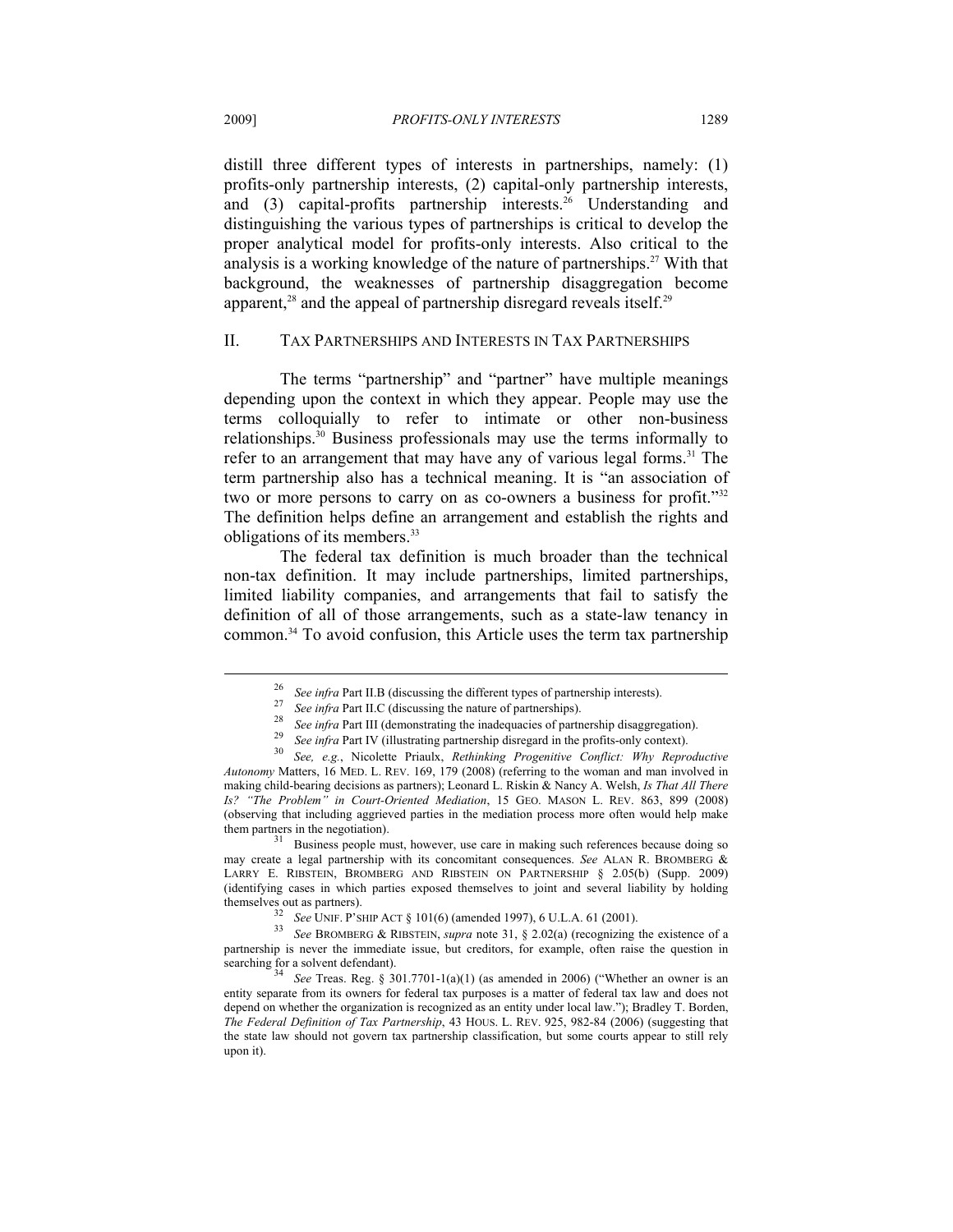to refer to any arrangement subject to partnership tax law. The definition of tax partnership is somewhat unclear,<sup>35</sup> but tax law definitely recognizes tax partnerships.<sup>36</sup> The discussion below concludes that much of the debate over the proper tax treatment of profits-only partnership interests results from the current unclear definition of tax partnership. Despite the lack of clarity, three general types of arrangements appear to come within the current definition of tax partnership.

# *A. Types of Tax Partnerships*

Despite the unclear definition, a tax partnership exists when two or more persons integrate services and share profits from the integrated services or when two or more persons integrate property and services and share the profits from the property-services integration.<sup>37</sup> This Article generally refers to combinations of property and services because such combinations raise compelling theoretical issues. The discussions often could apply equally to service combinations. The tax partnership definition used in this Article adopts the term "integration" to imply the shared control of the property and services.<sup>38</sup> Thus, to come within the definition of tax partnership the parties to an arrangement must share ownership and control of the partnership property and services.<sup>39</sup> This is

unique nature. *See* Borden, *supra* note 24, at 752-61. The same concept is contained in the UPA definition of partnership, which uses co-ownership and business to capture the ideas of combining services and/or property for profit. *See* UNIF. P'SHIP ACT § 101(6) (amended 1997), 6 U.L.A. 61 (2001) (defining partnership as "an association of two or more persons to carry on as co-owners a business for profit"). The UPA definition of partnership does not serve tax law because it uses nontax concepts and terms that do not translate well for tax purposes. *See* Borden, *supra* note 34, at

<sup>35</sup> *See* WILLIAM S. MCKEE, WILLIAM F. NELSON & ROBERT L. WHITMIRE, FEDERAL TAXATION OF PARTNERSHIPS AND PARTNERS ¶ 3.01[1] (3d ed. Supp. IV 2006) ("The most basic, and perhaps the most difficult, problem in the taxation of partnerships and partners is the determination whether a particular financial, business, or otherwise economic arrangement

constitutes a partnership for income tax purposes.").<br><sup>36</sup> *See supra* note 13. For an arrangement to be a tax partnership, the members must share ownership/control<br><sup>37</sup> of the property and services and must divide the profits of the combined resources. *See generally* Borden, *supra* note 34 (discussing the definition of tax partnership). A tax partnership may also exist if the parties do not combine services, but the Author argues that such arrangements should not be tax partnerships. *See id.* at 1010-11. The combination of property and services, or just services, gives partnerships their

<sup>&</sup>lt;sup>39</sup> *See* Borden, *supra* note 24, at 744-52 (discussing ownership and control of property and services); *infra* text accompanying notes 83-88. This discussion uses the term control instead of ownership because many of the legal forms used as tax partnerships vest ownership in a separate legal entity. *See, e.g.*, UNIF. P'SHIP ACT § 203 (amended 1997), 6 U.L.A. 96 (2001) (providing that "property acquired by a partnership is [partnership] property"); UNIF. LTD. LIAB. CO. ACT § 112(b)(2) (1996), 6B U.L.A. 572 (2008) (providing that a limited liability company has the powers to own real or personal property). Furthermore, control and integration are economic concepts used to help explain why persons form business arrangements. *See* Sanford J. Grossman & Oliver D. Hart, *The Costs and Benefits of Ownership: A Theory of Vertical and Lateral Integration*, 94 J. POL. ECON. 691, 693-94 (1986) (recognizing that virtual definition of ownership is the power to exercise control); Klein, Crawford & Alchian, *supra* note 2, at 299 (describing vertical integration as joint ownership). The question of why persons form business arrangements is critical to understanding the nature of partnerships.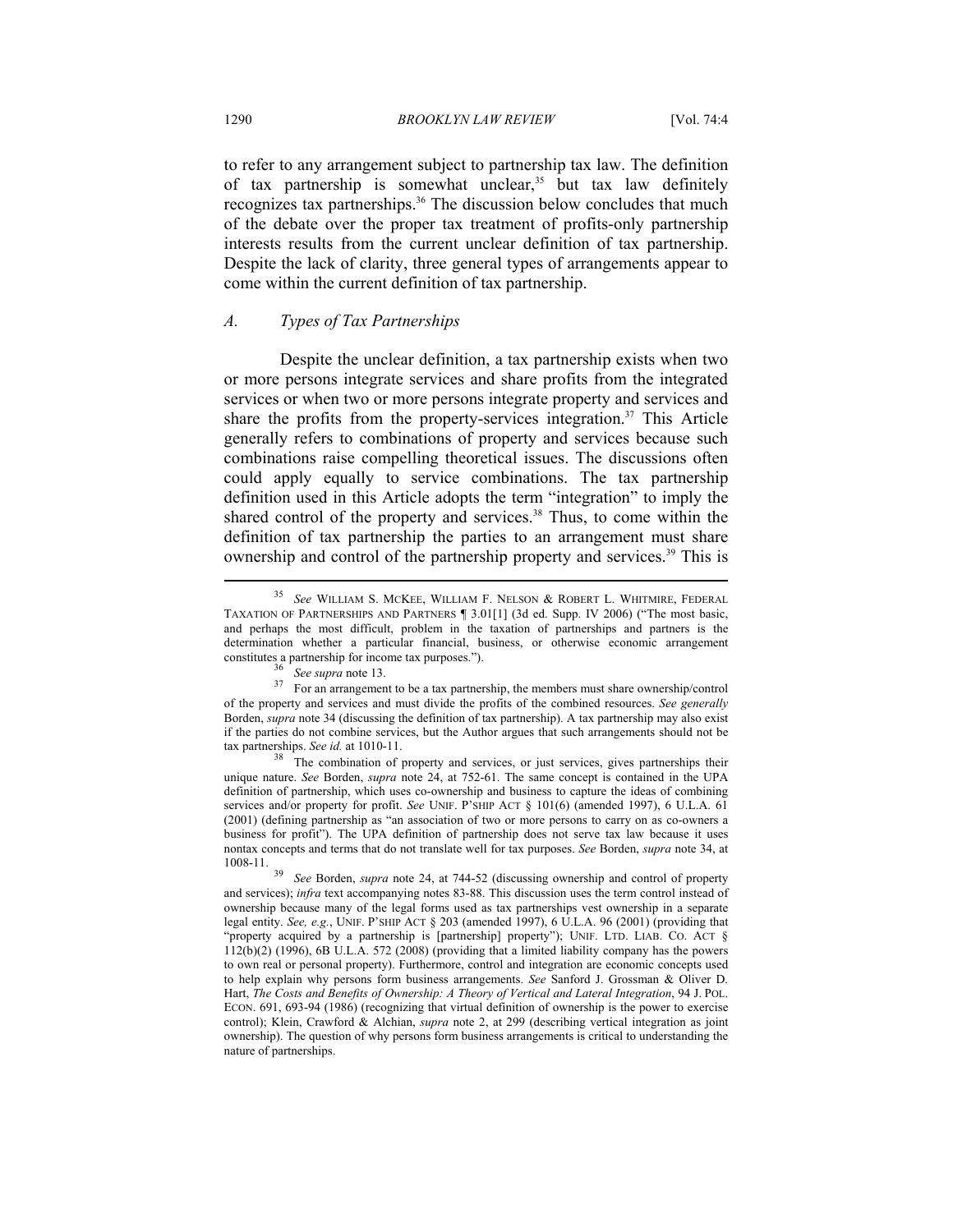a spin-off of the substantive law definition of partnership.<sup>40</sup> Although the definition is fraught with shortcomings when used for tax purposes, $41$  it remains a significant part of partnership tax law.<sup>42</sup> Under that definition, tax partnerships can be one of three different types: (1) services partnerships, (2) property-services partnerships, or (3) investment partnerships. Each type of partnership can grant profits-only partnership interests. Understanding the various types of tax partnerships and interests in tax partnerships facilitates the analysis of profits-only partnership interests.

1. Services Partnerships

A two-person law partnership is an example of a services partnership. Consider such a partnership. Upon completing tax LL.M.s, Sarah and Joline decide to form a law firm. They form Jorah Law Firm, a state-law partnership, and agree to share the expenses of the firm equally and divide profits in such a way that Sarah will receive 60% of the profits from work she originates and Joline will receive 60% of the profits from work she originates. They have no assets to contribute, $43$  so their combination of services and profit sharing creates a services partnership. Even though the profit-sharing arrangement favors the rainmaker, each partner takes an interest in the other's services.<sup>44</sup>

Partnership tax law characterizes income at the partnership level.45 Income of a services partnership is income from services. The income flows to the partners as income from services.46 The taxation of interests in such arrangements is not heavily disputed.<sup>47</sup> The general lack

<sup>40</sup> *See supra* text accompanying note 32. 41 *See* Borden, *supra* note 34, at 1008-11. 42 Courts and the IRS have reduced the definition to sets of factors. *See, e.g.*, Ayrton Metal Co. v. Comm'r, 299 F.2d 741, 742 (2d Cir. 1962); Luna v. Comm'r, 42 T.C. 1067, 1077-78 (1964); Alhouse v. Comm'r, 62 T.C.M. (CCH) 1678, 1680 (1991), *aff'd*, 12 F.3d 166 (9th Cir. 1993); Rev. Proc. 2002-22, 2002-1 C.B. 733, 735-37; *see also* Borden, *supra* note 34, at 975-82

The landlord has agreed to waive rent for the first six months they occupy their office space. Joline and Sarah will cover all other expenses using credit or with revenues they earn.<br><sup>44</sup> A person cannot control or own another individual. *See* U.S. CONST., amend. XIII, § 1.

Nonetheless, individuals may grant to others an economic interest in the product of their services. Such grant of an economic interest is an important aspect of the virtue of partnerships. *See infra* text

accompanying notes 90-97.<br><sup>45</sup> *See* I.R.C. § 702(b) (2006).<br><sup>47</sup> *See id.* To the extent one exists, the point of dispute may be that partnership tax law should allocate tax items according to each partner's capital account balances. Several commentators have made that argument. *See, e.g.*, Darryll K. Jones, *Towards Equity and Efficiency in Partnership Allocations*, 25 VA. TAX REV. 1047, 1093 (2006) (proposing that "capital account allocations should constitute the norm—the accurate safe harbor—but in certain circumstances proven by the partners, the allocations might be made in a different manner to achieve optimal economic efficiency"); William J. Rands, *Passthrough Entities and Their Unprincipled Differences Under Federal Tax Law*, 49 SMU L. REV. 15, 39-40 (1995) (recommending that partnerships be subject to the rigid allocation rules of subchapter S of the Code); George K. Yin, *The Future Taxation of Private Business Firms*, 4 FLA. TAX. REV. 141, 203 (1999) (proposing that partnerships of individuals be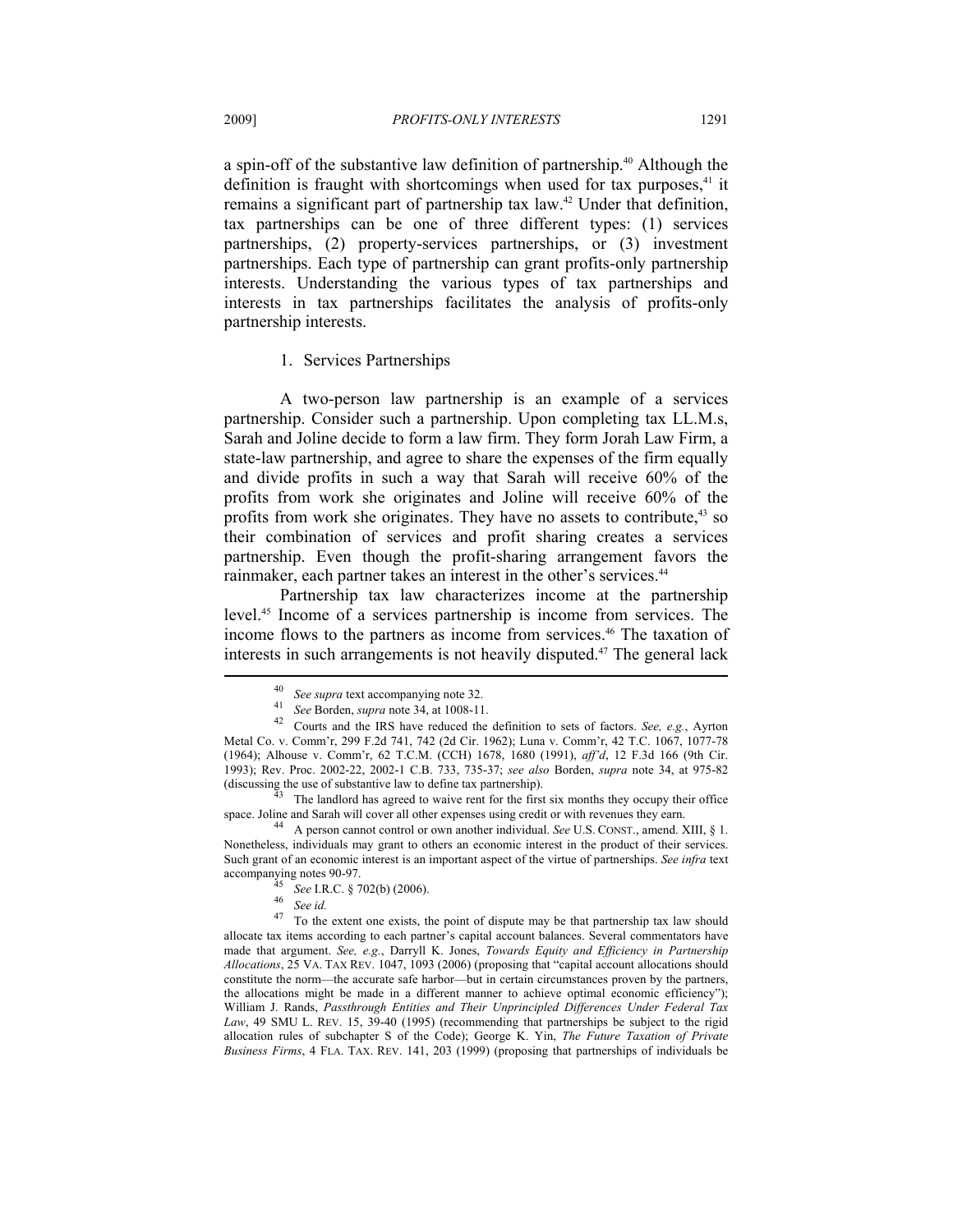of controversy regarding the taxation of interests in services partnerships is likely attributable to the character of services partnerships' income. The partnership's services income flows through to the partners. Because the partners recognize income from services, they cannot obtain favorable tax rates. Instead, they pay income on such amounts at ordinary income rates. Such treatment is not controversial.

# 2. Property-Services Partnerships

A simple example illustrates a property-services partnership. Rex recently built an office building, which he has been managing alone. As the building fills up, he realizes he needs help to meet all of the demands of managing a full office building. Lee joins Rex to form Leex Partnership. Rex contributes his building, all of the existing leases, and his services to Leex Partnership; Lee contributes his services to Leex Partnership. Thus, they will share control of the office building and share the management responsibilities of the office building. Rex and Lee agree that they will divide the income from the partnership 60% to Rex and 40% to Lee. They also agree that if they ever sell the office building, they will equally divide any gain realized from the property's appreciating after the partnership formation.<sup>48</sup> The arrangement between Rex and Lee is a tax partnership because they combine property and services and share the profits from their combined resources. As partners, Rex and Lee both take an interest in each others' contributed resources through the combination.49 Rex and Lee take an interest in the incomeproducing potential of each others' contributed services, and Lee takes an interest in the property's income-producing potential. Income of this property-services partnership should include rental income and gain, if any, from the potential sale of the office building.<sup>50</sup> Partnership tax law would flow that income through to the members and tax them according

required to allocate all tax items "in accordance with the percentage interests of the residual interest holders"). Such treatment would ignore the partners' economic arrangement. For instance, in the present example, Jorah Law Firm would have to allocate all tax items equally to Joline and Sarah because they both would have the same zero balance in their capital accounts. That result does not recognize the partners' agreement and therefore would produce a bad tax result. *See* Bradley T. Borden, *Partnership Tax Allocations and the Internalization of Tax-Item Transactions*, 59 S.C. L. REV. 297, 340-46 (2008). Even though some commentators may question the appropriate allocation of income from services tax partnerships, no one disputes the character of such income.

Having decided to combine resources, Rex and Lee would allocate the income and gain to help reduce agency costs. *See generally* Larry E. Ribstein, The Rise of the Uncorporation, (July 29, 2007) (unpublished manuscript, on file with author), *available at* http://papers.ssrn.com/sol3/papers.cfm?abstract\_id=1003790. For example, Lee's share of future gain on the disposition of property will help encourage him to manage the property in such a manner that will help preserve the long-term value of the property. 49 *See generally* Borden, *supra* note 24, at 752-61 (discussing how partners integrate

property and services and jointly own/control the combined resources including the product of services).

See I.R.C. § 61(a)(3), (5) (providing that gross income includes gains from dealings in property and rents).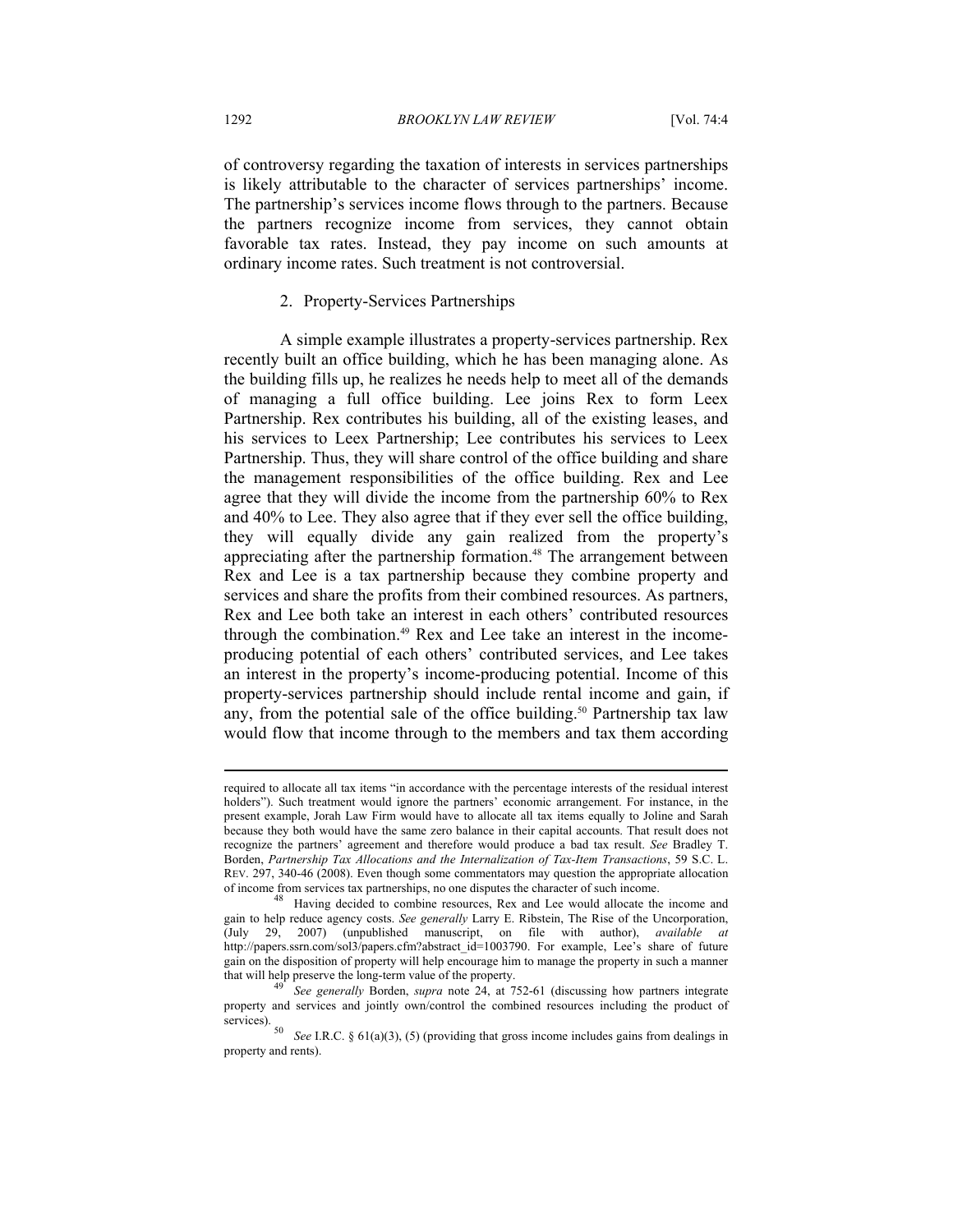to tax rules that apply to rental income and gains from dealings in property.51

Other property-services partnerships may generate services income. For example, assume Rachel and Christy decide to form Chrichel LLC, a lawn-mowing service. Rachel agrees to contribute all of the lawn mowing equipment, a customer list, and management and bookkeeping services. Christy agrees to contribute lawn mowing services. Rachel and Christy agree to equally divide the profit from the business. Because they integrate property and services and share the profits, the arrangement appears to be a tax partnership. The income of Chrichel LLC will be income from services.<sup>52</sup> The difference between the character of Leex Partnership's income and Chrichel LLC's income appears to be whether the property or services are the more dominant income-producing factor. The property in Leex Partnership arguably plays a bigger income-producing role than the property in Chrichel LLC. Tenants of an office building seek working space. They expect services only to the extent necessary to keep the working space comfortable and suitable for its designated purpose. Purchasers of lawn mowing services focus on the services and would generally show no interest in equipment used, as long as the end product is a beautifully cared for lawn. Tax law appears to recognize that distinction.

Commentary generally would not express concern about the tax treatment of partners in property-services partnerships. In the case of Chrichel LLC, in particular, the income flowing to the parties is services income. The assets have little or no residual value, so the partners will recognize services income from the partnership. Such tax treatment generally appears to be innocuous. Perhaps commentators could express some concern that Lee has rental income instead of services income. Both types of income are subject to ordinary income rates.<sup>53</sup> The bigger concern would be gain from the property allocated to Rex. That gain could qualify for the favorable long-term capital gains rate.<sup>54</sup> The ordinary income rates paid on the rental income appear to appease commentators generally as the taxation of such interest appears to escape scrutiny, at least in the current debate. The discussion below explains why economics support the treatment.<sup>55</sup>

<sup>&</sup>lt;sup>51</sup> See id. § 701 (providing that partners shall be liable for tax on partnership income).<br><sup>52</sup> See id. § 61 (a)(1).<br><sup>53</sup> See, e.g., id. § 1(h).<br><sup>54</sup> See id. § 1231 (a) (providing that if section 1231 gains exceed sectio taxable year, the law shall treat such gains and losses as gains and losses from the sale of capital assets). If the property's holding period exceeds one year, the gain could be long-term capital gain. *See id.* § 1222(3). 55 *See infra* text accompanying notes 132-139.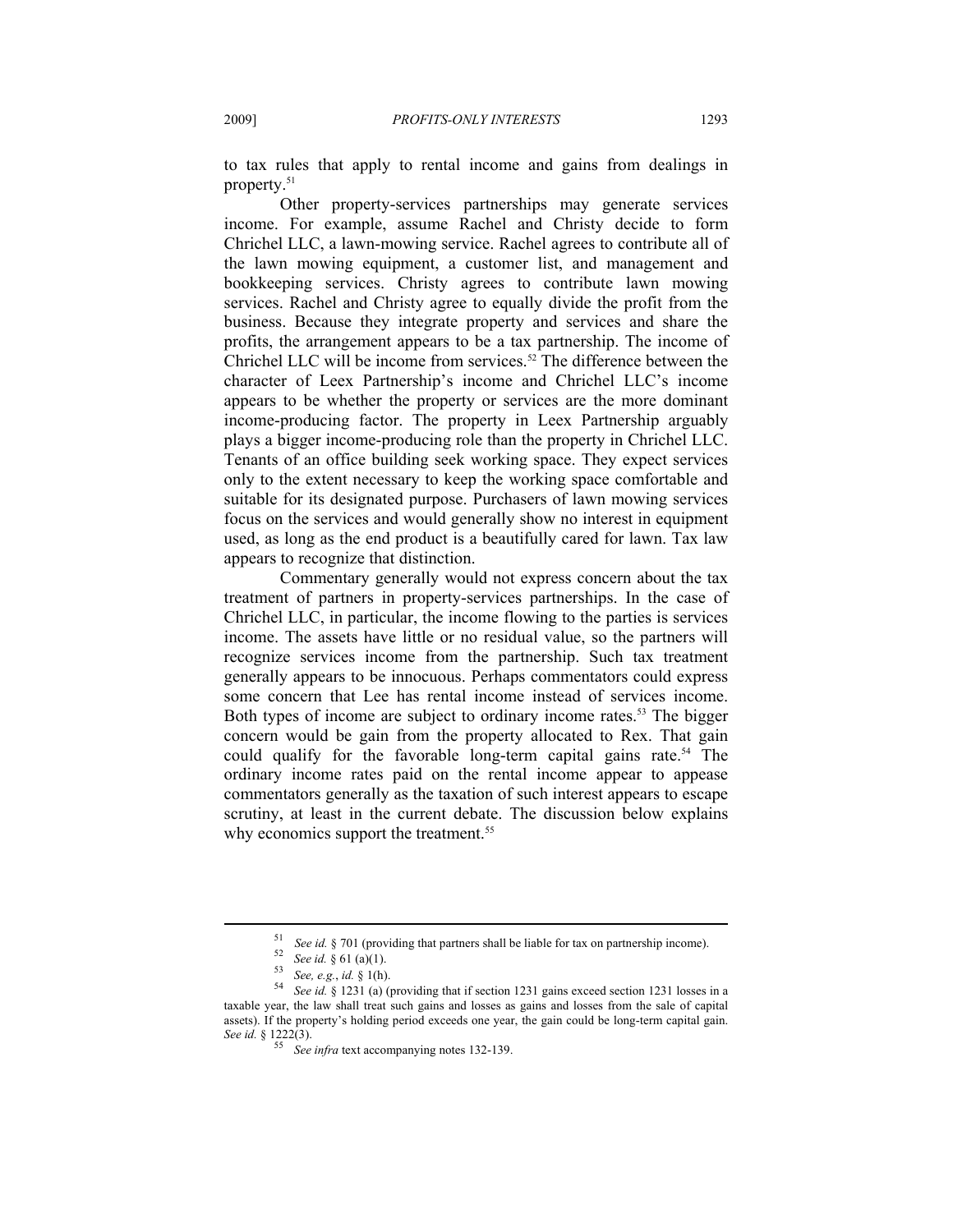# 3. Investment Partnerships

A third type of arrangement, the investment partnership, also appears to come within the definition of tax partnership.<sup>56</sup> Assume Warbucks has \$100 million he would like to put to good use (i.e., invest for a significant return). Assume further that Krinkle has a reputation of managing investments well, returns a good profit on invested money, and has access to other resources that help him manage capital. Warbucks and Krinkle agree to form a limited partnership (Kribucks LP) pursuant to which Warbucks will contribute \$100 million and Krinkle will contribute investment services.<sup>57</sup> The partnership agreement provides that the partnership will pay Krinkle \$2 million upon formation as a fee for managing Kribucks LP and divide any profits from the partnership 80% to Warbucks and 20% to Krinkle.<sup>58</sup> Partnership income will primarily derive from the property (i.e., dividends or interest) or gain from the sale of the property (i.e., investment income<sup>59</sup>), and Krinkle will limit his activities to making investment decisions and managing the investments. The arrangement appears to be a partnership because the parties integrate property and services and divide profits. The arrangement is an investment partnership. Although the analysis below suggests that investment partnerships should not come within the definition of tax partnership, $60$  the current definition probably includes them.

The extent of Krinkle's services should determine the character of gain that Kribucks LP will recognize on the disposition of the property. If Krinkle improves the property and actively markets the property, the gain will be from the disposition of dealer property and be subject to ordinary income rates.<sup>61</sup> If, however, Krinkle merely selects investments that appreciate over time, gain on the disposition of the property will be capital gain and may qualify for long-term capital gain treatment.62 The difference between the two results is the primary source of income. If the primary source of income is Krinkle's services (i.e., his efforts to improve and market the property or his actively trading the

<sup>56</sup> *See* Rev. Rul. 75-523, 1975-2 C.B. 257 (ruling that an investment club that did not carry on a trade or business for section 162 purposes was a tax partnership). 57 This Article uses the term "investment services" to define those services that a taxpayer

can perform without being deemed to carry on a trade or business for purposes of section 162.<br><sup>58</sup> This is an example of the traditional two and twenty carried interest structure that has

received considerable recent attention. *See* Fleischer, *supra* note 17, at 8-15 (describing carried interests); *supra* notes 17-21 (citing articles that discuss the tax treatment of carried interests).<br><sup>59</sup> *See* I.R.C. § 163(d)(4)(B) (defining investment income as income from property held

for investment).<br><sup>60</sup> *See infra* Part IV.C.<br><sup>61</sup> Several cases hold that improvements and efforts to market make property dealer property subject to ordinary income rates. *See, e.g.*, Major Realty Corp. v. Comm'r, 749 F.2d 1483, 1488-89 (11th Cir. 1985); United States v. Winthrop, 417 F.2d 905, 906, 911-12 (5th Cir. 1969).

<sup>1488-89 (11</sup>th Cir. 1985); United States v. Winthrop, 417 F.2d 905, 906, 911-12 (5th Cir. 1969)*.* 62 *See*, *e.g.*, Williford v. Comm'r, 64 T.C.M. (CCH) 422 (1992) (holding that paintings acquired and held for investment were capital assets)*.*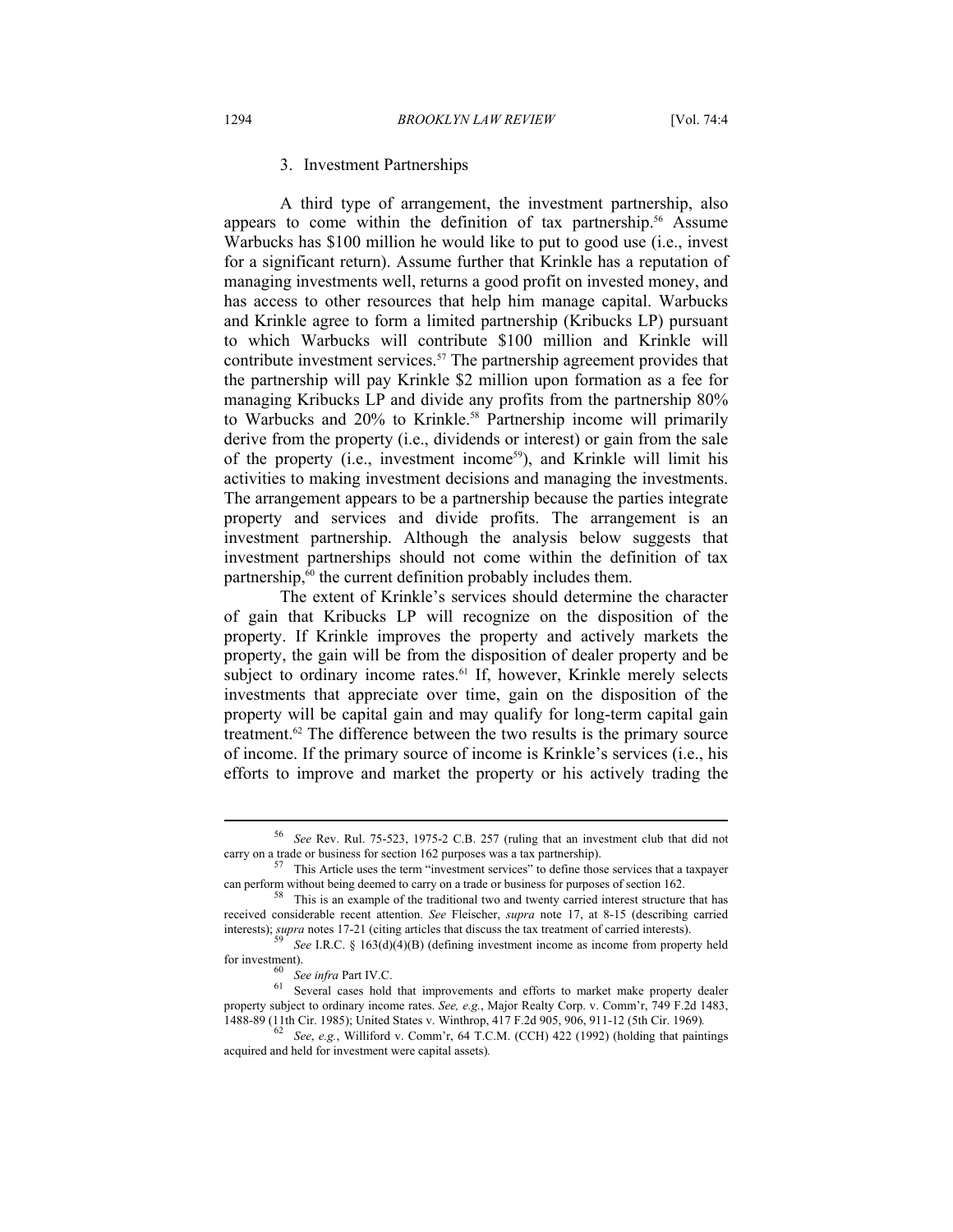property), then Kribucks LP would have ordinary income.<sup>63</sup> If, however, the primary source of income is the property's appreciation, the income should be capital gain income.<sup>64</sup> By definition, an investment partnership's primary source of income must be property. If services contribute too significantly to the partnership's income, the partnership will be a property-services or services partnership.

The proper tax treatment of Krinkle is the source of the current contention regarding profits-only partnership interests. If Krinkle were to perform the same services as an employee of Warbucks, the income he received would be compensation, potentially taxed at thirty-five percent. If tax law respects the limited partnership, and the arrangement is an investment partnership, Krinkle will pay tax on the income at the favorable capital gain rate, which could be as low as fifteen percent. By changing the form of the arrangement, Warbucks and Krinkle are therefore able to significantly reduce Krinkle's tax liability. That different tax treatment rightfully raises the ire of many commentators.

The four hypothetical partnerships illustrate three general types of tax partnerships and provide a baseline for analyzing profits-only partnership interests. As the analysis proceeds, this Article will refer to the partnerships as follows: Jorah Law Firm, which integrates two parties' services, is a services partnership. Leex Partnership and Chrichel LLC, which integrate one person's property with the contributed services of at least one other person, are property-services partnerships. Kribucks LP, which appears to integrate property with limited investment services, is an investment partnership. Each type of partnership relies upon services and property to a different extent for profit. A pure-services partnership relies almost exclusively on partner services for profit. The property-services partnership relies on both property and services for profit. The investment partnership relies primarily on property for profit.

# *B. Types of Partnership Interests*

As stated above, a tax partnership requires two or more persons to integrate resources and share profits.<sup>65</sup> The persons who integrate the resources and share profits are partners. For a person to be a partner in a tax partnership, the person must contribute property or services and must take a control interest in other property and services.<sup>66</sup> Thus, the following descriptions of the various types of tax partnership interests

<sup>63</sup> *See supra* note 61. 64 *See supra* note 62*.* Property held by a securities trader, however, is a capital asset, the gains and losses from which are capital in nature and may be subject to favorable rates or disallowed, even though the owners may be active in buying or selling securities. *See* Marrin v. Comm'r, 147 F.3d 147, 151-53 (2d Cir. 1998) (holding that individuals were traders rather than dealers because they did not hold property for sale to customers as required in section 1221(1)).

 $65$  *See supra* note 37 and accompanying text.<br><sup>66</sup> The discussion below of the nature of tax partnerships considers these requirements. *See infra* text accompanying notes 84-88.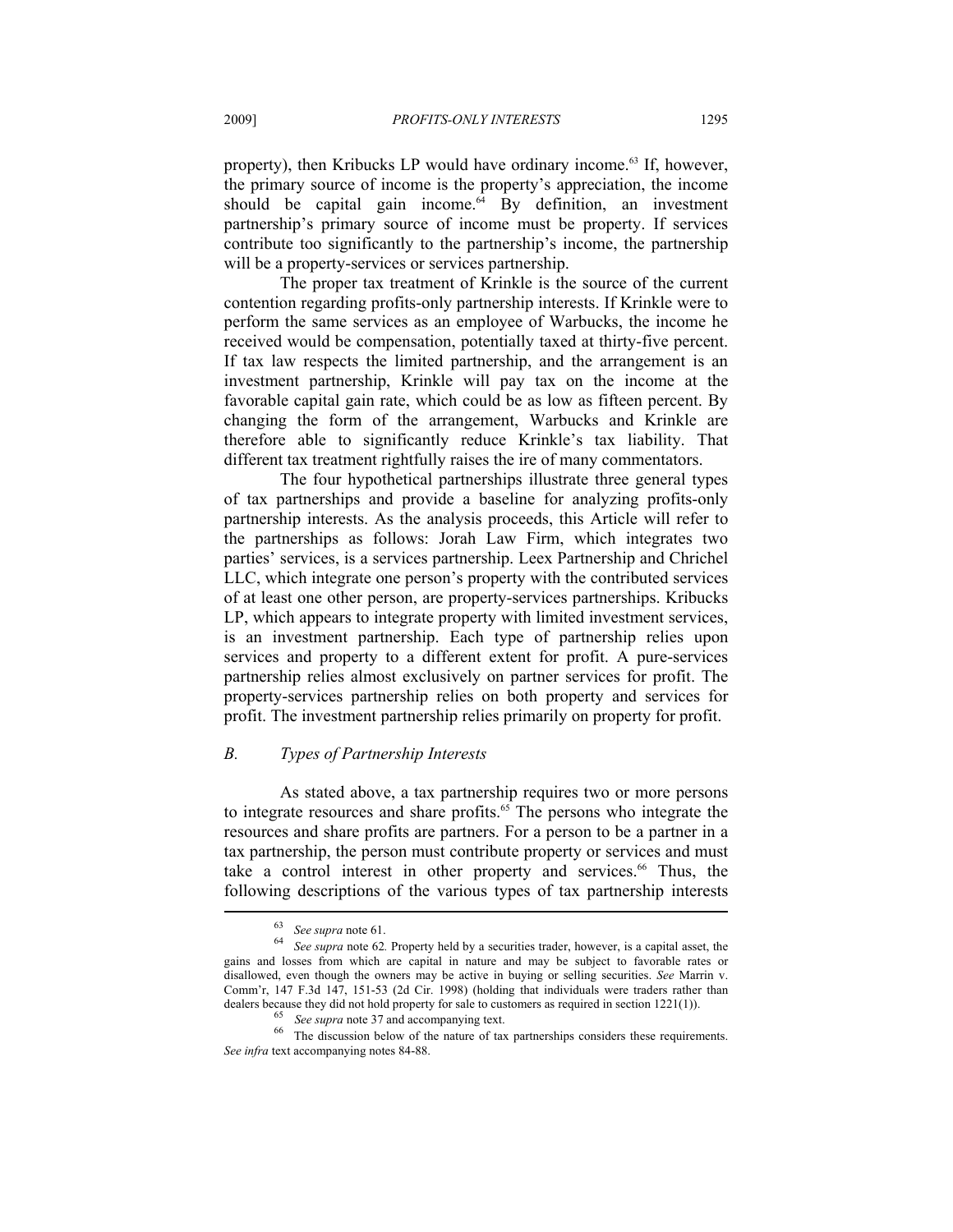assume that the parties have made the requisite contributions and taken the requisite control interests to be partners. Generally, the determination of partner status should require significant analysis. As argued below, failure to give due regard to partner status causes many problems. Before considering those issues, consider the various types of partnership interests.

A full understanding of profits-only partnership interests requires understanding the various types of partnership interests. In the examples above, each partnership granted profits-only partnership interests.<sup>67</sup> Leex Partnership also granted a capital-profits partnership interest, and Kribucks LP also granted a capital-only partnership interest. The following discussion describes each type of interest.

# 1. Profits-Only Partnership Interests

A profits-only partnership interest gives a partner a share of future partnership profits but no interest in partnership capital on the date of the grant.68 That definition has important implications. First, the holder of a profits-only partnership interest is a member of an arrangement that comes within the definition of tax partnership, which means the holder has the rights and powers of a partner. Second, at the time a tax partnership grants a profits-only partnership interest, the grantee does not have a right to any of the partnership capital.<sup>69</sup> Third, the grantee of a profits-only partnership interest contributes only services to the partnership. This definition would include the interests Sarah and Joline take in Jorah Law Firm, the interest Lee takes in Leex Partnership, the interest Christy takes in Chrichel LLC, and the interest Krinkle takes in Kribucks LP. Each of these people contributes only services and has no right to a capital distribution immediately following partnership formation. Each of them is, however, a member of an arrangement that appears to come within the definition of tax partnership. Thus, their interests are profits-only partnership interests.

<sup>&</sup>lt;sup>67</sup> Another commentator referred to profits-only partnership interests as "naked profits interest[s]." *See* Laura E. Cunningham, *Taxing Partnership Interests Exchanged for Services*, 47 TAX L. REV. 247, 255 (1991).<br><sup>68</sup> Over time, if the partnership does not rule distributions, or if partnership property

appreciates, the holder of a profits-only partnership interest may accrue an interest in partnership capital. Thus, the definition focuses on the rights on the day of grant. 69 This is consistent with the IRS's definition of profits interest. The IRS defines a profits

interest as any interest in a partnership "other than a capital interest." *See* Rev. Proc. 93-27, § 2.02, 1993-2 C.B. 343. The IRS defines capital interest in a partnership as "an interest that would give the holder a share of the proceeds if the partnership's assets were sold at fair market value and then the proceeds were distributed in a complete liquidation of the partnership." *Id.* § 2.01. The IRS generally determines whether a partnership interest is capital or profits at the time the partner receives the partnership interest. *But see* Treas. Reg. § 1.721-1(b)(1) (as amended in 2007) (providing that the timing of recognition of income on the transfer of a capital interest depends upon whether the service provider has provided the services and whether the transfer is conditioned upon rendering services).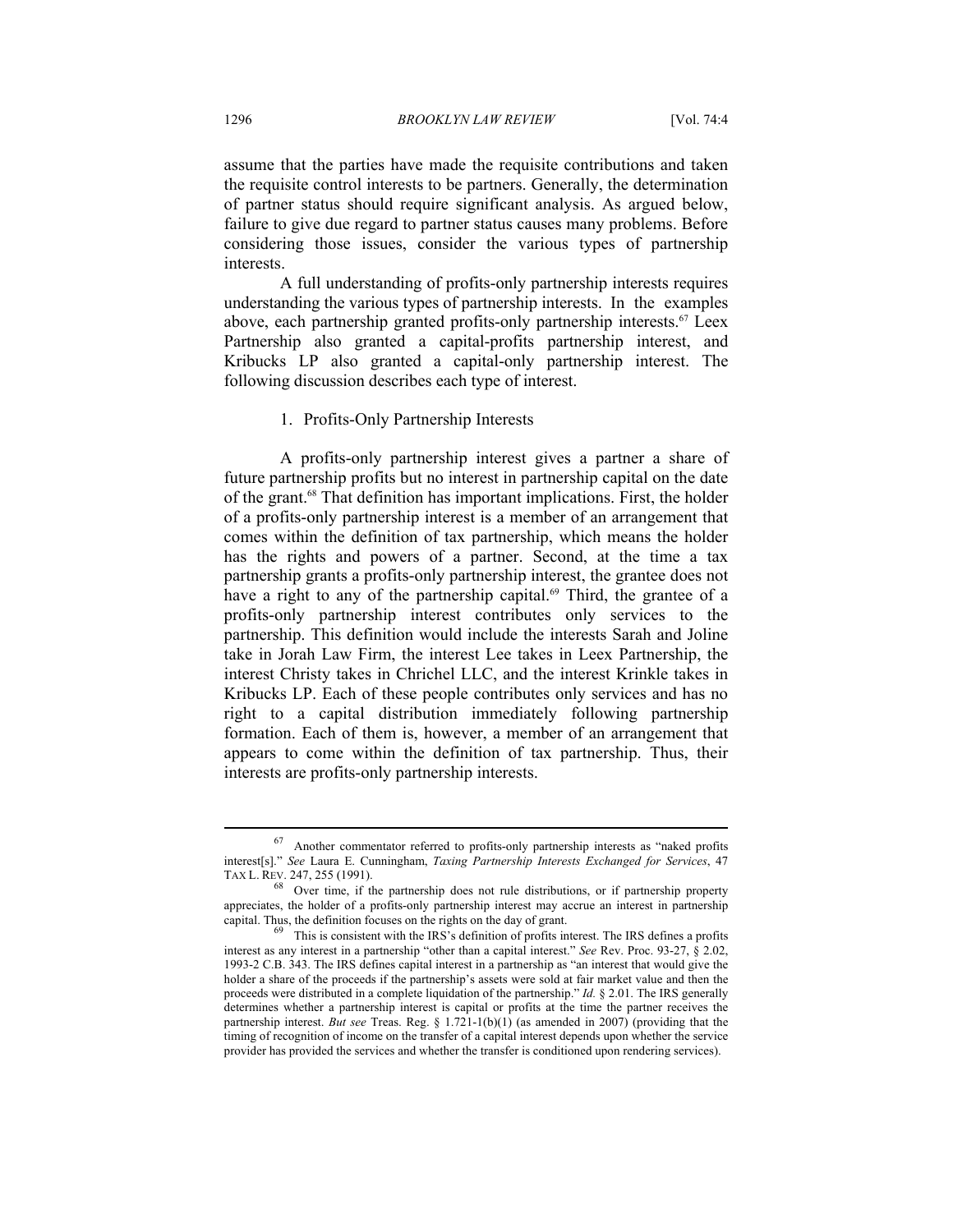The interest Krinkle takes in Kribucks LP is, more particularly, a carried interest.<sup>70</sup> Carried interests have captured the attention of the legal academy, $71$  tax bar, $72$  and Congress.<sup>73</sup> The typical carried interest is a bit more complicated than the example. Generally, a carried interest will first ensure that the capital contributor receives eighty percent of the first ten percent return (i.e., eight percent) of the return on the capital ("the hurdle rate").<sup>74</sup> Once the capital contributor receives that eight percent, the service provider receives the next two percent of return and the parties share any other return in an eighty-twenty split. The service provider's interest is a carried interest. Despite the complexity, a carried interest is an interest in the profits of the arrangement. It is merely a form of profits-only partnership interest. Instead of raising unique tax issues, it brought to the attention of the public the inequity of the tax treatment of profits-only partnership interests. Professor Fleischer is largely responsible for notifying the public of the problem.75

2. Capital-Only Partnership Interests

A capital-only partnership interest is an interest granted to a person who contributes only property to a tax partnership.76 The interest Warbucks takes in Kribucks LP is an example of a capital-only partnership interest. Warbucks contributed only property to Kribucks LP. He will share in the partnership profit, but he will not provide services. If the partnership liquidated immediately following formation, as the sole contributor of capital, Warbucks would receive all of the partnership capital.<sup>77</sup> For the same reasons, Rachel also takes a capital-only partnership interest in Chrichel LLC.

3. Capital-Profits Partnership Interests

Capital-profits partnership interests are similar to profits-only partnership interests in some respects and similar to capital-only partnership interests in other respects. The interest Rex takes in Leex

<sup>&</sup>lt;sup>70</sup> See Fleischer, *supra* note 17, at 8-15 (describing carried interests).<br>
<sup>71</sup> See *supra* note 17.<br>
<sup>72</sup> See *supra* note 21.<br>
<sup>73</sup> See *Supra* note 16.<br>
<sup>74</sup> See Weisbach, *supra* note 20, at 722.<br>
<sup>75</sup> See Fleische 93-27 § 2.01, 1993-2 C.B. 343 ("A capital interest is an interest that would give the holder a share of the proceeds if the partnership's assets were sold at fair market value and then the proceeds were distributed in a complete liquidation of the partnership."). This Article uses the more specific term "capital-only partnership interests" to facilitate the distinction of such interests from capital-profits partnership interests.<br><sup>77</sup> This assumes that the partnership liquidates in accordance with positive capital

account balances as required by the economic effect safe harbor. *See* Treas. Reg. § 1.704-  $1(b)(2)(ii)(b)(2)$  (as amended in 2008).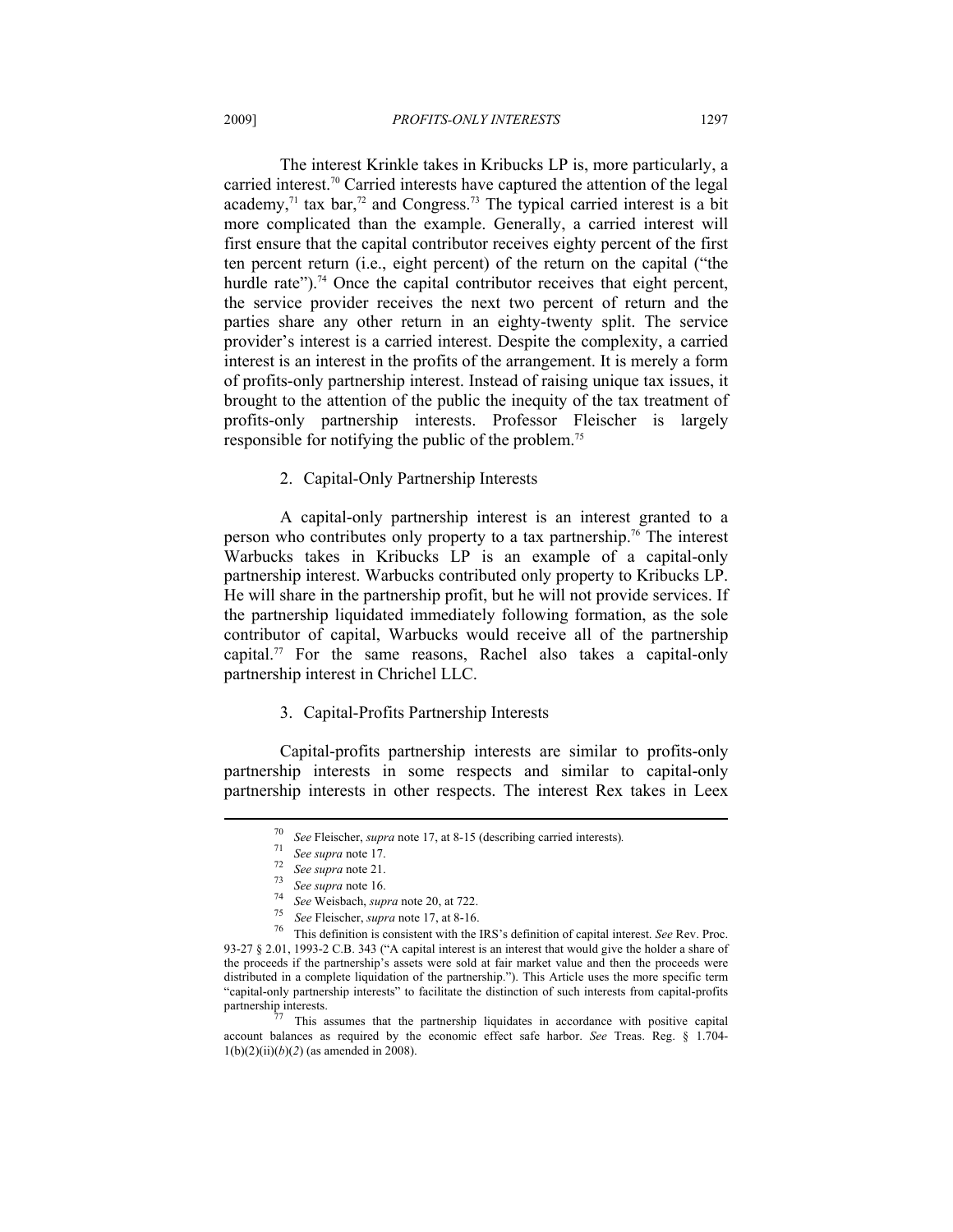Partnership has aspects of a profits-only partnership interest because the profit allocation agreement undoubtedly is based in part on the services Rex will contribute. Rex also contributed property, so he will have a capital interest (i.e., a right to a capital distribution if the partnership liquidated immediately following formation) in Leex Partnership at the time of formation. Thus, Rex's interest in Leex Partnership is a combination of both a capital-only partnership interest and a profits-only partnership interest. Because of the similarity to both types of interests, the interest is a capital-profits partnership interest.

Partnership tax policy generally supports the tax-free formation of partnerships and the tax-free admission of new partners to existing partnerships.78 The grant of an interest in partnership capital to a service contributor is not, however, a tax-free transaction. The service contributor will generally have compensation income on the date of the grant of the capital interest.<sup>79</sup> With few exceptions, the IRS does not challenge the tax-free grant of a profits-only partnership interest to a service contributor.<sup>80</sup> Instead, holders of profits-only partnership interests recognize income as it flows through from the partnership and take the character of such income as determined at the partnership level.

Even though partnerships can grant different types of partnership interests, most commentary regarding taxation of partners on a partnership formation focuses on the tax consequences of the grantee of profits-only partnership interests. The recent debate more particularly concerns the tax treatment of profits-only partnership interests in investment partnerships.<sup>81</sup> Compensation proponents argue that grantees of profits-only partnership interests have compensation either at the time the partnership grants the interests or over time as the partnership allocates or distributes profits to the grantees. $82$  Compensation proponents recommend partnership disaggregation as a way to alter the character of income flowing from an investment partnership to holders of profits-only partnership interests. The nature of partnerships, however, makes partnership disaggregation an unsuitable remedy for the intellectual discomfort the taxation of profits-only partnership interests cause.

<sup>&</sup>lt;sup>78</sup> See I.R.C. § 721 (2006).<br><sup>79</sup> See MCKEE, NELSON & WHITMIRE, *supra* note 35, ¶ 5.03[1].<br><sup>80</sup> See Rev. Proc. 93-27 § 4, 1993-2 C.B. 343.<br><sup>81</sup> The taxation of profits-only partnership interests in services partnerships significant a concern because the character of income that flows through to the partners is income from services. *See supra* text accompanying note 47. The same is true for income from propertyservices partnerships that have services income. The issue with profits-only partnership interests is the timing of income recognition, which is discussed *infra* text accompanying notes 224-228.<br><sup>82</sup> *See supra* note 17 and accompanying text.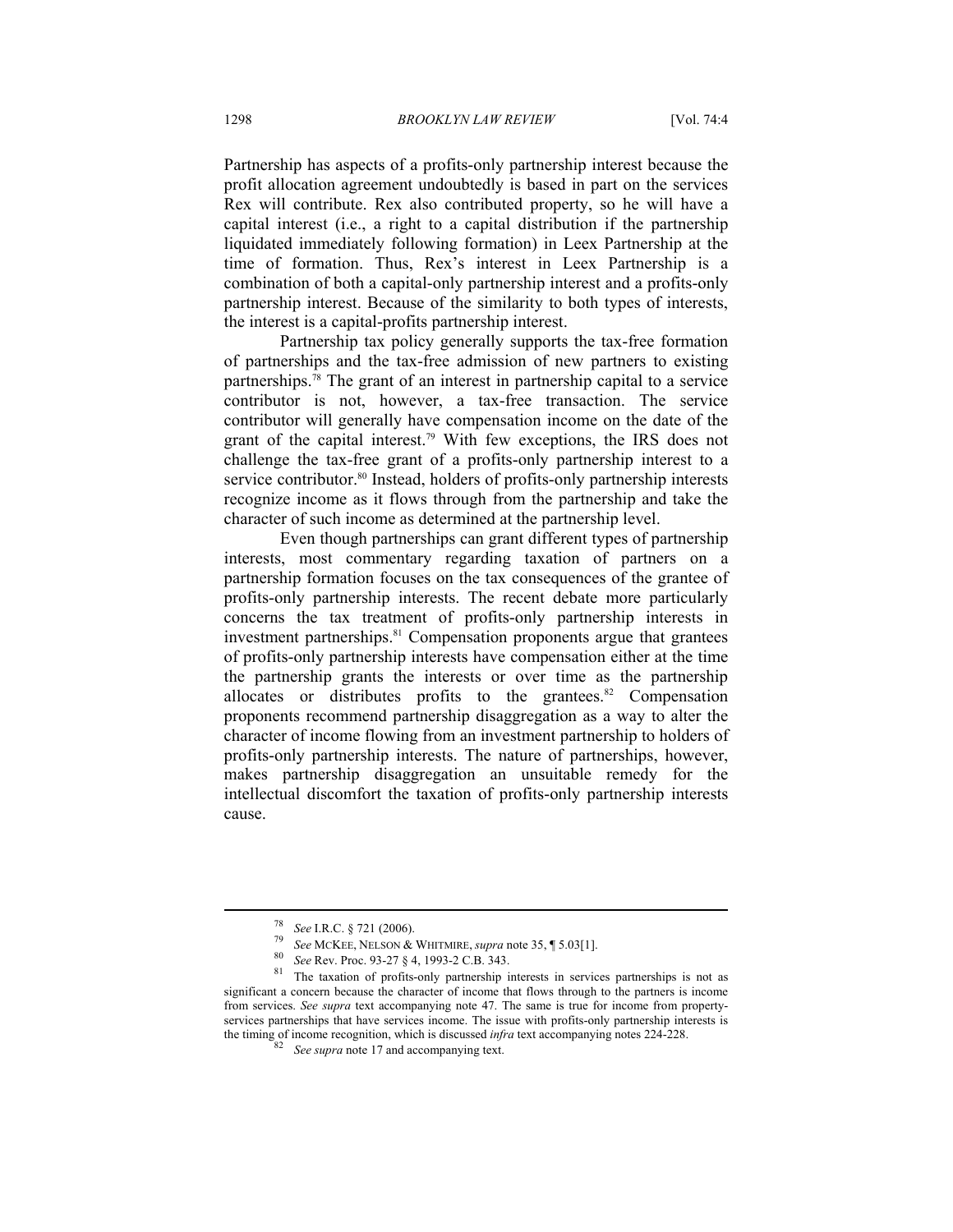# *C. Nature of Tax Partnerships*

Tax partnerships are unique arrangements and deserve analysis independent of that applied to other business arrangements. The defining attributes of tax partnerships are integration of services and property (or the services of at least two people) and allocation of economic items.<sup>83</sup> Parties integrate to reduce appropriable quasi rents, $84$  and they allocate the economic items of an arrangement to reduce agency costs.<sup>85</sup> Integrating services and property gives the service contributor and property contributor an interest in both the partnership property and partnership services. The property owner commits the property to partnership use. Thus, although the service contributor would not receive a share of the property upon liquidation of the partnership immediately following formation, the service contributor participates in directing the use of the property and shares any increase in the property's value and its product. Participating in the control of property distinguishes a partner from an employee.<sup>86</sup> In particular, an employee does not share in the control of all aspects of property not contracted away (i.e., the property's residual claim).<sup>87</sup> The control of such aspects of property is the property's residual claim.88 A service provider who shares the residual claim of property becomes a partner to the property owner, if the property owner gains adequate control of the contributed services.

Partners also take an interest in contributed services. The Thirteenth Amendment generally prohibits control of another individual, implying that the product of an individual's labor should belong to the individual.89 Nonetheless, individuals should be able to transfer the

arrangement was a tax partnership). 87 *See* Oliver Hart & John Moore, *Property Rights and the Nature of the Firm*, 98 J. POL. ECON. 1119, 1121 (1990) ("We suppose that the sole right possessed by the owner of an asset is his ability to exclude others from the use of that asset."). 88 *See* Grossman & Hart, *supra* note 39, at 695 (defining residual rights of control (i.e.,

residual claim) as "the right to control all aspects of the asset that have not been explicitly given away by contract").  $89$  U.S. CONST. amend. XIII, § 1. This is consistent with John Locke's understanding of

the product of labor as property. *See* JOHN LOCKE, TWO TREATISES OF GOVERNMENT § 27, at 305- 06 (Peter Laslett ed., Cambridge Univ. Press 1988) (1690) ("Though the Earth, and all inferior Creatures be common to all Men, yet every Man has a *Property* in his own *Person*. This no Body

<sup>83</sup> *See* Borden, *supra* note 24, 744-61 (describing the nature of partnerships and the use of allocations to control agency costs); Schmolka, *supra* note 20, at 297-99 (recognizing the unique nature of partnerships as mini-exchanges between the partnership as the partnership conducts business and each mini-exchange is taxed as the partnership allocates tax items to partners under

subchapter K).<br>
<sup>84</sup> See Klein, Crawford & Alchian, *supra* note 2, at 298.<br>
<sup>85</sup> See Alchian & Demsetz, *supra* note 4, at 786.<br>
<sup>86</sup> See, e.g., Fishback v. United States, 215 F. Supp. 621, 626 (D.S.D. 1963) (finding that parties were joint proprietors and holding that arrangement was a tax partnership); Copeland v. Ratterree, 57-2 U.S. Tax Cas. (CCH) ¶ 9895, at 58,195-96 (N.D.N.Y. 1957) (holding no partnership existed even though parties shared profits because they did not share control); Luna v. Comm'r, 42 T.C. 1067, 1077-78 (1964) (considering whether the parties shared control and responsibilities of the enterprise in holding that no partnership existed); Beck Chem. Equip. Co. v. Comm'r, 27 T.C. 840, 854 (1957) (finding that the parties had mutual proprietary interest in profits and holding that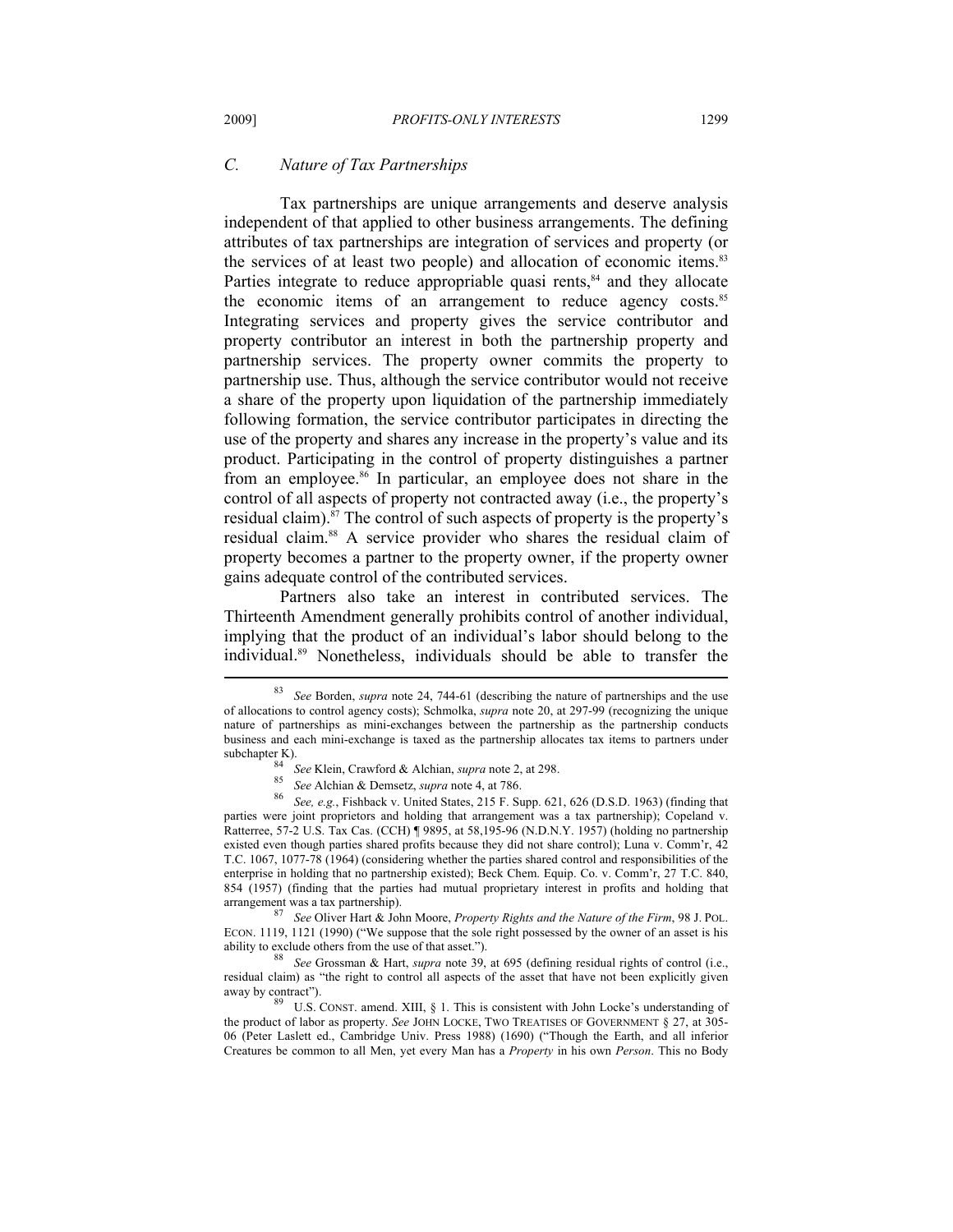product of their labor to others, and thereby grant to others a share of the residual claim of particular services.<sup>90</sup> By contributing services to a partnership, a service provider grants the other partners a share of the residual claim in the contributed services. Thus, partners become residual claimants, or co-owners, of partnership property and services.

The co-ownership of partnership property and services makes tracing income from either the contributed property or services to the contributor impossible. A tax partnership's income flows from the combined output of partnership property and services, over both of which the partners share control. Sharing control and the residual claims of integrated property and services gives partnerships their distinctive nature. In particular, the parties cannot trace income from its source to a single owner of the source. Consider the nature of the various types of partnerships using these concepts.

Joline and Sarah each contribute services to Jorah Law Firm. If Joline brings in a new client matter and Sarah works on the matter, the partners cannot separate client-origination income from legal-services income when deciding how to divide the profit from the matter.<sup>91</sup> They have agreed, however, to divide the profit from that matter 60% to Joline and 40% to Sarah. Both the origination and legal work are required for the matter to create profit. As partners, Joline and Sarah share control of the origination and legal work and share in the profits from the integrated services. They cannot trace the profits directly or accurately from the exact source, so their agreed allocation determines each partner's share of income for client work Joline originates.<sup>92</sup>

The nature of partnerships also manifests itself in propertyservices partnerships. The income from Leex Partnership flows from

has any Right to but himself. The *Labour* of his Body, and the *Work* of his Hands, we may say, are properly his. Whatsoever then he removes out of the State that Nature has provided, and left it in, he hath mixed his *Labour* with, and joyned to it something that is his own, and thereby makes it his *Property*. It being by him removed from the common state Nature placed it in, it hath by this *Labour* something annexed to it, that excludes the common right of other Men. For this *Labour* being the unquestionable Property of the Labourer, no Man but he can have a right to what that is once joyned to, at least where there is enough and as good left in common for others.").<br><sup>90</sup> Although parties may not compel others to act, after contracting to receive services, a

party may receive damages from and perhaps impose an injunction on the party who fails to provide the contracted services. *See* E. ALLAN FARNSWORTH, CONTRACTS § 12.5, at 745 (4th ed. 2004). Thus, by entering into a contract, a service provider may transfer the product of labor to another party. 91 Law firms may routinely allocate a share of profits from a matter to the originating

partner to recognize the importance of origination. Such allocation does not necessarily reflect the source of income, but may merely reflect the law firms' perceived importance of rainmaking. The profit allocation to the originator is a form of monitoring that helps discourage shirking. *See* Borden, *supra* note 24, at 752-61 (describing how partners might allocate partnership profits to reduce

shirking and agency costs). The allocation of economic items distinguishes tax partnerships from other integrated arrangements. All of the legal forms that can come within the definition of tax partnerships allow their members to allocate economic items by agreement. Corporations do not grant such rights. Thus, the integration of property and services and the legal right to allocate economic items define the nature of tax partnerships.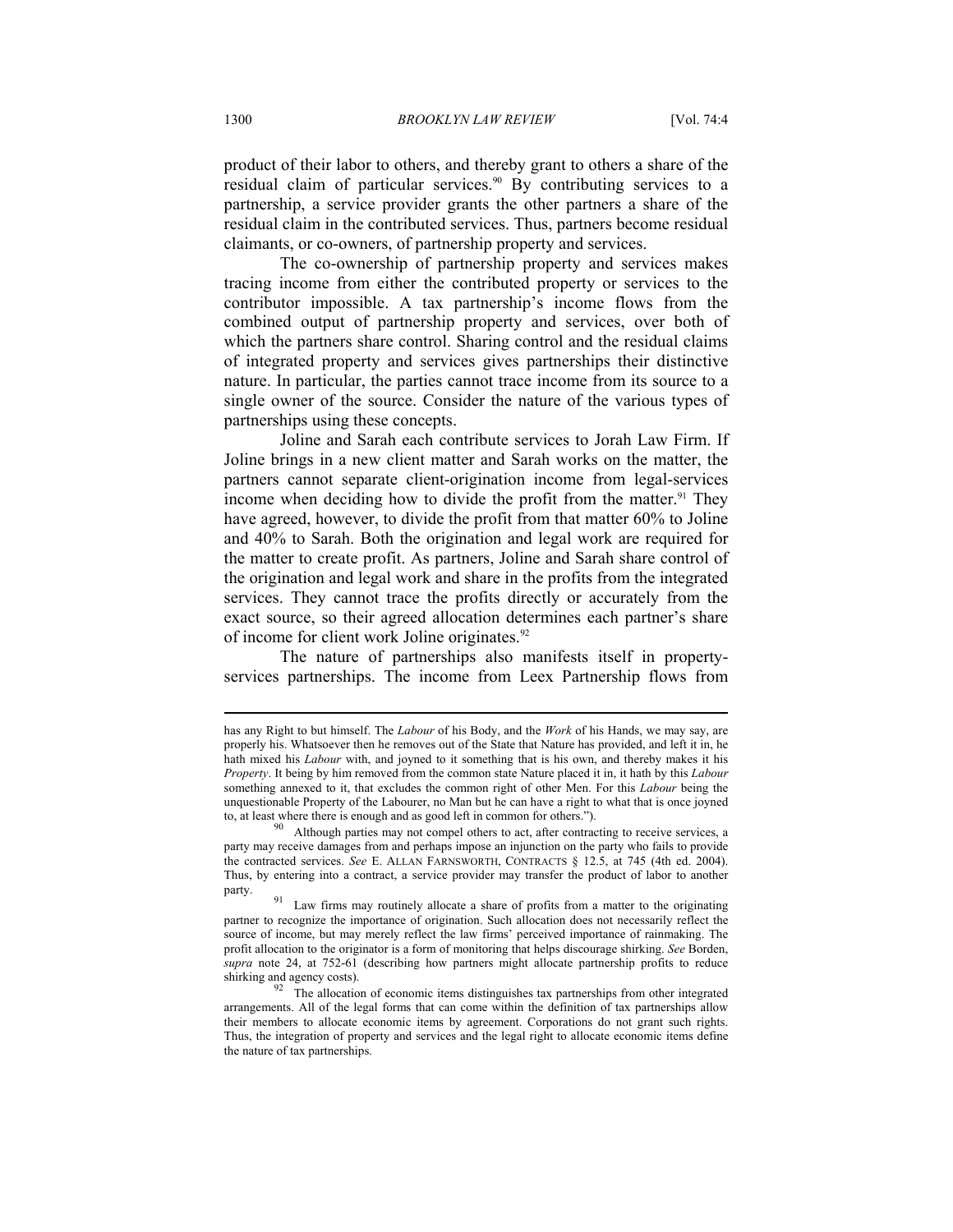both the property Rex contributes and the services Rex and Lee contribute. The partners cannot separately trace income from property and services.<sup>93</sup> The income from one source fuses with the income from the other source.<sup>94</sup> The income from the combined sources becomes partnership income and flows to the partners with the character determined at the partnership level. Thus, the income from Rex's and Lee's contributed services and Rex's contributed property becomes rental income. Gain or loss from the sale of the office building should be gain or loss from the sale of a section  $1231$  asset.<sup>95</sup> The amount of gain recognized after formation will depend on both the contributed property and the contributed services.<sup>96</sup> The inability to trace income from services contributed by the service provider and property contributed by a property owner distinguishes integrated arrangements from nonintegrated arrangements.<sup>97</sup>

A profits-only partnership interest grants the owner of such interest a right to a portion of the income from the combined property and services of the partnership. The income does not merely flow from the service provider's services. The income also flows from the property in which the service provider takes an interest as a partner. Similarly, because a property contributor takes an interest in the service provider's services, income allocated to the property contributor includes income from property and services. Furthermore, the combination of the contributions should create output that exceeds the sum of the output of the contributions working separately.98 Partners take an interest in that excess which does separately trace from either the property or services. The partners' interests in the product of all contributed resources give tax partnerships their unique nature. Because both parties co-own the resources needed to generate the rental income or gain from sale of a section 1231 asset and cannot trace income directly from the respective contributions, they both recognize the income in the character it takes at the partnership level.

<sup>93</sup> *See* Borden, *supra* note 34, at 1024-25 (providing that the inability to trace from arrangements that combine property and services justifies the use of the partnership tax accounting

and reporting rules).  $\frac{94}{7}$  The property's location, size of units, and accessibility will affect rental income, as will Rex and Lee's management services. *See* JOHN MCMAHAN, THE HANDBOOK OF COMMERCIAL REAL ESTATE INVESTING 5-21 (2006). There is no way to determine the extent to which income derives from either the property or the services.

<sup>&</sup>lt;sup>95</sup> *See* I.R.C. § 1231 (2006). <sup>96</sup> As with the source of rental income, the parties cannot exactly determine the extent to which property and services independently affect the value of the property. The property's location, market factors, and other development will affect its value, as will Rex's and Lee's efforts to maintain, improve, and lease the property. *See* MCMAHAN, *supra* note 94, at 5-21. There is simply

no way to determine the extent to which the value of the property derives from either source.<br><sup>97</sup> *See* Borden, *supra* note 24, at 752-61 (discussing the nature of partnerships and the inability to trace income from the

See Armen A. Alchian & Harold Demsetz, Production, Information Costs, and *Economic Organization*, 62 AM. ECON. REV. 777, 779 (1972).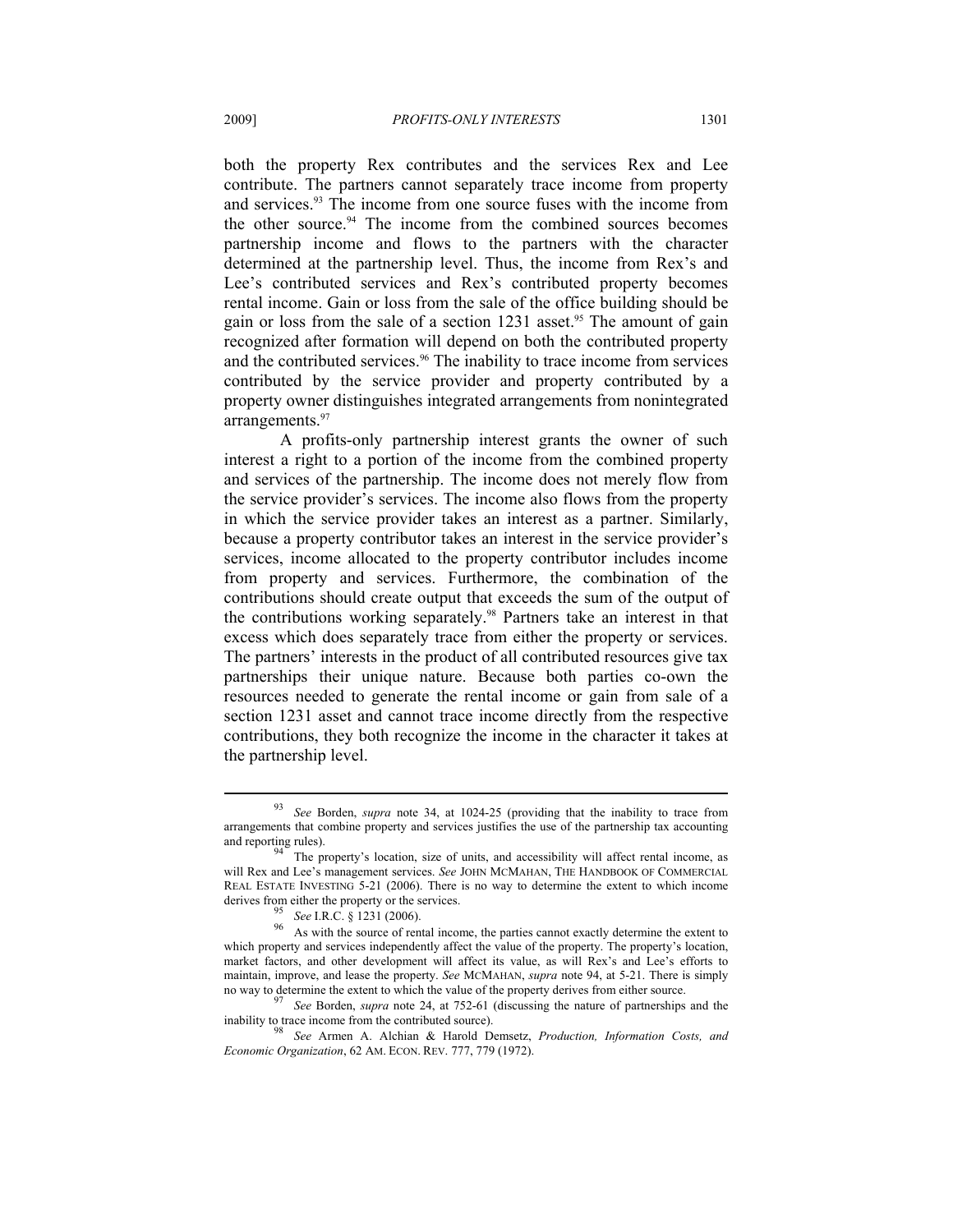Investment partnerships differ, however, from services partnerships and property-services partnerships in one potentially significant aspect—by definition, the level of services contributed to an investment partnership is nominal.<sup>99</sup> The sale of an investment partnership's assets generates capital gain or loss, which means tax law treats the income as derived almost exclusively from the property, not services.<sup>100</sup> The implication is that the services do not contribute to the profits of the partnership. Because the income derives from the property, the partners should be able to trace the partnership income from its source to the owners of the property.<sup>101</sup> For example, assume two persons contribute equally to a limited liability company that acquires raw land, which the company leases to a cattle rancher. The company provides no services with respect to the land. Because the limited liability company only has income from the land, it should be able to trace that income from the land directly to the members based upon their contributions. The ability to trace the income from the source makes the arrangement look less like a partnership—at a minimum, investment partnerships lack the unique inability-to-trace attribute of both services partnerships and property-services partnerships.<sup>102</sup>

Partnership tax law recognizes the inability to trace partnership income from its source and allows partners to allocate partnership tax items in any reasonable manner. Normally any income from the property should be income to the property owner and income from services should be income to the service provider.<sup>103</sup> Tax law cannot impose that rule in

<sup>&</sup>lt;sup>99</sup> *See supra* text accompanying notes 61-64.<br><sup>100</sup> Courts look to taxpayers' efforts in determining whether an asset is a capital asset or an asset that generates ordinary income upon sale. *See, e.g.*, Biedenharn Realty Co. v. United States, 526 F.2d 409, 423 (5th Cir. 1976) (holding that efforts to develop, frequency of sales, and other taxpayer efforts demonstrated the taxpayer held the property primarily for sale and gain on sale was ordinary income); Hansche v. Comm'r, 457 F.2d 429, 434-35 (7th Cir. 1972) (holding that the property's value increased because of taxpayer's efforts and property was not capital asset); *see also* Marjorie E. Kornhauser, *The Origins of Capital Gains Taxation: What's Law Got to Do with It?*, 39 SW. L.J. 869, 890 (1985) ("The distinction between investor and businessman is critical here, as it was in Britain, because the former held his capital to produce income in the form of rents, dividends, or interest; the latter used his capital to buy and sell assets such that the act of buying and selling produced income in the form of the gains realized from the increased value."). 101 *See* Bradley T. Borden, *Policy and Theoretical Dimensions of Qualified Tax* 

*Partnerships*, 56 U. KAN. L. REV. 317, 360 (2008) (arguing that investment qualified tax partnerships should not come within the definition of tax partnerships because they do not need the partnership allocation rules); Borden, *supra* note 34, at 1014 ("Members of [investment partnerships] can trace income from the property directly to the owners based on the owners' respective ownership interests in the property. Thus, the arrangements do not need the partnership accounting and reporting rules or the allocation rules.").

 $102$  The legislation proposed to change the tax treatment of carried interests recognized the distinction and limited the scope of the proposed rule to investment partnerships. *See* Temporary Tax Relief Act of 2007, H.R. 3996, 110th Cong. § 710(c) (as passed by House, Nov. 9, 2007) (limiting the scope of the recharacterization of income to services provided with respect to specified assets, which include only securities, real estate, commodities, and options or derivatives in such assets). 103 *See* Helvering v. Horst, 311 U.S. 112, 114, 119-20 (1940) (holding that a property

owner could not assign income from the property); Lucas v. Earl 281 U.S. 111, 114-15 (1930) (holding that an employee could not assign compensation to his spouse).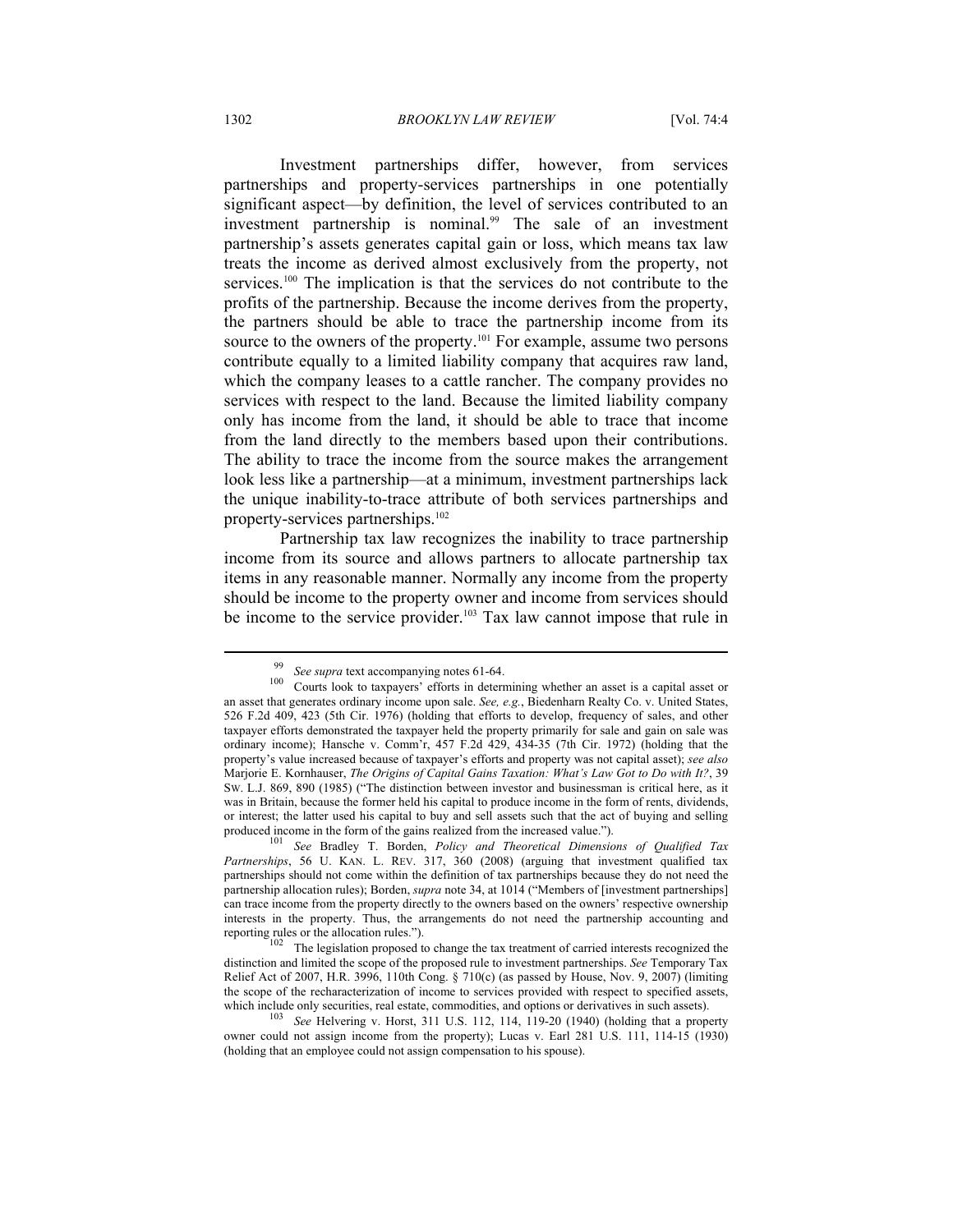the partnership context because it cannot trace income from property and services. The allocation rules are, therefore, a compromise between the assignment-of-income doctrine and the inability to trace.104 They should, however, be reserved only for arrangements that create tracing difficulty.<sup>105</sup> Services partnerships and property-services partnerships both present tracing difficulty; investments partnerships, lacking the unique character of partnerships, do not. Thus, investment partnerships do not appear to require the partnership tax allocation rules like other partnerships do. The proper way to address that difference may be to disregard investment partnerships.<sup>106</sup> Nonetheless, many recommendations regarding profits-only interests reform generally have been to disaggregate investment partnerships to cure the ill affects they cause. The byproduct of attempted investment partnership disaggregation has been complexity and a proposed law that would breach the integrity of subchapter K and adversely affect the application of other tax provisions.

#### III. PARTNERSHIP DISAGGREGATION

Most commentary regarding profits-only partnership interests assumes the arrangements are tax partnerships and proceeds from that premise.107 For the sake of analysis, the following discussion of partnership disaggregation accepts the assumption. In Part IV, this Article demonstrates that the assumption may be unfounded in many situations and that many arrangements should not come within the definition of tax partnership. Instead, they should be disregarded.

Assuming that an arrangement is a tax partnership, partnership disaggregation will not properly tax profits-only partnership interests. Partnership tax law provides generally that partnerships compute taxable income and allocate it to their partners who pay tax on the tax partnership income.108 The character of income at the partnership level flows through to the partners.<sup>109</sup> Thus, if a tax partnership has long-term capital gain on the sale of an asset, it would allocate that gain to its partners, each of whom would individually report the income as long-

<sup>104</sup> *See* Borden, *supra* note 47, at 333-46 (explaining the difficulties that inability-to-trace presents); Borden, *supra* note 34, at 951-56 (describing relationship between the assignment-ofincome doctrine and the partnership allocation rules). 105 *See* Borden, *supra* note 47, at 338-44 (identifying potentially abusive uses of the

allocation rules).<br><sup>106</sup> *See infra* Part IV.C (suggesting the definition of tax partnership should not include<br>investment partnerships).<br><sup>107</sup> *See sunra* commentary cited in notes 17-21; see also Waishash, sunra pata 20,

See supra commentary cited in notes 17-21; *see* also Weisbach, *supra* note 20, at 719 ("Private equity sponsors, however, are central to the partnership activity. They are the managers of the partnership, making all of the investment decisions. Viewing them as anything other than partners would require reexamining this basic premise of partnership taxation, a premise that has underscored partnership taxation for more than fifty years.").

<sup>108</sup> *See* I.R.C. §§ 701-704 (2006).<br><sup>109</sup> *See id.* § 702(b).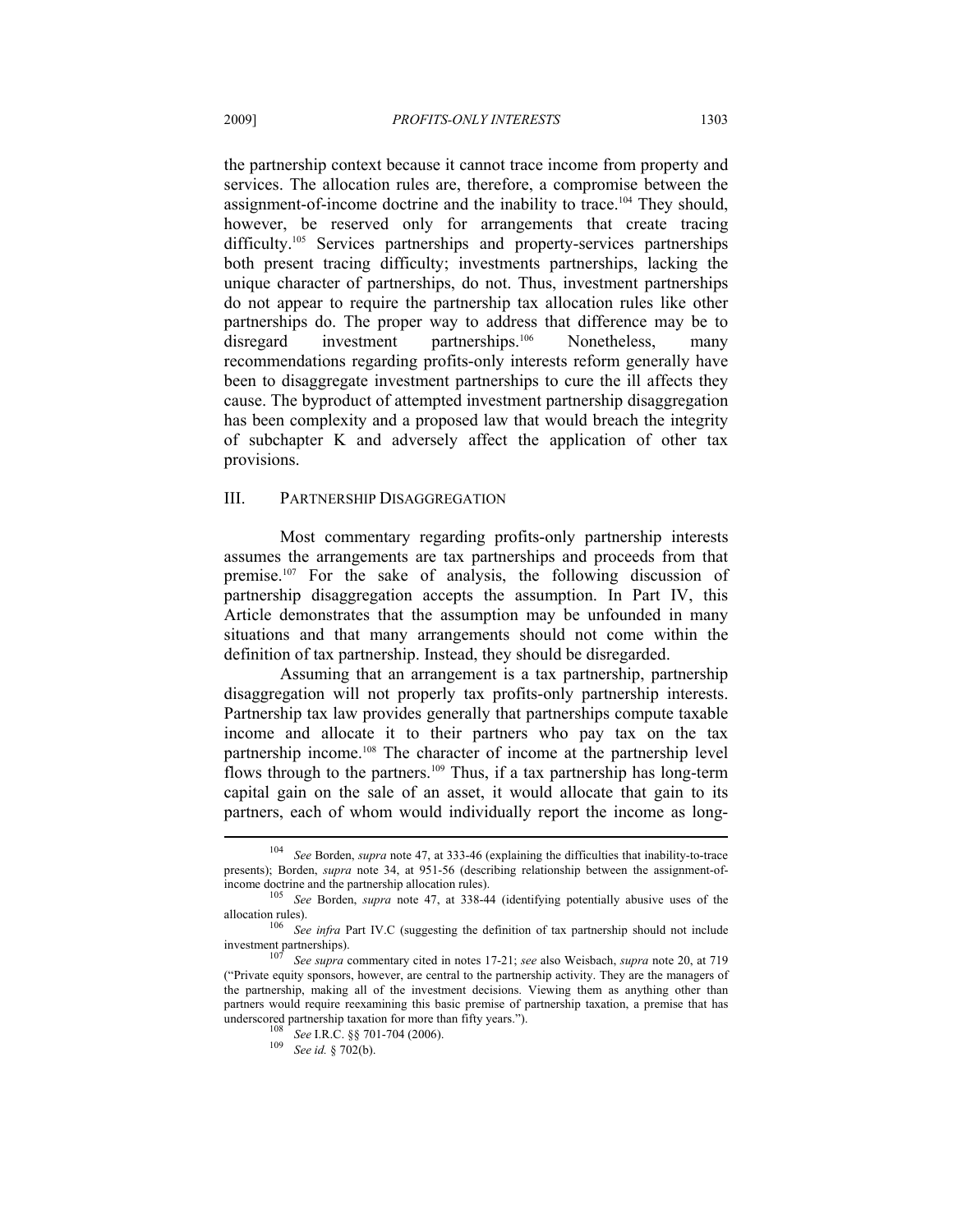term capital gain. Similarly, income from tax partnership services would flow through to the partners as income from services. The rules do not consider the separate activities of the partners or what they contribute in applying the character-flow-through rule.

Partnership disaggregation alters the character of partnership income as it flows from the tax partnership to partners. Thus, partnership disaggregation might change income that is long-term capital gain at the partnership level to compensation at the partner level. Compensation proponents recommend partnership disaggregation as the appropriate method for determining the taxation of profits-only partnership interests.110 They use two primary analytical methods to support disaggregation in the case of income allocated to holders of profits-only partnership interests: (1) a partner-shareholder comparison and (2) a contribution-focused analysis. Each method has serious weaknesses and presents tax policy concerns. Furthermore, partnership disaggregation would cause complexities and difficulties that affect more than partnership taxation and could outweigh possible benefits.

## *A. Partner-Shareholder Comparison*

The partner-shareholder comparison is a horizontal equity analysis. The comparison reasons that service-contributing partners are similar to service-providing shareholders and should therefore be taxed similarly.<sup>111</sup> That analysis appears to follow horizontal equity, which requires tax law to treat similarly situated taxpayers similarly.<sup>112</sup> Convincing horizontal equity arguments are difficult to make, however, because all taxpayers are alike in some respects and different in some respects.113 Whether two persons are alike depends upon the criteria used

<sup>110</sup> *See, e.g.*, Noël B. Cunningham & Mitchell L. Engler, *The Carried Interest Controversy: Let's Not Get Carried Away*, 61 TAX L. REV. 121, 125-42 (2008) (describing the ordinary-income and imputed-interest approaches to disaggregation).

<sup>&</sup>lt;sup>111</sup> *See* Fleischer, *supra* note 17, at 32-33. <sup>112</sup> *See* A.C. PIGOU, A STUDY IN PUBLIC FINANCE 5 (3d rev. ed. 1962) (stating that "similar persons should be treated similarly") (emphasis omitted); *accord* HARVEY S. ROSEN & TED GAYER, PUBLIC FINANCE 367 (8th ed. 2008) ("People in equal positions should be treated equally."); Richard A. Musgrave, *Horizontal Equity, Once More*, 43 NAT'L TAX J. 113, 113 (1990) (describing horizontal equity as "requiring equal treatment of equals").<br><sup>113</sup> *See* J.R. Lucas, *Vive la Difference*, 53 PHIL. 363, 363-64 (1978) ("Men are all alike . . .

Men are all different. We are all alike in being featherless bipeds, language-using animals, sentient beings, centres of consciousness, and, granted certain conditions of age and health, rational agents. Each of us is different in spatio-temporal location, and, identical twins apart, in his genetic inheritance and the detailed biochemistry of his body; and, at a more conceptual level, in as much as each has a mind of his own, and can make up his mind for himself, and can make it up differently from anyone else."). Some commentators dismiss horizontal equity as being tautological and therefore of little analytical value. *See, e.g.*, Peter Westen, *The Empty Idea of Equality*, 95 HARV. L. REV. 537, 547-48 (1982) ("Equality is an undeniable and unchangeable moral truth because it is a simple tautology."). Nonetheless, it is a powerful analytical tool, and even critics find themselves relying upon it to support positions. *See, e.g.*, Weisbach, *supra* note 20, at 740-41 (criticizing horizontal equity); *id.* at 752 (using horizontal equity analysis to argue that private equity sponsors should be treated like investors). Because horizontal equity is so tempting to use and so powerful,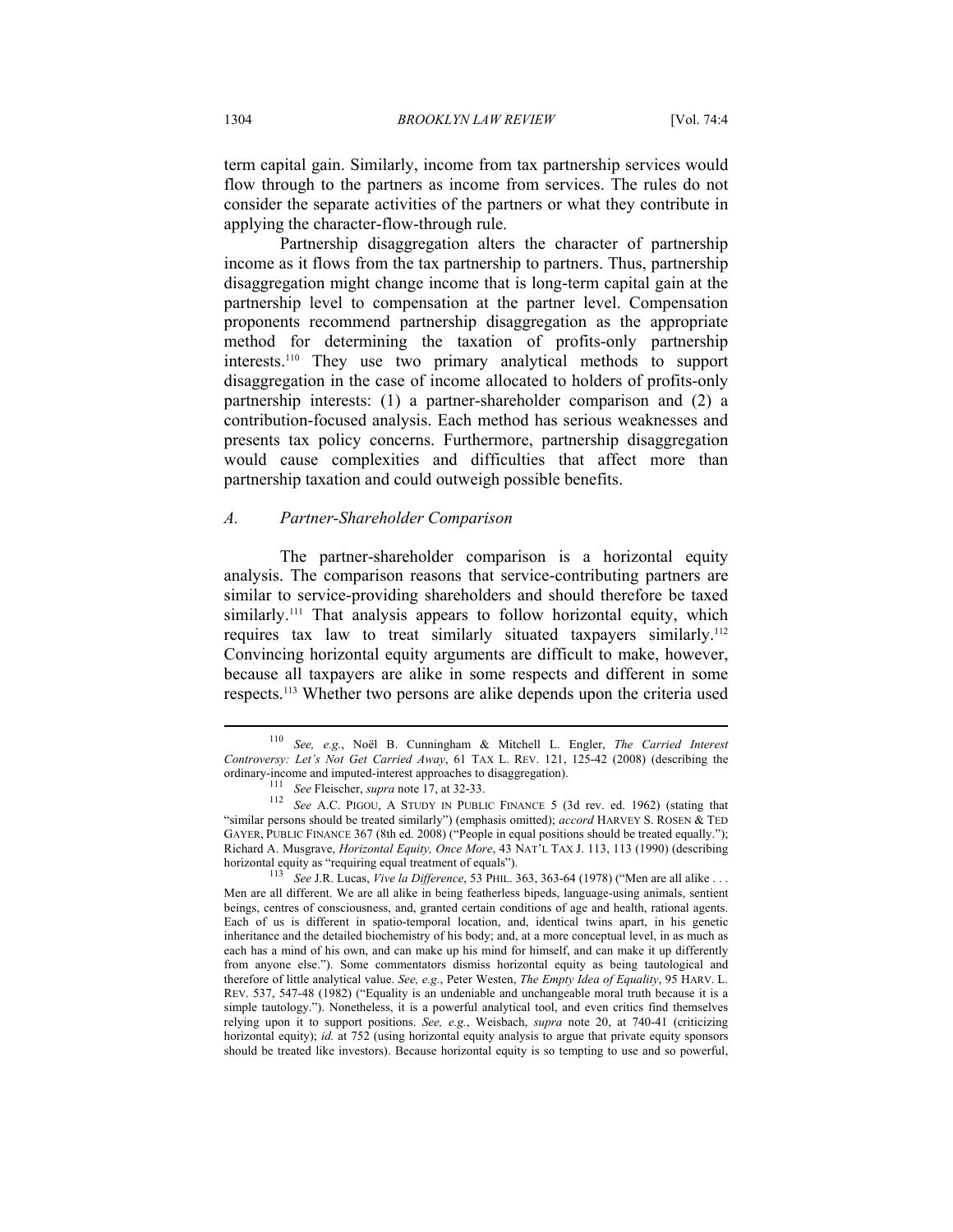for comparison.<sup>114</sup> Thus, the starting point of a horizontal equity analysis is determining the proper criteria to use as a point of comparison.

The criteria used in the partner-shareholder comparison are (1) the provision of services and  $(2)$  the receipt of an interest in an entity.<sup>115</sup> The comparison begins by considering the receipt of corporate stock for services. A service-providing shareholder provides services and receives an interest in a corporation. A service-providing shareholder must recognize the grant of compensatory corporate interest as income.116 The analysis recognizes that a service-providing partner similarly provides services and takes partnership interests. The partner-shareholder comparison therefore suggests that a grantee of a profits-only partnership interest should be taxed like the service-providing shareholder. The analysis then suggests that the grantee of a profits-only partnership interest should recognize compensation income as a result of a grant of a profits-only partnership interest.<sup>117</sup> The criteria used in the partnershareholder analysis make the analysis attractive but ultimately ineffective because partnerships and corporations are distinctly different.

Comparing members of tax partnerships to shareholders for income tax purposes is often the proverbial comparison of apples to oranges. A very significant attribute distinguishes partnerships from corporations and is relevant to the analysis of the taxation of profits-only partnership interests. In particular, the basic organizational structure of a corporation differs from a partnership's organizational structure. Corporations grant shareholders the right to elect a board of directors.<sup>118</sup> The board of directors appoints officers to manage the corporation.<sup>119</sup> A corporate board of directors may appoint a shareholder to be an officer, and a corporation may grant equity interests to corporate employees.<sup>120</sup> Thus, an individual may be both a shareholder and employee of a corporation. A shareholder generally may not, however, act on behalf of

- 
- 

<sup>115</sup> See Fleischer, *supra* note 17, at 25-26.<br>
<sup>116</sup> See I.R.C. § 83(a) (2006).<br>
<sup>117</sup> See Cunningham, *supra* note 67, at 268.<br>
<sup>118</sup> See MODEL BUS. CORP. ACT § 7.28 (1984); 2 MODEL BUS. CORP. ACT ANN. § 7.28

(4th ed. 2008). 119 *See* MODEL BUS. CORP. ACT § 8.40 (1984); 2 MODEL BUS. CORP. ACT ANN. § 8.40 (4th ed. 2008). 120 *See generally* Sharon Hannes, *Reverse Monitoring: On the Hidden Role of Employee* 

the focus should be on the criteria of comparison and establishing standards that will help formulate the best possible criteria. 114 *See* Kent Greenwalt, *How Empty is the Idea of Equality?*, 83 COLUM. L. REV. 1167,

<sup>1178 (1983) (&</sup>quot;In order to decide what persons are relevantly equal or unequal, substantive judgments have to be made about what characteristics count.")*.* Depending upon the criteria used, the outcomes of horizontal analysis may vary significantly. *See, e.g.*, Bradley T. Borden, *The Like-Kind Exchange Equity Conundrum*, 60 FLA. L. REV. 643, 672-82 (2008) (providing examples of different outcomes depending on the criteria used to apply a horizontal equity analysis to section 1031 nonrecognition treatment of like-kind exchanges).

*Stock-Based Compensation*, 105 MICH. L. REV. 1421 (2007) (discussing the use of stock to compensate corporate employees).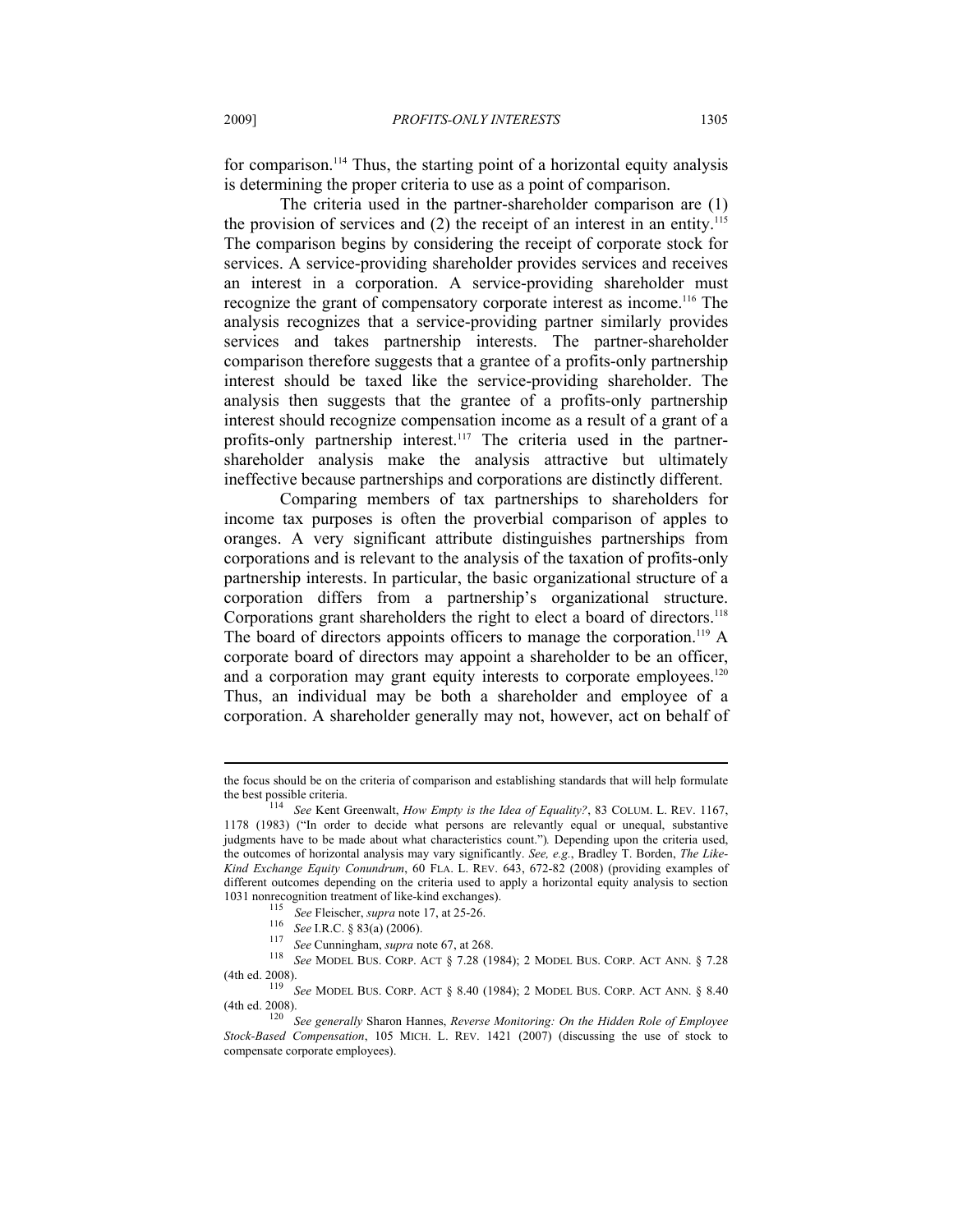the corporation in the capacity of a shareholder.<sup>121</sup> Individuals act on behalf of a corporation in the capacity of corporate employee or independent contractor.<sup>122</sup> Consequently, any property that a shareholder receives from a corporation in exchange for services will be compensation from acting as a corporate employee, not as a shareholder. Taxing the grant of corporate stock to a service provider as compensation is therefore appropriate.

Partners, on the other hand, may act on behalf of a partnership in either a partner or nonpartner capacity.<sup>123</sup> The same is true for members of member-managed limited liability companies.124 That distinction undermines the comparison of partners and shareholders. A partner's ability to act in a partner capacity often makes comparing a partner to a sole proprietor more appropriate than comparing a partner to a corporate employee.<sup>125</sup> A sole proprietor acts in the capacity of a sole proprietor, not in the capacity of an employee of the proprietorship. A sole proprietor who provides services to others generates services income. A sole proprietor may also acquire rental property and perform only tenant services with respect to such property, which would generate rental income for the sole proprietor.<sup>126</sup> A sole proprietor also may acquire and

<sup>121</sup> In limited situations, a shareholder may bring a derivative suit on behalf of the corporation. *See* MODEL BUS. CORP. ACT §§ 7.40-.41 (1984); 2 MODEL BUSINESS CORPORATION ACT. ANNOTATED §§ 7.40-.41(4th ed. 2008) (discussing shareholder derivative suits). If, however, the corporation commences an inquiry into the matter, a court may stay a derivative proceeding.

MODEL BUS. CORP. ACT § 7.43 (1984); 2 MODEL BUS. CORP. ACT ANN. § 7.43 (4th ed. 2008).<br><sup>122</sup> Although the distinction between employee and independent contractor is often important, in this analysis, it is not relevant. Any property an independent contractor receives in exchange for providing services will be compensation to the independent contractor. 123 *See* UNIF. P'SHIP ACT § 301(1) (amended 1997), 6 U.L.A. 101 (2001) (providing that

each partner is an agent of the partnership); UNIF. LTD. P'SHIP ACT § 402(a) (2001), 6A U.L.A. 429 (2008) (providing that a general partner is an agent of a limited partnership). The distinction between a partner as a partner and partner as an employee has recently been the topic of considerable debate. *See generally* Robert W. Hillman, *Law, Culture, and the Lore of Partnership: Of Entrepreneurs, Accountability, and the Evolving Status of Partners*, 40 WAKE FOREST L. REV. 793 (2005) (recognizing the significant changes in business practices and suggesting that such changes should affect the concept of partner and employee); Ann C. McGinley, *Functionality or Formalism? Partners and Shareholders as "Employees" Under the Anti-Discrimination Laws*, 57 SMU L. REV. 3 (2004) (analyzing the distinction between partner and employee in employment discrimination cases, discussing case law that has held that partners can be employees, and suggesting principles that

should govern the distinction between partner and employee).<br><sup>124</sup> *See* UNIF. LTD. LIAB. CO. ACT § 301(a) (1996), 6B U.L.A. 585 (2008) (providing that members are agents of the limited liability company). Manager-managed limited liability companies may be more similar to corporations for the sake of this analysis. That being the case, a limited liability company interest transferred to a member of a manager-managed limited liability company may be compensation to the recipient. Such a transfer may be indicative of the member acting in a nonpartner capacity, as discussed below, and should be taxed accordingly. These issues deserve greater scrutiny in an effort to better develop the distinction between partners acting in partner and

nonpartner capacities.<br><sup>125</sup> Others have made this comparison. *See, e.g.*, Cunningham, *supra* note 67, at 256-57 ("An individual conducting business as a partnership should not be taxed less favorably than he would be if he were conducting business as a sole proprietor . . . ."); Weisbach, *supra* note 20, at 752 (arguing that tax law should treat a private equity sponsor like an individual investor). 126 *See* I.R.C. § 61(a)(5) (2006).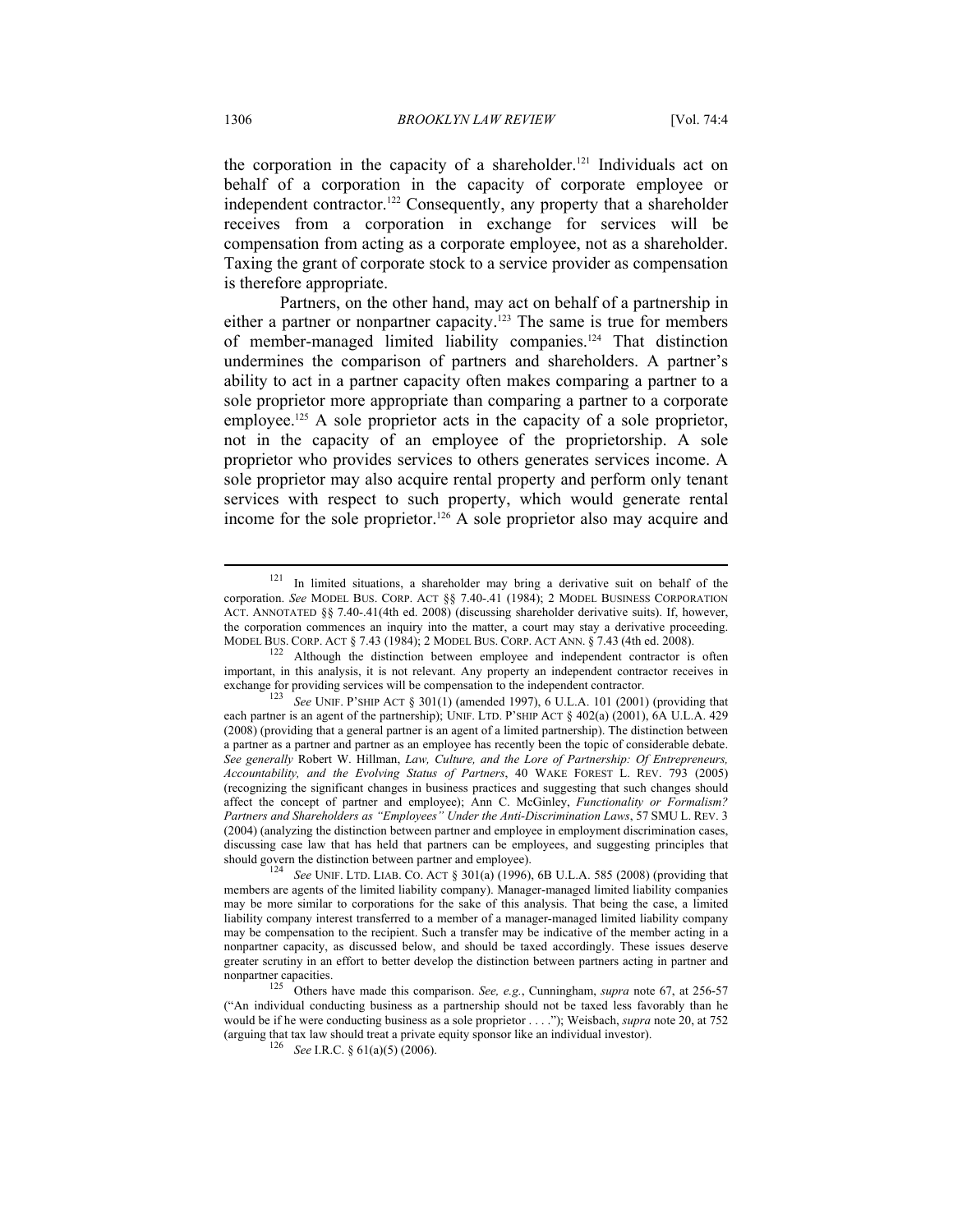hold investment property (i.e., a capital asset).<sup>127</sup> Too much activity on the part of the sole proprietor with respect to investment property will convert it to property that produces ordinary income.128 Otherwise, income from such property will be investment income. Thus, not all income derived from a sole proprietor's services is compensation. Tax law characterizes income derived from a sole proprietor's services depending upon the comparative levels of involvement of the property and services in creating the income.<sup>129</sup>

Because partners can act in a partner capacity, tax law should treat them more like sole proprietors who act in their individual capacities. Partners acting on behalf of partnerships may generate partnership services income or partnership investment income. The distinction, however, should depend upon the level of activity performed at the partnership level. Partners who act on behalf of an investment partnership perform nominal services.<sup>130</sup> The nominal services do not convert the partnership income to services income. The service provider's services are so limited in nature that the partnership remains an investment partnership. Altering the character of income as it flows from the partnership to the partner would create services income where none may otherwise be present.<sup>131</sup>

The economic nature of tax partnerships and corporations also varies significantly, and partner-shareholder comparisons fail to distinguish between the various types of partnerships. Recall from the discussion above that the allocation of economic items distinguishes tax partnerships from other arrangements.<sup>132</sup> Because a corporation cannot allocate economic items, any payments from a corporation to a shareholder that are not made with respect to stock (i.e., a dividend) must be compensation. If such payments are in the form of stock, a serviceproviding shareholder could avoid services income. The service provider would take a zero basis in the stock, which would be a capital asset.<sup>133</sup> The stock may have value upon the date of receipt, so not taxing the

<sup>127</sup> *See id.* § 1221 (defining capital asset). 128 *See supra* note 100. 129 Tax law allows a property owner to perform some services that improve the property's value without affecting the property's capital asset status *See, e.g.*, Barrios Estate v. Comm'r, 265 F.2d 517, 519-20 (5th Cir. 1959). If the services become too extensive, the property converts to dealer property and gain from the sale of such property becomes ordinary income. *See, e.g.*, Sanders v. United States, 740 F.2d 886, 888-89 (11th Cir. 1984). The line separating services allowed on investment property and services that create dealer property is unclear. This presents another area of the law ripe for consideration using modern analytical methods.

<sup>&</sup>lt;sup>130</sup> *See supra* text accompanying notes 57-64.<br><sup>131</sup> Income from a services partnership will not, however, be treated as services income for self-employment tax purposes if allocated to a limited partner who does not provide services. *See* I.R.C. § 1402(a)(13). For income tax purposes, it will, however, retain the character derived from the partnership and be service income to the limited partner. See id. § 702(b).<br>
<sup>132</sup> See supra text accompanying notes 83-85.<br>
<sup>133</sup> See I.R.C. § 1221 (defining corporate stock as a capital asset in the negative by not

listing it among the type of property that does not come within the definition of capital asset).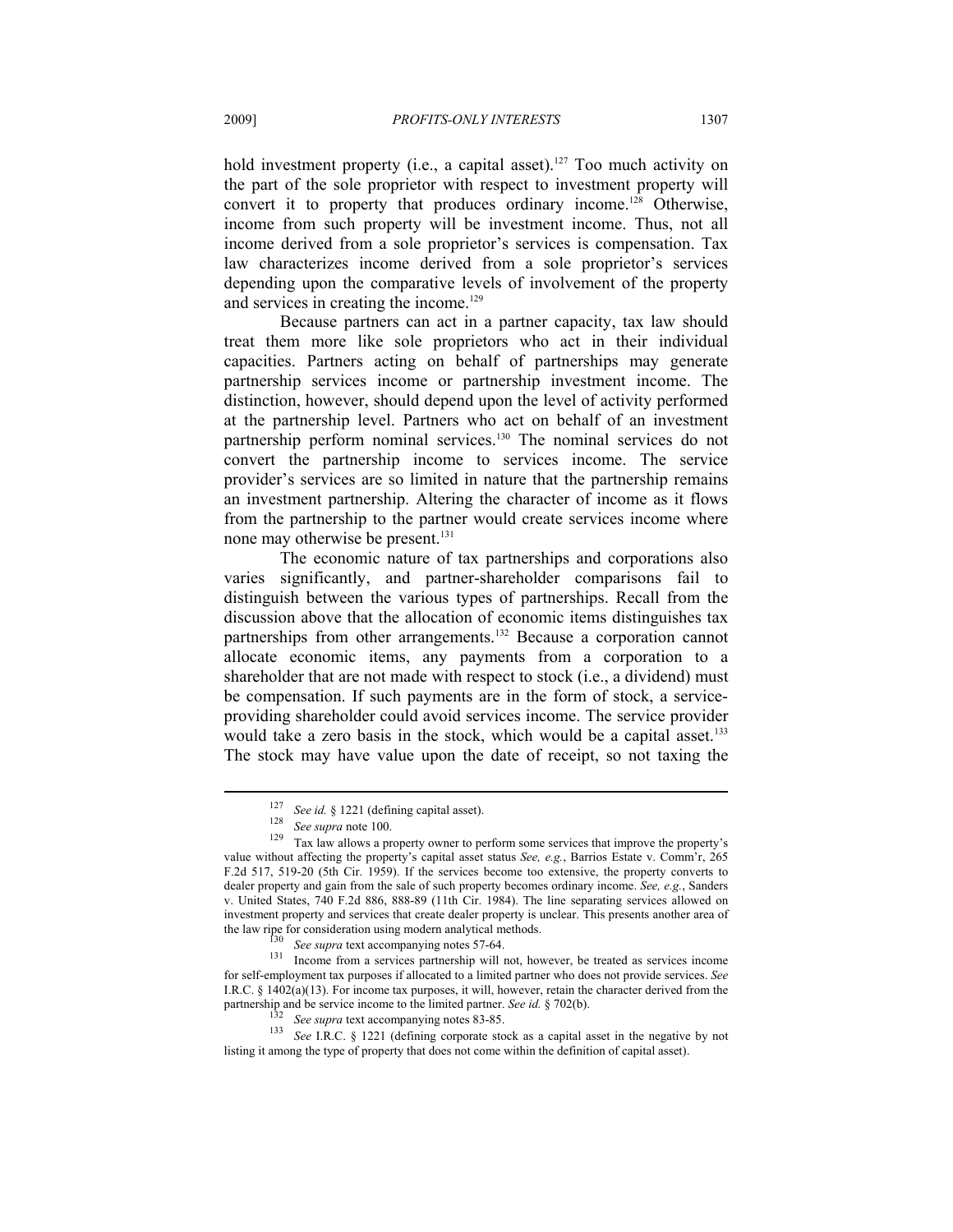receipt would defer the income and change its character. Any increase in the value of stock following the date of receipt would accrue to the service provider as capital gain, regardless of the character of income at the corporate level. If the corporation were to liquidate, the service provider would recognize capital gain to the extent the liquidating distribution exceeded the basis the shareholder had in the stock.<sup>134</sup> Similarly, the shareholder would recognize capital gain by selling the stock.

That result would obtain regardless of the corporation's enterprise. To illustrate, assume that Rex and Lee decide to form a corporation instead of a tax partnership.135 Rex contributes the office building to the corporation in exchange for stock, and the corporation distributes stock to Lee in exchange for the services he will provide.<sup>136</sup> Over the life of the corporation, it has rental income, and, if it ever disposes of the office building, it will have section  $1231 \text{ gain.}^{137}$  If the law did not tax Lee on the receipt of the corporate stock, he would have converted an entire stream of rental income (taxed at higher ordinary income rates) to capital gains, which may qualify for favorable tax rates. By taxing Lee on the receipt of the corporate stock, the law recognizes the potential for converting ordinary income into capital gain income and prevents such conversion. Furthermore, as a shareholder, Lee becomes a residual claimant of the corporation.138 Thus, the value of the stock on the date of issue represents the present value of the future stream of rental income and Lee's residual claim in the building. Any increase in the value of Lee's stock will reflect an increase in the value of the office building. Refuting the validity of that result is difficult.<sup>139</sup>  $\overline{a}$ 

<sup>134</sup> *See id.* § 302(a), (b)(3) (providing that payment in complete redemption of stock shall

be treated as full payment in exchange for the stock).<br>
<sup>135</sup> See supra Part II.A.2. (presenting the facts of the hypothetical Leex Partnership).<br>
<sup>136</sup> Because Rex also agrees to contribute services, see *supra* Part II. stock he receives will be compensation for those services and Rex will have to recognize compensation income upon receipt of the portion of the stock transferred in exchange for his

services. *See* I.R.C. § 83(a). 137 *See id.* § 1231(a)(A). 138 *See* Eugene F. Fama & Michael C. Jensen, *Agency Problems and Residual Claims*, 26 J. LAW & ECON. 327, 328 (1983) (introducing the discussion of unrestricted residual claims of open corporation common stock). <sup>139</sup> The one aspect of the result that is refutable is the double tax on corporations. The

corporation will pay tax on the rental income, even though Lee will not. *See* I.R.C. § 11(a). As stated in the text, the value of the stock upon the date Lee receives it includes the present value of future rental income. Because the law requires Lee to pay tax on that amount and also requires the corporation to pay tax on the rental income, the law taxes the rental income twice. Commentators have criticized the double tax on corporations and have recommended changes that would help eliminate it. *See, e.g.*, Edward D. Kleinbard, *Rehabilitating the Business Income Tax*, 2007 TAX NOTES TODAY 114-42 (Jun. 1, 2007) (proposing elimination of the double tax on corporate shareholders). Those arguments are convincing and deserve greater attention from lawmakers. If corporate tax were integrated, the law would either have to eliminate that tax on Lee at the time he receives the stock, or it would have to eliminate the corporate tax on rental income. That aspect of tax policy does not, however, affect the residual-risk distinction between tax partnerships and tax corporations. *See* Bradley T. Borden, *Residual-Risk Model for Classifying Tax Entities*, 37 FLA. ST. U. L. REV. (forthcoming 2010).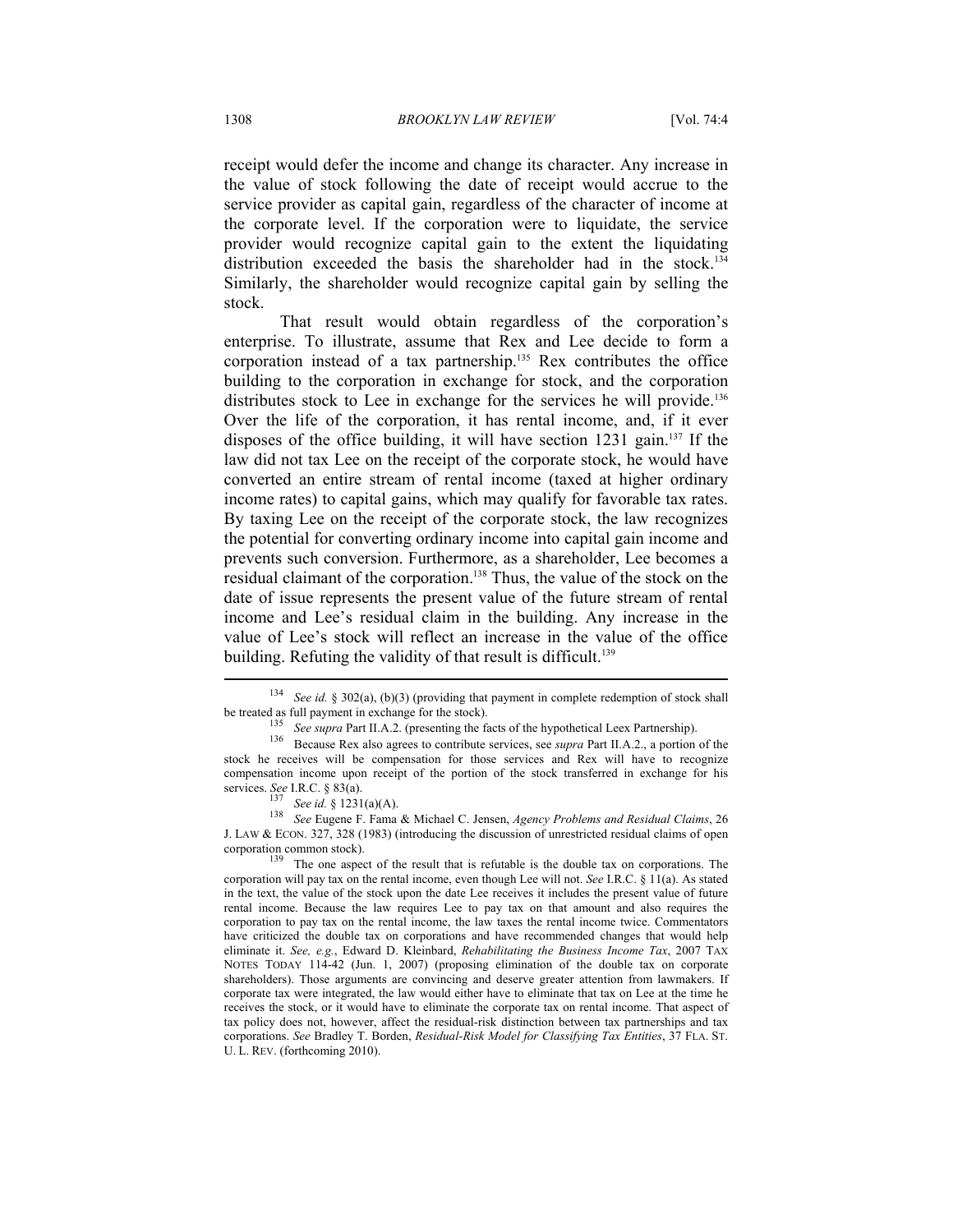The flow-through nature of partnerships distinguishes them from corporations. Whereas Lee would not recognize any of the corporate income, if he were a shareholder, Lee would recognize his share of partnership income as the partnership allocates the income to him.<sup>140</sup> Thus, as the partnership has rental income, Lee will recognize rental income. He cannot convert that rental income into capital gain as a member of a partnership. Because Lee's interest in the partnership is a profits-only interest, he does not take any interest in the value of the office building at the time of formation. Instead, his interest in the office building is limited to the office building's future increase in value. Any portion of the gain allocated to him upon sale of the office building will be section 1231 gain, eligible for favorable capital gain rates.<sup>141</sup> That amount of gain is similar to the capital gain reflected in the increase of stock that a service provider recognizes as corporate assets increase in value. Because Lee would recognize ordinary income as the partnership allocates rental income to him, a partnership is fundamentally different from a corporation. That difference warrants treating the grant of a profits-only interest differently from the grant of corporate stock in exchange for services.

The analysis withstands scrutiny even in the case of an investment partnership. Whereas a service provider would pay tax on compensation for services if performed for a property owner,  $142$  a partner who provides those same services could convert compensation income to capital gain. Thus, Krinkle and Warbucks can convert what would otherwise be compensation income into capital gain by creating Kribucks LP instead of entering into an employment arrangement.

The partnership form thus allows Krinkle to defer recognition, as he would be able to do as an employee, but it also allows him to change the character of the income. Policy justifies the deferral because as a profits-only partner, Krinkle's interest in the property accrues as the property's value increases. Krinkle does not take an interest in the present value of the property. If Warbucks and Krinkle had instead formed a corporation, Krinkle would recognize compensation income upon receipt of his share of the stock. The value of the stock would represent Krinkle's share of the residual value of the property that Warbucks would contribute to the corporation. Having received the stock in exchange for services, Krinkle would recognize the value of such stock as compensation income.<sup>143</sup> The corporate form is different from the employment arrangement and tax partnership because as a shareholder, Krinkle takes an interest in the property at the time of corporate formation. As an employee or profits-only partner, Krinkle's

<sup>140</sup> *See* I.R.C. §§ 701, 704. 141 *See id*. § 1231(a). 142 *See id*. § 61(a)(1). 143 *See id.* § 83(a).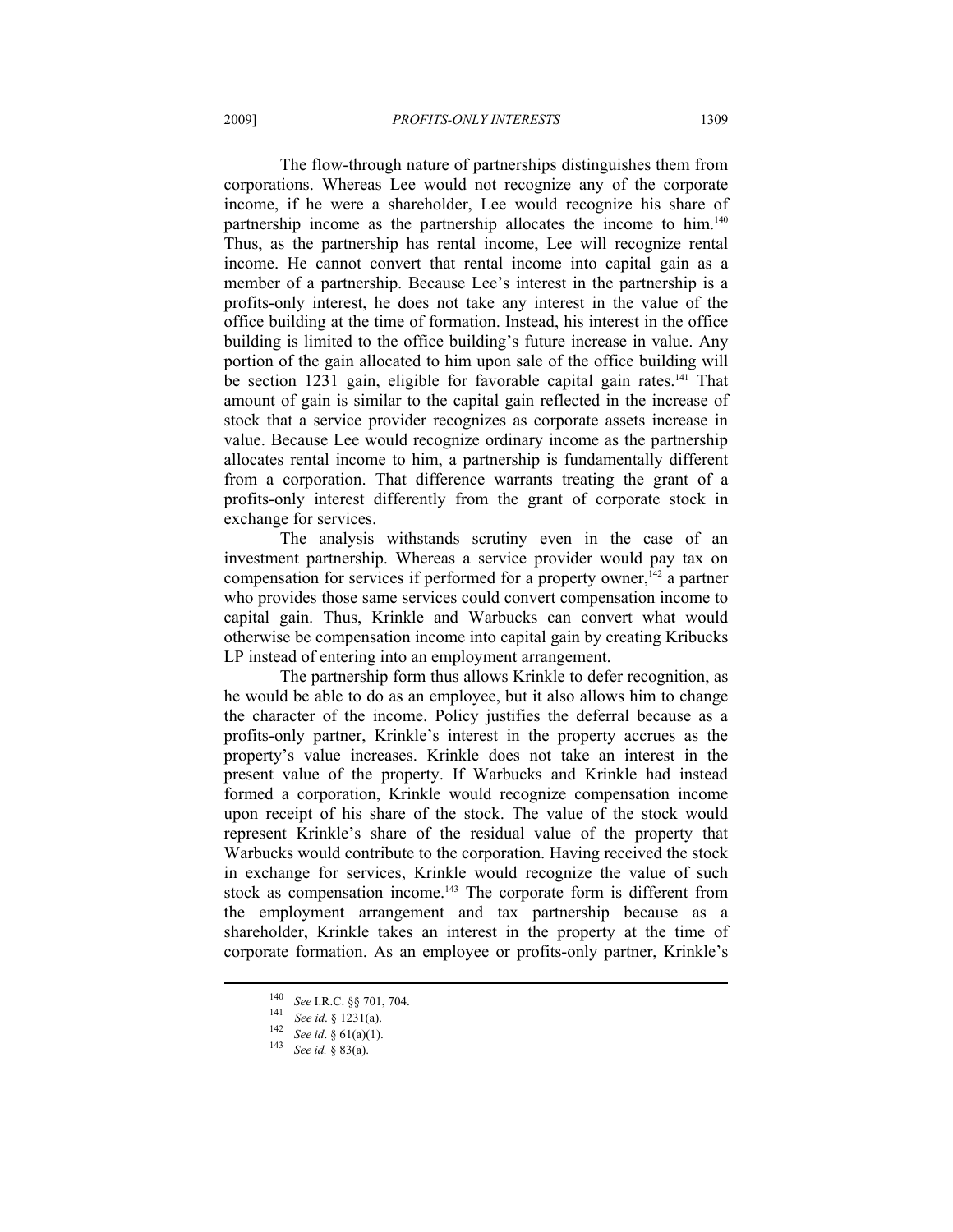interest is limited to a share of the property's future appreciation. That distinction indicates that a profits-only partner of an investment partnership should not be taxed like a shareholder. The profits-only partner of an investment partnership should instead be taxed like an individual.

In the case of services partnerships or property-services partnerships, the grantee of a profits-only partnership interest will recognize ordinary income as the partnership allocates income to the partners. Thus, tax policy justifies deferring gain recognition until that time and allowing the character to flow from the partnership to the partners. The situation changes, however, in the case of an investment partnership that does not have ordinary income. The comparison of profits-only partners to individuals suggests that the services partner should have compensation income for the services provided. Compensation proponents suggest partnership disaggregation is the correct way to ensure that a profits-only partner of an investment partnership recognizes compensation. As demonstrated below, however, partnership disregard accomplishes these policy objectives without adverse consequences.<sup>144</sup>

The allocation of economic items and the inability to trace them from their sources suggests that tax law should treat allocations to partners differently than it treats payments to shareholders. Even though a tax partnership integrates property and services, and thus is significantly different than an individual, the allocation of economic items from a partnership makes the comparison to an individual superior. Therefore, a horizontal equity analysis should not compare servicecontributing partners to service-providing shareholders. A horizontal equity analysis more appropriately compares service-contributing partners to sole proprietors and employees.

# *B. Contribution-Focused Analysis*

Compensation proponents also rely upon a contribution-focused analysis to argue for partnership disaggregation. A contribution-focused analysis considers what a partner contributes to a partnership to determine the character of income allocated to a partner.<sup>145</sup> Under a contribution-focused analysis, partnership income allocated to a service contributor would be income from services; partnership income allocated to a property contributor would be income from property. Most applications of contribution-focused analysis focus on service contributions. If applied at all, a contribution-focused analysis should

<sup>&</sup>lt;sup>144</sup> *See infra* Part IV.<br><sup>145</sup> The commentators who suggest that service partners should recognize ordinary income from partnerships focus on the partners' contributions. *See generally* sources cited *supra* note 17.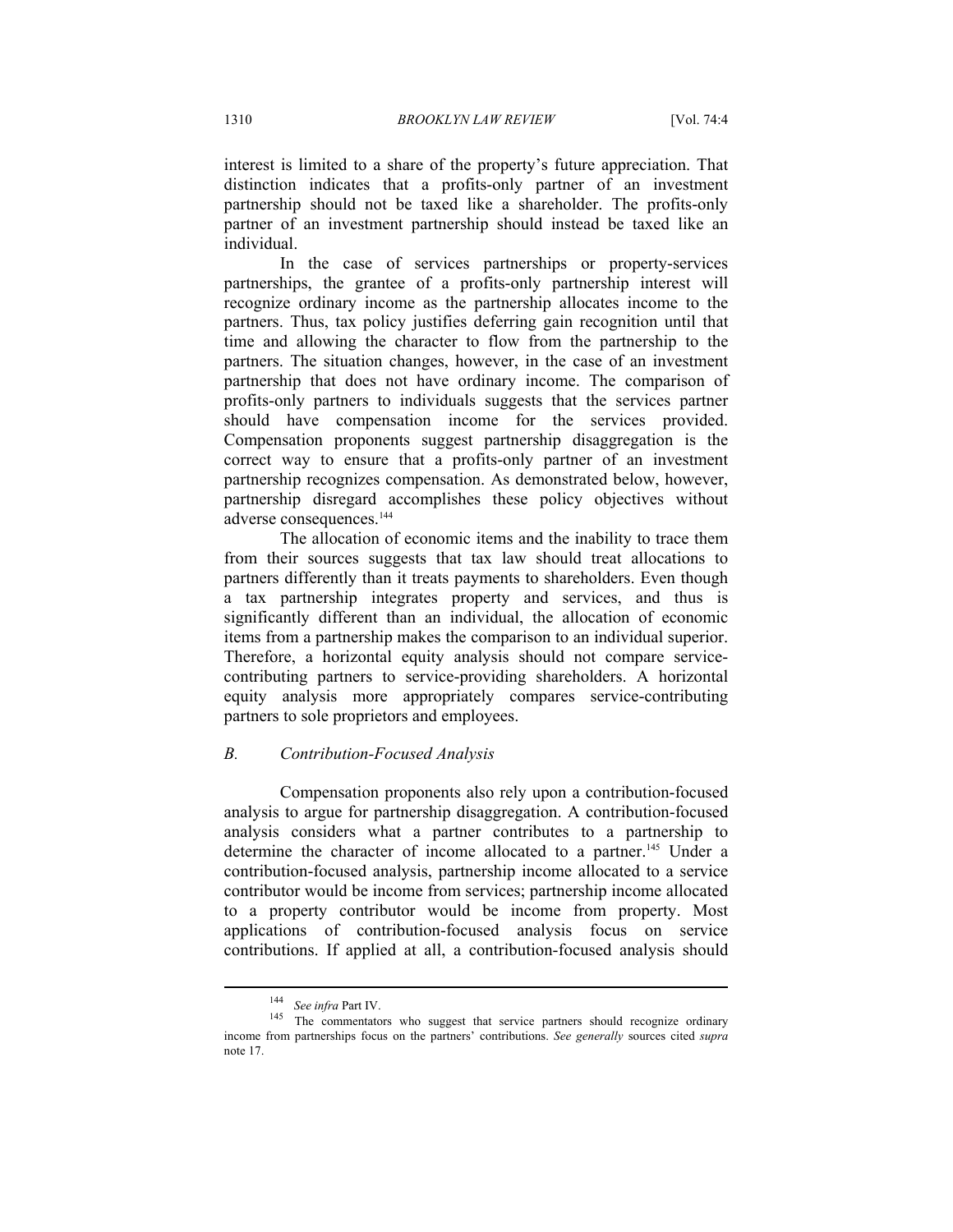apply to all contributions, so any analysis that focuses solely on contributed services is incomplete. Changing the character of income to reflect contributed resources will, however, produce results that are difficult to justify.

Leex Partnership helps illustrate how a fully functioning contribution-focused analysis should work. Recall that the Leex Partnership agreement provided that Rex would contribute both property and services.146 Under a contribution-focused analysis, a portion of all income allocated to Rex would be consideration for services provided and a portion would be a return on his contributed capital.<sup>147</sup> That varies from the tax treatment Rex would obtain as sole owner. As sole owner of the office building, Rex would recognize income from the office building as rental income, and income from the sale of the office building would be gain from the sale of section 1231 property. Under a contributionfocused analysis, Rex's contribution of the property to a tax partnership would, in part, change the character of income he recognizes. Instead of only rental and section 1231 income he recognized as an individual, he would also recognize some services income as a service-contributing partner. That result is unjustified because the building continues to generate rental income after the partnership formation.

The change of tax treatment would also cause inefficient results because parties would avoid partnership formation if the results were unfavorable, and they form partnerships to obtain favorable tax results when possible. For example, if services income increased Rex's tax liability more than the benefit he would obtain by contributing the office building to a partnership, he would not join the partnership.<sup>148</sup> Such inefficiency makes a contribution-focused analysis unattractive.

Another unexpected result of a contribution-focused analysis is that partnership income allocated to a property contributor would be income from property. Thus, if Piers contributed dry cleaning assets and no services to Piergan LLC, a dry cleaning partnership formed with Morgan, all partnership income allocated to Piers should be rental income from the property or gain from the sale of the property. Thus, even though the partnership may have only income from services, when allocated to Piers, that income would transform to rental or other investment income. If Piers had contributed cash instead of property, income allocated to him should be interest income under a contributionfocused analysis.

A contribution-focused analysis ignores the operations at the partnership level and only considers the partners' contributions. Thus,

<sup>146</sup> *See supra* text accompanying note 48. 147 Professor Weisbach also considered this analysis. *See* Weisbach, *supra* note 20, at 736. 148 *See* ROSEN & GAYER, *supra* note 103, at 331-48 (discussing the effects of tax on

behavior).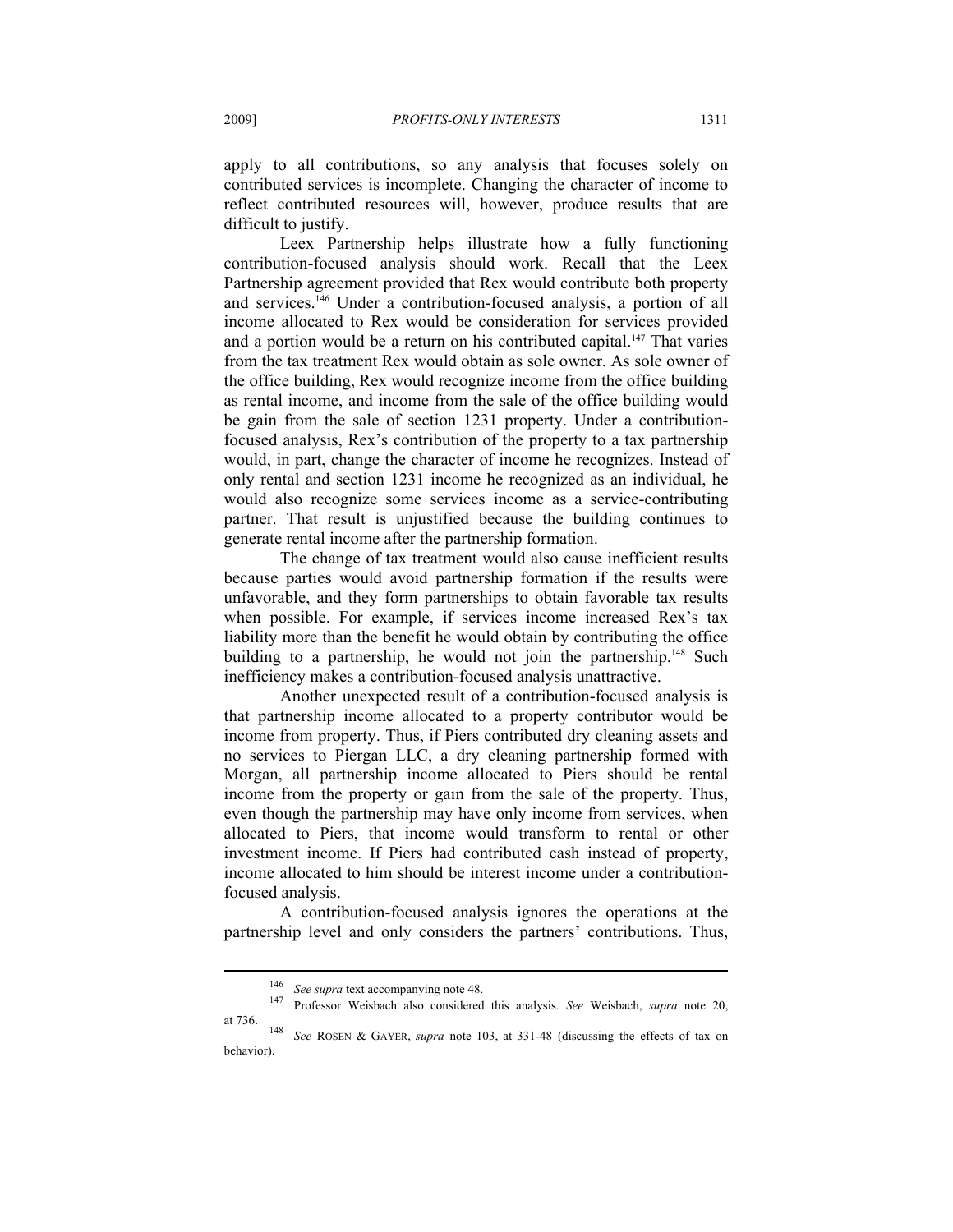the contribution-focused analysis should also require income from property to reflect the character of the property in the hands of the contributor. As a result, gain allocated to an investor from a dealer partnership should be capital gain income if the investor had contributed a capital asset. Such treatment would be a deviation from current law, except in cases where current law prohibits property owners from changing the character of income to obtain favorable tax results.<sup>149</sup> A contribution-focused analysis should require the law to apply consistently to all situations. This potential result reveals how a contribution-focused analysis produces a result that is incongruous with established partnership tax rules. Changing tax rules is not necessarily a bad thing, but with respect to contribution focused-analysis, such a change would alter taxpayer behavior without generating taxable income.

The ultimate effect of a consistent application of a contributionfocused analysis would be uncertain. Some partnership income that is currently investment income would become services income when allocated to holders of profits-only partnership interests. Services income allocated to holders of capital-only partnership interests would become investment income. The result may be a wash from a revenue standpoint (the increased tax revenue from investment income converted to compensation income may be offset by services income converted to investment income). Nonetheless, if a contribution-focused analysis were to apply to profits-only partnership interests, it should apply to all other types of interests. Merely altering the tax treatment of holders of profitsonly partnership interests is inappropriate because it applies different standards to members of the same partnership.<sup>150</sup> Thus, a contributionfocused analysis is an unattractive tool for analyzing profits-only partnership interests.

# *C. Ripple Effects of Partnership Disaggregation*

Using partnership disaggregation to tax profits-only partnership interests raises the policy concerns discussed above. It also would cause technical complexity. Recent proposed legislation illustrates the complexity that could result from partnership disaggregation. In apparent response to urgings from compensation proponents, proposed legislation would tax as compensation amounts allocated to a service provider with respect to profits-only interests in investment partnerships.<sup>151</sup> The proposed legislation would thus disaggregate investment tax partnerships. The proposed legislation indicates that the proponents of

<sup>149</sup> *See* I.R.C. § 724 (2006) (denying the conversion of ordinary income to capital gain and the conversion of capital loss to ordinary loss on contribution of property to a tax partnership).<br><sup>150</sup> Such different treatment appears to be an unjustified breach of horizontal equity. *See* 

*supra* text accompanying notes 112-114. 151 *See* Temporary Tax Relief Act of 2007, H.R. 3996, 110th Cong. (as passed by House, Nov. 9, 2007).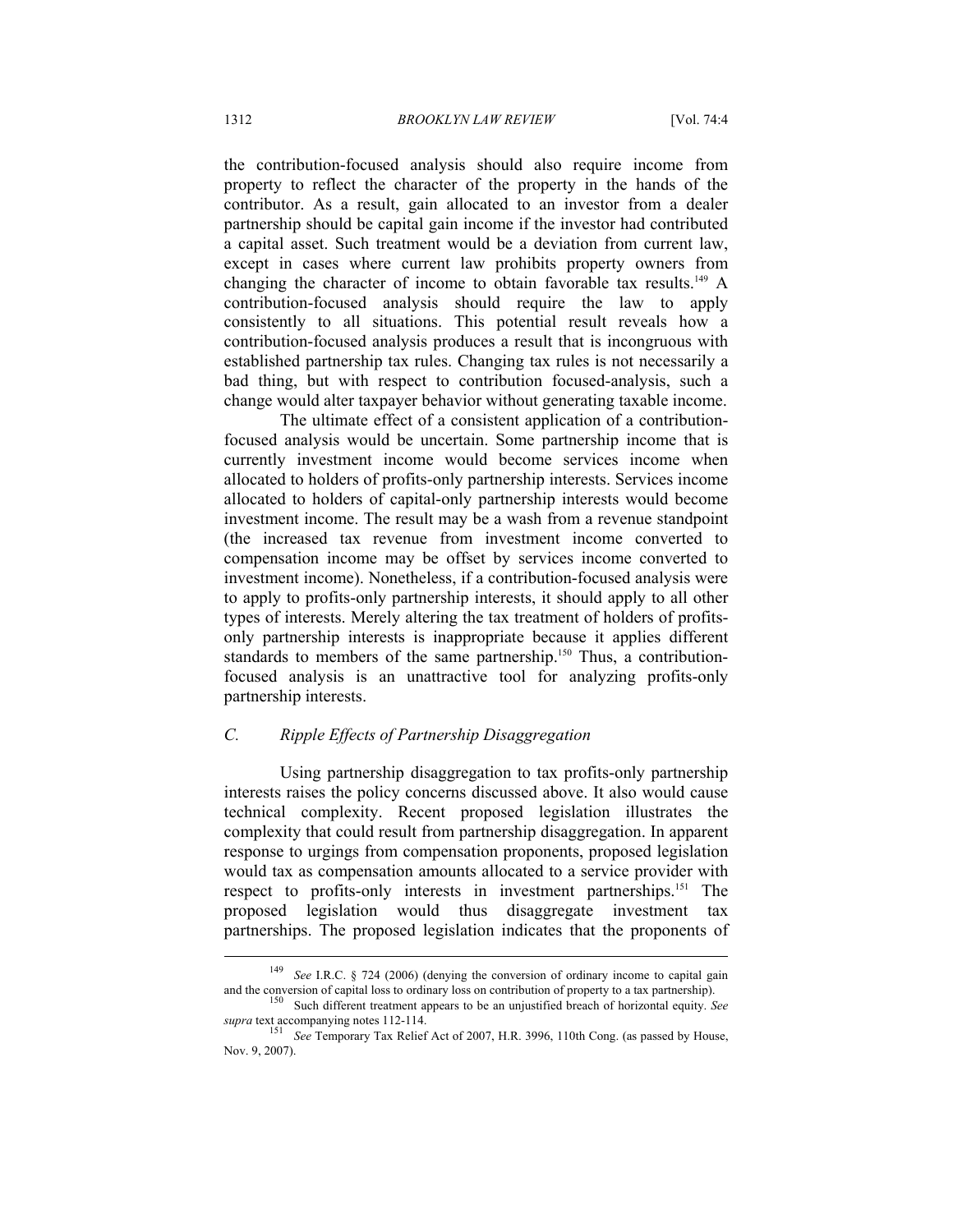partnership disaggregation recognize that investment partnerships are different from other types of partnerships. Therefore, they attempt to limit partnership disaggregation to investment partnerships.<sup>152</sup> Although it may be a noble attempt, the proposed legislation misses the mark by using partnership disaggregation.

Partnership tax practitioners and members of the Partnerships & LLCs Committee of the American Bar Association Section of Taxation have uncovered many problems that the proposed legislation would create.153 Simply altering the character of partnership profits allocated to a service-providing partner mis-taxes the allocated amount. First, it does not provide an offsetting deduction for the amount characterized as compensation income.154 The payment of compensation generally results in a deduction for the party who pays the compensation.<sup>155</sup> Failing to provide such a deduction creates an anomalous asymmetrical treatment of compensation. Second, it does not take into account other tax law provisions.156 For example, if the receipt of the interest were also a taxable event under section 83, the holder of the interest would be taxed a second time on allocations of partnership income.<sup>157</sup> Third, the law must consider the tax treatment of non-U.S. partners in U.S. partnerships and U.S. partners in non-U.S. partnerships.<sup>158</sup> Fourth, the law may mischaracterize gain or loss on the sale of a profits-only partnership interest and not properly account for the basis the purchaser would take in such interest.<sup>159</sup> These and many other potential issues demonstrate that disaggregation will cause significant technical complexities.<sup>160</sup>

The nature of partnerships makes partnership disaggregation an unattractive method for reducing the inequities caused by the current tax treatment of profits-only partnership interests. Partnership disaggregation also raises technical complexities that make the proposed rules

inadequacies regarding cross-border arrangements).<br><sup>159</sup> *See id.* at 865-67 .<br>Because commentators have thoroughly discussed those issues, this Article does not revisit them here in greater detail.

<sup>&</sup>lt;sup>152</sup> H.R. 3996, § 710(c) (limiting the scope of the section's application to services provided with respect to securities, real estate, commodities, and options or derivatives in such property); *see generally Fleischer, supra* note 17 (focusing on private equity funds).<br>
<sup>153</sup> *See Carol Kulish Harvey & Eric Lee, <i>A Technical Walk Through the Carried Interest* 

*Provisions Contained in Chairman Rangel's Tax Reform Proposal*, TAXES, Feb. 2008, at 77; Schler, *supra* note 21; *see also* ABA Comments, *supra* note 21. This Part of the Article draws examples of

technical complexity from those articles.<br>
<sup>154</sup> See Schler, *supra* note 21, at 847.<br>
<sup>155</sup> See I.R.C. § 162(a)(1) (2006).<br>
<sup>156</sup> See Schler, *supra* note 21, at 849.<br>
<sup>157</sup> In limited circumstances, the IRS appears prep profits-only partnership interests. *See* Rev. Proc. 93-27, 1993-27 C.B. 343 (providing a safe harbor from taxation for grants of profits-only partnership interests). The proposed legislation does not eliminate that possibility. Therefore, the grant of the interest may be taxed, and income allocated with respect to the interest may be taxed. Because any value of the interest at the date of grant would include the estimated present value of future allocations, taxing the grant and allocations would create a double tax. 158 *See* Schler, *supra* note 21, at 854-57 (identifying the proposed legislation's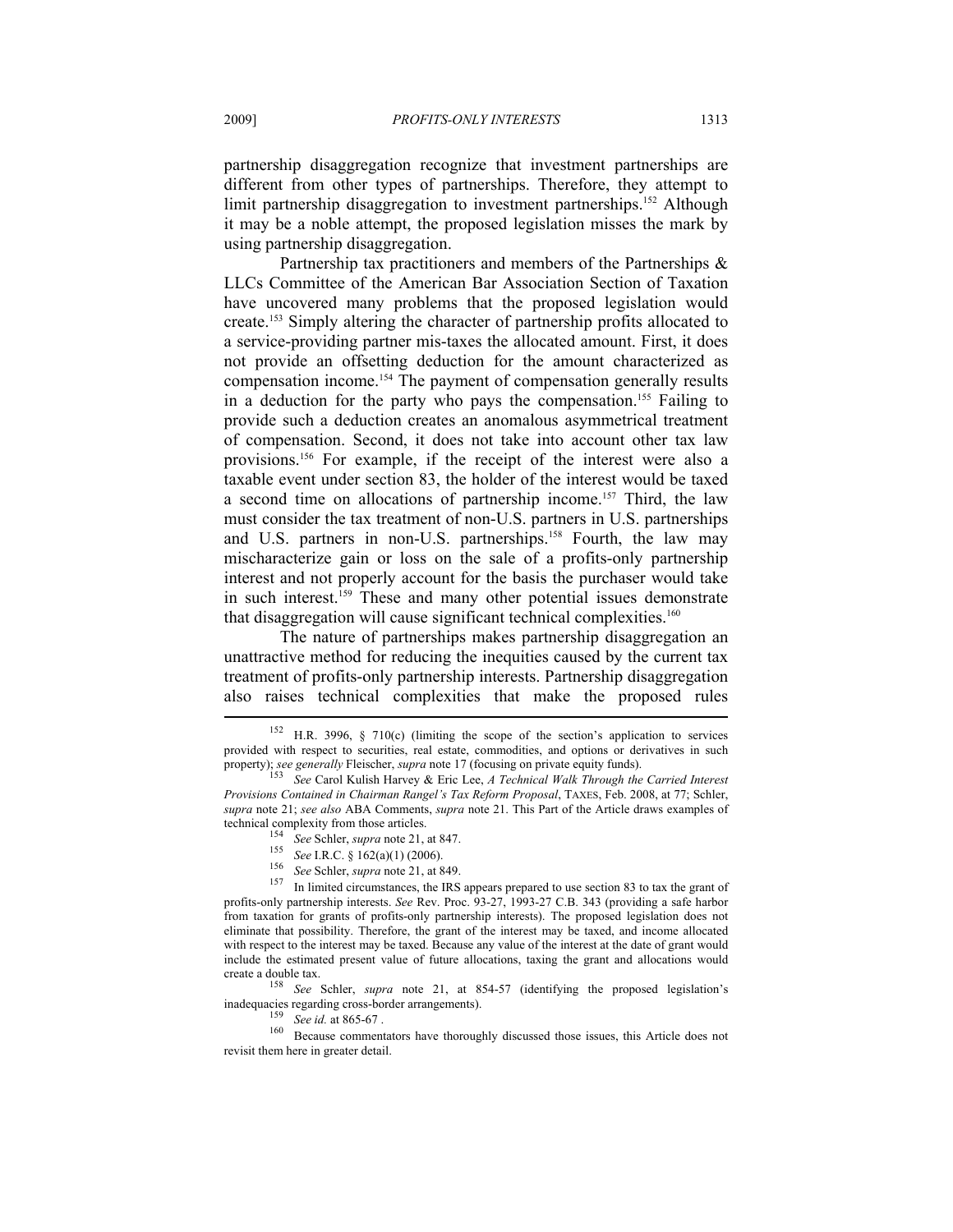untenable. Therefore, partnership disaggregation appears to be an untenable solution to the problem profits-only interests raise. Part IV recommends partnership disregard as a better method for addressing concerns raised by profits-only partnership interests.

# IV. PARTNERSHIP DISREGARD

"[T]hat which we call a rose [b]y any other name would smell as sweet<sup>[1]</sup><sup>"161</sup> and that which is a nonpartnership by any other name, including "partnership," should remain a nonpartnership for tax purposes. Interestingly, the recent discussions about carried interests all appear to assume that the subject arrangements are tax partnerships, without scrutinizing the underlying agreements and economic arrangements.<sup>162</sup> Although tax law specifically provides that state law classification of an arrangement does not determine its tax classification,163 commentary on profits-only partnership interests appears to disregard that aspect of federal tax entity classification.<sup>164</sup> Blind acceptance of state law classification would provide taxpayers the opportunity to disguise any number of arrangements as tax partnerships and take advantage of the partnership tax law accounting and reporting rules (in particular, the allocation rules), even though tax policy does not support such classification.<sup>165</sup> Furthermore, even if the current definition of tax partnership includes all of the various types of partnerships described above,<sup>166</sup> the definition may be too broad and may need to be modified to address current business practices and modern partnership tax theory.

<sup>&</sup>lt;sup>161</sup> *See* WILLIAM SHAKESPEARE, ROMEO AND JULIET act 2, sc. 2.<br><sup>162</sup> Some commentators have suggested that profits-only partnership interests should be treated as implicit or constructive loans to the service provider. *See* Cunningham & Engler, *supra* note 110, at 122, 128-32 (advocating treating the carried interest as an implicit loan); Schmolka, *supra* note 20, at 302 ("Economically, that temporary shift is the equivalent of an interest-free, compensatory demand loan. Though the relationship among partners obviously is not that of debtor and creditor, the essential fact is that *S*'s services are in part compensated by *S*'s us of *A*'s and *B*'s money."). Professor Schmolka did, however, raise partnership disregard as an appropriate way to analyze the proper tax treatment of a profits-only partnership interest. *See id.* at 299-301. The latter recognition that a purported partnership may not be a tax partnership is the essence of partnership disregard. Constructive recharacterization misses the mark because it fails to recognize the true nature of tax partnerships and because there is "no real loan." *See* Schler, *supra* note 21, at 861-64.<br><sup>163</sup> *See* Treas. Reg. § 301.7701-1(a)(1) (as amended in 2006) ("Whether an organization is

an entity separate from its owners for federal tax purposes is a matter of federal tax law and does not depend on whether the organization is recognized as an entity under local law.").<br><sup>164</sup> *See supra* notes 16-17 (listing articles that discuss profits-only interests but fail to

consider whether the arrangement satisfies the definition of tax partnership). 165 *See* Borden, *supra* note 34, at 1010-11 (presenting policy reasons for not relying upon

state-law classification to define tax partnerships). For an example of disguising an arrangement, see *supra* text accompanying notes 8-15 (describing the use of a limited liability company to disguise an

employment arrangement). 166 *See supra* Part II.A. (describing services partnerships, property-services partnerships, and investment partnerships).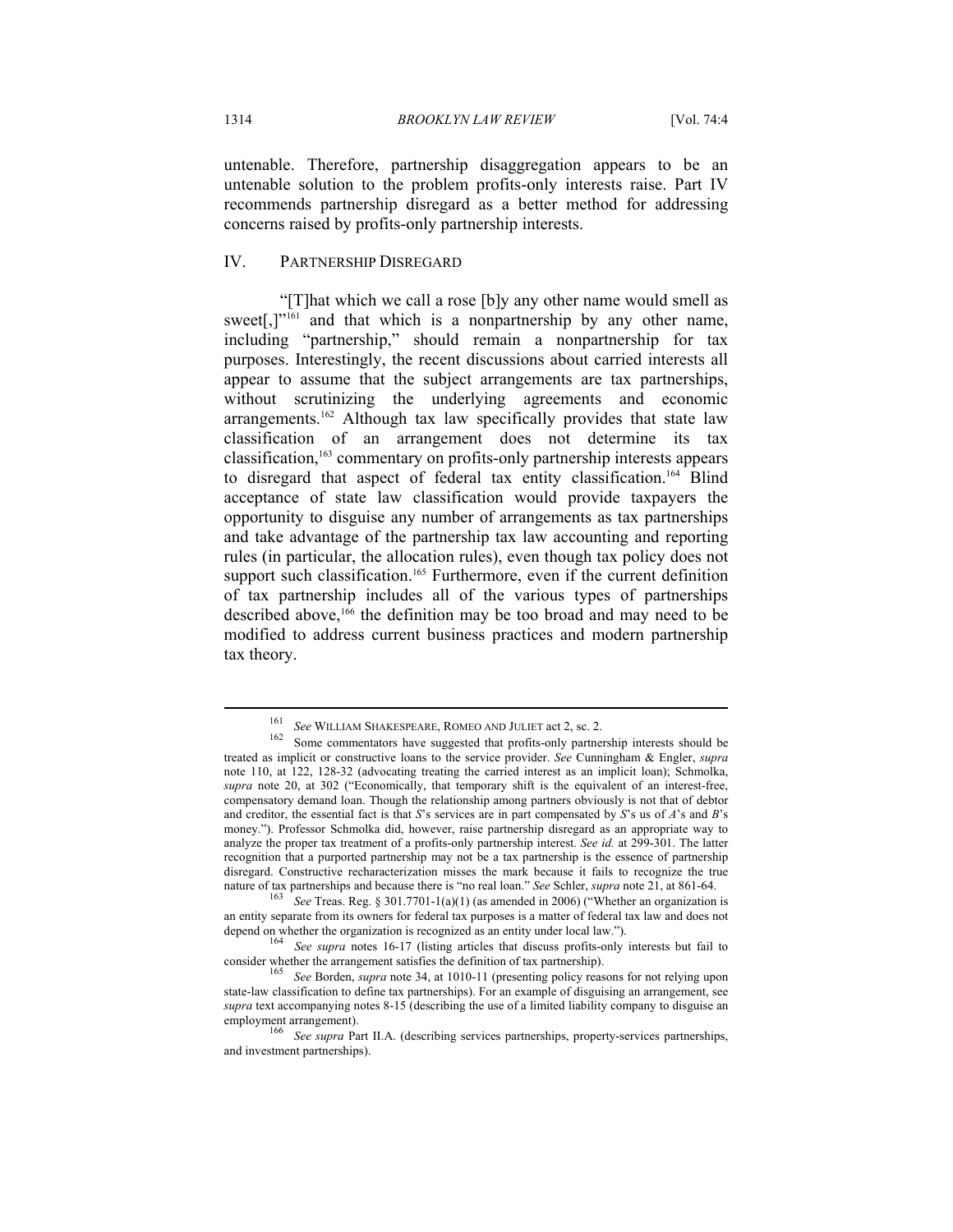2009] *PROFITS-ONLY INTERESTS* 1315

Tax law can avoid the policy problems and tax complexities that partnership disaggregation would cause by focusing on whether an arrangement labeled a partnership comes within the definition of tax partnership and whether an interest labeled a partnership interest should be recognized for tax purposes. Tax law should disregard any arrangements that do not come within the definition of tax partnership. If an arrangement is a tax partnership, the analysis should consider whether any partners act in a nonpartner capacity. Such a focus will require clearer definitions of what a tax partnership is and when a partner acts in a nonpartner capacity. The recommendation to disaggregate partnerships may result from an inability to clearly identify and express the source of discomfort profits-only partnership interests cause. The misdiagnosis has led to a prescription that will not alleviate the discomfort, and which will have serious negative side effects.<sup>167</sup> Partnership disregard is a better prescription for the perceived ills that profits-only partnership interests create. It requires examining whether an arrangement is a hired-services or hired-property arrangement or is a tax partnership. It also requires examining the capacity in which members of tax partnerships act. This analysis suggests that tax law should narrow the definition of tax partnership. A narrower definition of tax partnership will deprive service arrangements of the partnership allocation rules and will help ensure that compensation is taxed at ordinary rates. It will also help preserve the integrity of the partnership tax rules.

#### *A. Hired Services Versus Hired Property*

Partnership disregard examines an arrangement purporting to be a tax partnership. If the examination reveals the arrangement is not a tax partnership, it disregards the arrangement. Partnership disregard means tax law should treat any agreements between the parties as something other than a tax partnership. Disregarded arrangements should be either hired-services arrangements or hired-property arrangements. As described above, a partnership is an integration of at least two persons' property and services or an integration of services of at least two persons.168 Hired-services and hired-property arrangements are not integrated arrangements. The service provider and property owner retain the residual claims of their respective resources.<sup>169</sup> In the case of hired

<sup>167</sup> *See* JEROME GROOPMAN, HOW DOCTORS THINK 24 (2008) (reporting that inadequate medical knowledge is rarely the cause of medical error, whereas up to fifteen percent of medical diagnoses are inaccurate); Kaveh G. Shojania, Elizabeth C. Burton, Kathryn M. McDonald & Lee Goldman, *Changes in Rates of Autopsy-Detected Diagnostic Errors Over Time*, 289 JAMA 2849, 2850-52 (2003) (discussing the results of a study of diagnostic error rates detected in autopsies). The medical analogy may not be too far afield as lawyers and legal scholars are also surely open to the

possibility of misdiagnosing legal problems.<br><sup>168</sup> *See supra* text accompanying note 83.<br><sup>169</sup> The parties may be able to share the residual claim of one resource (e.g., property) without becoming a tax partnership, if they do not share the residual claim of the other resource. *See*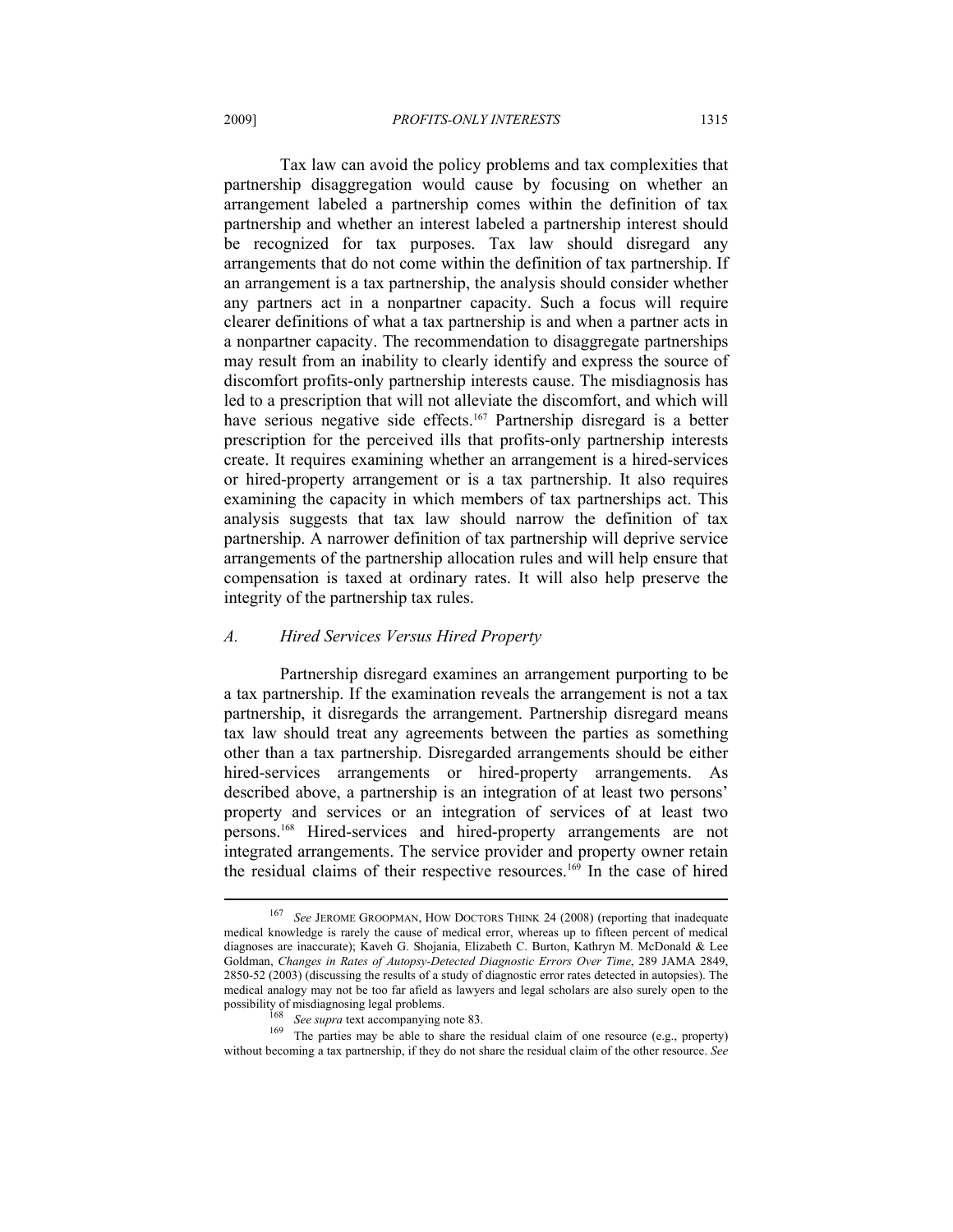services, income the service provider receives is compensation. In the case of hired property, income the property owner receives is interest or rent, depending upon the type of property and use.170 Payment as a share of profits should not change the classification of an arrangement as either hired services or hired property.<sup>171</sup> In either such situation, the proprietor may determine the amount to pay for the hired item as a percentage of profits without converting the arrangement to a tax partnership.<sup>172</sup>

Discussions regarding the taxation of profits-only partnership interests have focused mainly on the tax treatment of the service provider. If an analysis disregards a purported partnership, however, it should not automatically assume that the default arrangement is a hiredservices arrangement.<sup>173</sup> Instead, after disregarding a partnership, the analysis must consider whether the arrangement is a hired-services arrangement or a hired-property arrangement.

Unfortunately, the law is largely unhelpful with each of those determinations. The law does not clearly define the distinction between tax partnerships and disregarded arrangements.174 It also fails to delineate between hired-services and hired-property arrangements. This Article suggests that lawmakers and commentators should focus more effort on defining the distinctions necessary to properly disregard purported tax partnerships. Because the law has generally failed in this area, legal precedent provides very limited direction. Instead, the analysis should look to economic concepts to help draw the distinctions. Economic concepts help ensure that the law correctly places the incidence of taxation, regardless of precedent.

Beginning with Professor R.H. Coase's seminal work, *The Nature of the Firm*, 175 economists have struggled to discover why parties join together to form business arrangements, identify the boundaries of

For example, a property manager could hire an office building by leasing it from the

borrowing money from the capital investors. *See* Weisbach, *supra* note 18. The focus of that commentary was on the taxation of the service provider, who would probably be able to report the gain from sale of assets acquired with the borrowed funds as capital gain. The commentary did not focus on the tax consequences to the lender. Taxing the share of gain allocated to the lender as interest would create significantly different tax consequences to the lender than those obtained if the arrangement is a partnership that allocates long-term capital gain to the property contributor. 174 *See* Borden, *supra* note 34, at 1008-31 (identifying inadequacies of the current

*supra* text accompanying note 83 (describing partnerships as an integration of property and services).

owner and subleasing it to tenants. A borrower hires money and pays for it with interest.<br>
<sup>171</sup> See Grossman & Hart, *supra* note 39, at 694.<br>
<sup>172</sup> See, e.g., Arthur Venneri Co. v. United States, 340 F.2d 337, 342-43 (Ct (holding that advance did not create a tax partnership, even though the creditor would share in the profits of the borrower), *abrogation recognized by* Consol. Flooring Servs. v. United States, 42 Fed. Cl. 878 (1999); Luna v. Comm'r, 42 T.C. 1067, 1078-79 (1964) (holding that an arrangement was an employment arrangement, not a tax partnership, even though parties shared profits); Place v. Comm'r, 17 T.C. 199, 206 (1951), *aff'd*, 199 F.2d 373 (6th Cir. 1952) (holding that sharing of profits was not sufficient to show arrangement was tax partnership and not a lease).<br><sup>173</sup> One commentator analogized the holder of a carried interest to an entrepreneur

definition of tax partnership).<br><sup>175</sup> R.H. Coase, *The Nature of the Firm*, 4 ECONOMICA 386 (1937).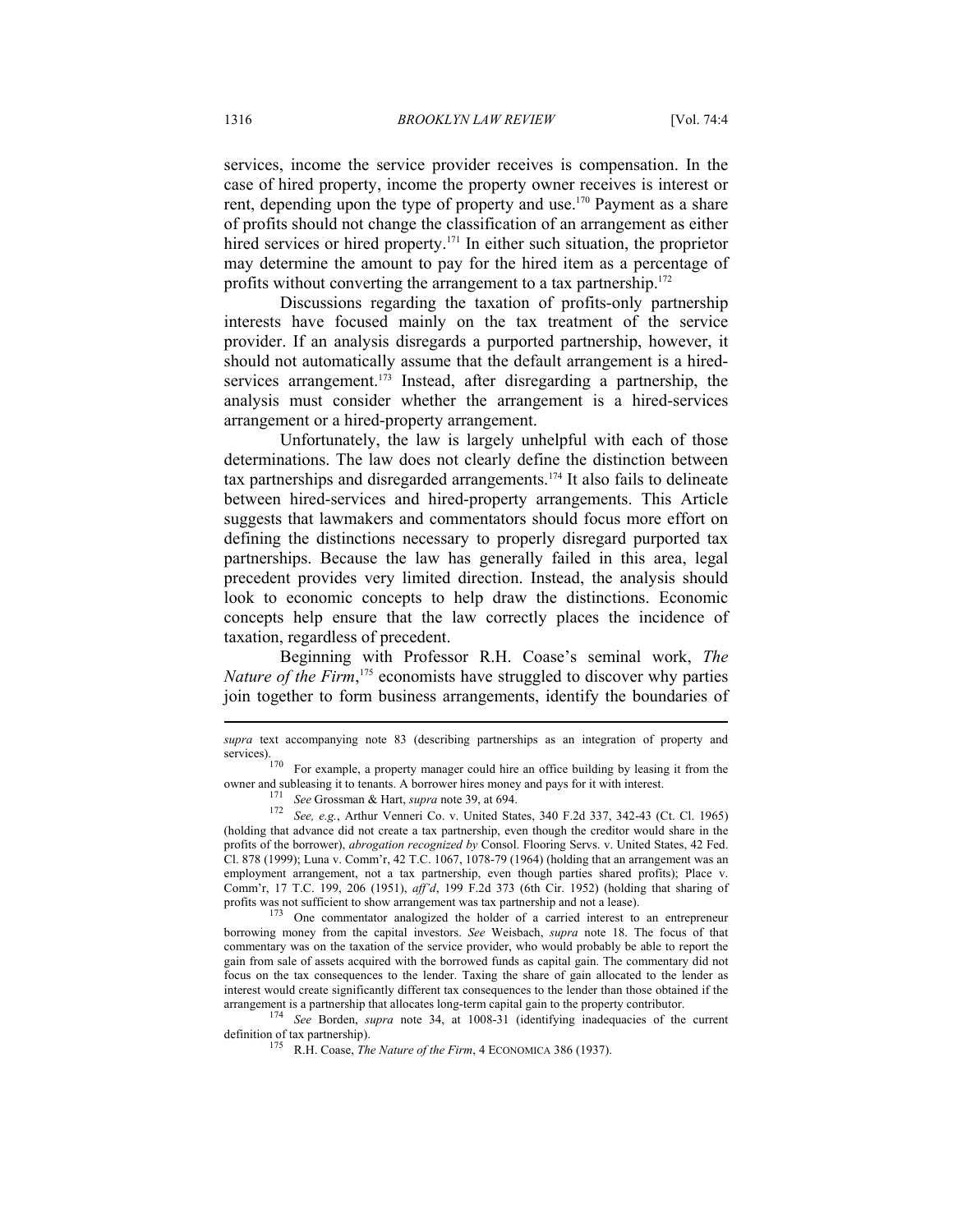business arrangements, and explain why arrangements engage in particular activities.176 The economists' exploration of the reasons for forming business arrangements helps tax law identify the distinction between tax partnerships and disregarded arrangements. The discussion above suggested that the difference between disregarded arrangements and tax partnerships is the integration of property and services.<sup>177</sup> Economists theorize that parties integrate property and services to reduce transaction costs and to reduce appropriable quasi rent seeking activities.178 Because integration is the solution for certain economic concerns, it distinguishes firms from other types of arrangements. Integration also creates tax accounting complexity.<sup>179</sup> That is why it should also distinguish tax partnerships from disregarded arrangements. To apply that test, the law must be able to identify integrated arrangements.

A two-person arrangement is not integrated if one party retains the residual claim of either the property or services. The residual claim is "the right to control all aspects" of property or services not contracted away.180 To determine whether an arrangement is integrated, the analysis must ask whether one party retains the residual claim of either the property or services. The agreement among parties to an arrangement should reveal who holds the residual claim, regardless of the form used to memorialize the agreement. Thus, whether the agreement takes the form of a loan, employment agreement, a lease, a partnership agreement, or an operating agreement of a limited liability company is irrelevant. The analysis must examine any such agreement to determine whether the parties have integrated property and services.

The examples presented above help illustrate how integration can distinguish disregarded arrangements from tax partnerships. Recall that Rex and Lee formed Leex Partnership by Rex contributing property and services and Lee contributing services.181 Assume they memorialize their agreement with a written partnership agreement that includes their allocation formulae and provides that the arrangement is perpetual. The agreement says nothing about how the partnership will distribute assets upon liquidation, so the state default rule applies.<sup>182</sup> Thus, the partners'

<sup>176</sup> *See* Jensen & Meckling, *supra* note 2, at 306. 177 *See* discussion *supra* Part II.C. Because the relevant analysis only concerns the difference between tax partnerships and disregarded arrangements, it assumes all integrated arrangements allocate economic items to their members. Thus, the arrangements would not be

<sup>&</sup>lt;sup>178</sup> *See* Coase, *supra* note 175, at 390-91 (claiming that internalizing transactions eliminates the need to negotiate each transaction); Klein, Crawford & Alchian, *supra* note 2, at 307

<sup>(</sup>concluding that parties integrate if appropriable quasi rents are high).<br>
<sup>179</sup> *See supra* text accompanying notes 90-92 (demonstrating that integration makes tracing impossible).

<sup>&</sup>lt;sup>180</sup> *See* Grossman & Hart, *supra* note 39, at 695.<br><sup>181</sup> *See supra* Part II.A.2. *See* UNIF. P'SHIP ACT § 103(a) (1997), 6 (pt. 2) U.L.A. 73 (2001).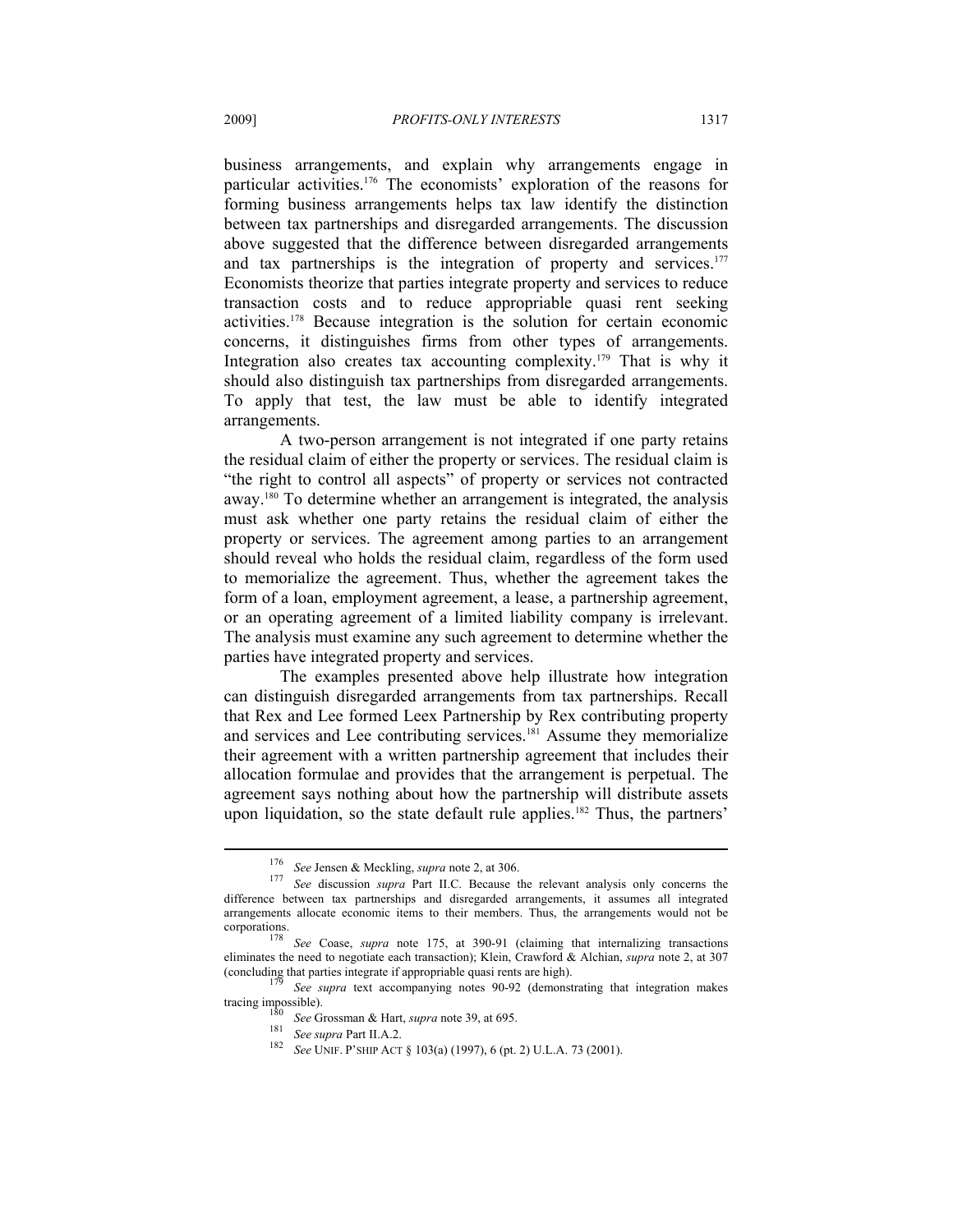liquidating distributions will equal the sum of their contributions plus allocations, minus any distributions received from the partnership.<sup>183</sup> By contributing the property to Leex Partnership, Rex forfeits the right to control all aspects of the property not contracted away. Rex no longer unilaterally controls the disposition of the property, the use of the property, or the power to exclude Lee from participating in managing the property.184

By contributing services, Lee forfeits the economic benefit of performing such services for others.185 That forfeiture vests Rex with a portion of the residual claim of Lee's services. If Lee were to perform office management services for the owner of another office building, Rex should be able to recover the economic damages such other services cause Rex.186 By sharing control of the property with Rex, Lee can also help prevent Rex from terminating her services. As sole owner of the property, Rex controlled who could provide services with respect to the property.187 He forfeits that control when the property and services merge. Rex's and Lee's mutual forfeiture of rights create a partnership.

Contrast Leex Partnership with Chrichel LLC, with modified facts. Recall that Chrichel LLC was a lawn mowing service.<sup>188</sup> Rachel contributed lawn mowing equipment and Christy agreed to use the equipment to mow lawns. Rachel and Christy agreed to divide the profits from the lawn mowing.189 Assume further that the parties agreed that at the end of the lawn mowing season Chrichel LLC would dissolve and distribute any cash to the parties according to their profit-sharing agreement and distribute the lawn mowing equipment and other assets to Rachel. Although the arrangement takes the form of a limited liability company, Rachel appears to retain the property's residual claim. During the lawn mowing season Christy uses the equipment and other assets to mow lawns, but she has no interest in the property following the lawn mowing season. If the arrangement is profitable to Rachel, she may enter into a similar arrangement with Christy in a subsequent year, but she has no obligation to do so. Rachel appears to have contracted away the use and disposition rights during the lawn mowing season. Following the lawn mowing season, however, Rachel will possess the rights to control all aspects of the property. Therefore, Rachel retains the property's residual claim and the parties did not integrate their resources. They merely used a limited liability operating agreement as the medium for a

<sup>&</sup>lt;sup>183</sup> *See* UNIF. P'SHIP ACT §§ 401, 807, 6 (pt. 2) U.L.A. 133, 206.<br><sup>184</sup> This assumes the partnership agreement does not vest all such powers with Lee. If it had, then Lee would retain the residual claim of the property and the arrangement would not be a tax

<sup>&</sup>lt;sup>153</sup> See supra note 90.<br><sup>186</sup> See id.<br><sup>187</sup> See Hart & Moore, *supra* note 87, at 1121.<br><sup>188</sup> See supra text accompanying notes 52-55.<br><sup>189</sup> See supra text accompanying note 52.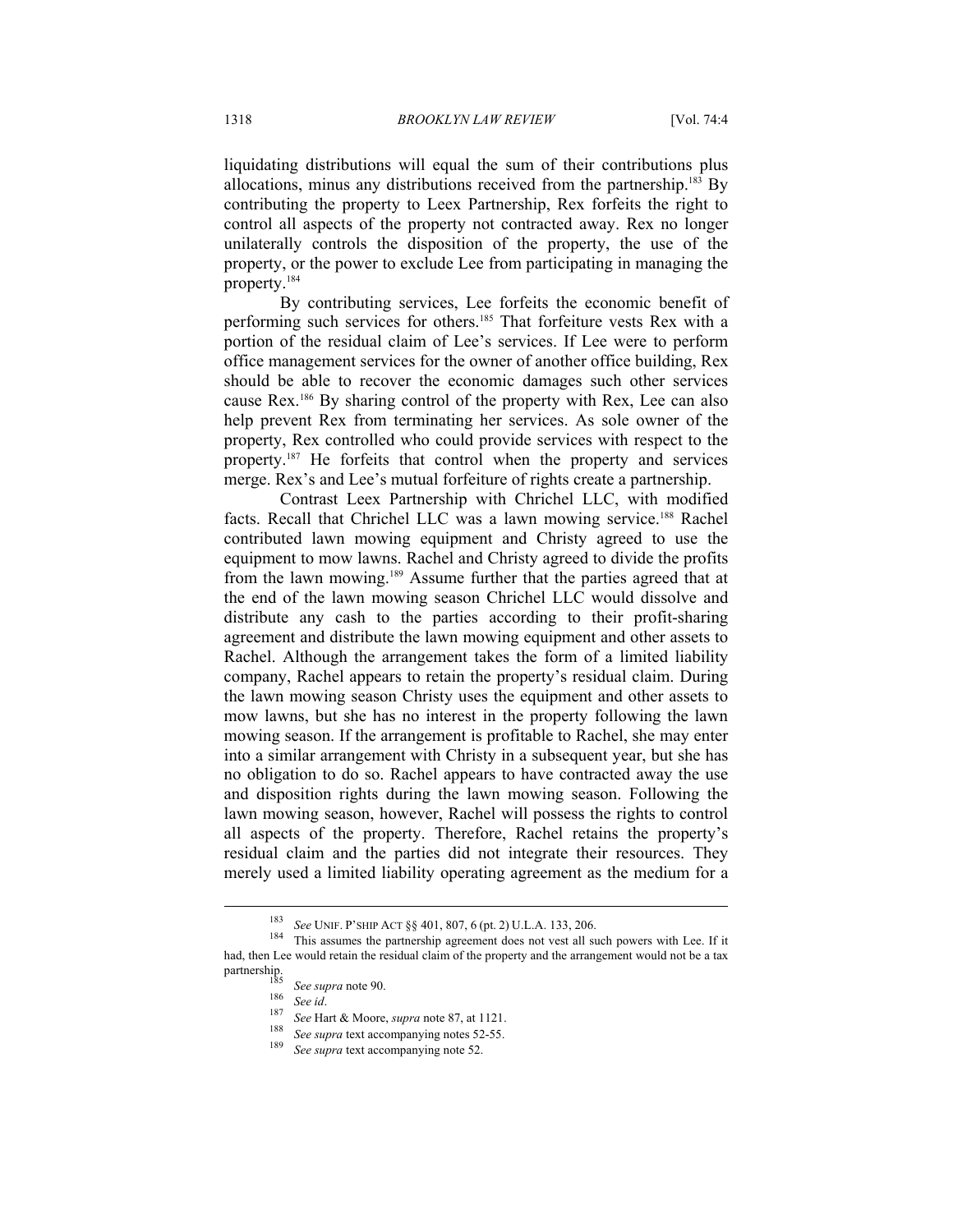hired-services or hired-property arrangement. As a result, the arrangement should not be a tax partnership under the integration test.

An analysis that disregards a purported tax partnership must turn its focus to whether the disregarded arrangement is a hired-services or hired-property arrangement. That analysis would likely focus on who controls the property and services.<sup>190</sup> If the service provider has control, the arrangement would be a hired-property arrangement. Alternatively, if the property owner has control, the arrangement would probably be a hired-services arrangement. Often, making such a distinction is difficult, especially if the parties have control, as partners do. For instance, in the Chrichel LLC example, if the law disregards the arrangement, it is either an employment arrangement or a lease. Either Rachel has hired Christy to mow the lawns, or Christy has leased the equipment from Rachel.

Whereas residual claims determine whether an arrangement is a tax partnership or disregarded arrangement, control of current claims determines whether an arrangement is a hired-services or hired-property arrangement. For this purpose, the current claims of the property include its current use, and current claims of services include the power to control the economic product of the services. Therefore, if Rachel controls the use of the property and can direct Christy's services for the duration of the agreement, the arrangement would be a hired-services arrangement. On the other hand, if Christy controls the use of the property for the duration of the agreement, the arrangement would be a hired-services arrangement.

The tax classification of disregarded arrangements may significantly affect the tax liability of the parties. If the law disregards Chrichel LLC, and treats the arrangement as a hired-services arrangement, Rachel and Christy will both have services income. If the law treats the arrangement as a hired-property arrangement, Rachel will have rental income and Christy will have services income. Tax law treats each of those classes of income as ordinary income,<sup>191</sup> so that classification does not alter the type of income.

The different tax results could, however, be profound if the property were money. With money as the property, a hired-property arrangement would be a loan. Income paid to the property owner would be interest income.<sup>192</sup> Income earned by the service provider would vary depending upon the use to which the service provider puts the money. If the service provider acquires a capital asset and the only income is from  $\overline{a}$ 

<sup>&</sup>lt;sup>190</sup> Undoubtedly such an analysis will be difficult. No set standard exists for determining when joining property and services creates a tax partnership. *See* Borden, *supra* note 34, at 970-1001 (describing the various tests Congress, courts, and the IRS use to define tax partnership). Furthermore, no set standards exist that delineate between hired property and hired services. A complete analysis requires, however, a justification for reaching a particular conclusion. An arbitrary selection will create inconsistent and perhaps unfair tax treatment of parties.<br><sup>191</sup> *See* I.R.C. § 1(h)(1)(A) (2006) (taxing at ordinary income rates any income that does

not qualify for preferential rates).<br><sup>192</sup> *See id.* § 61(a)(5).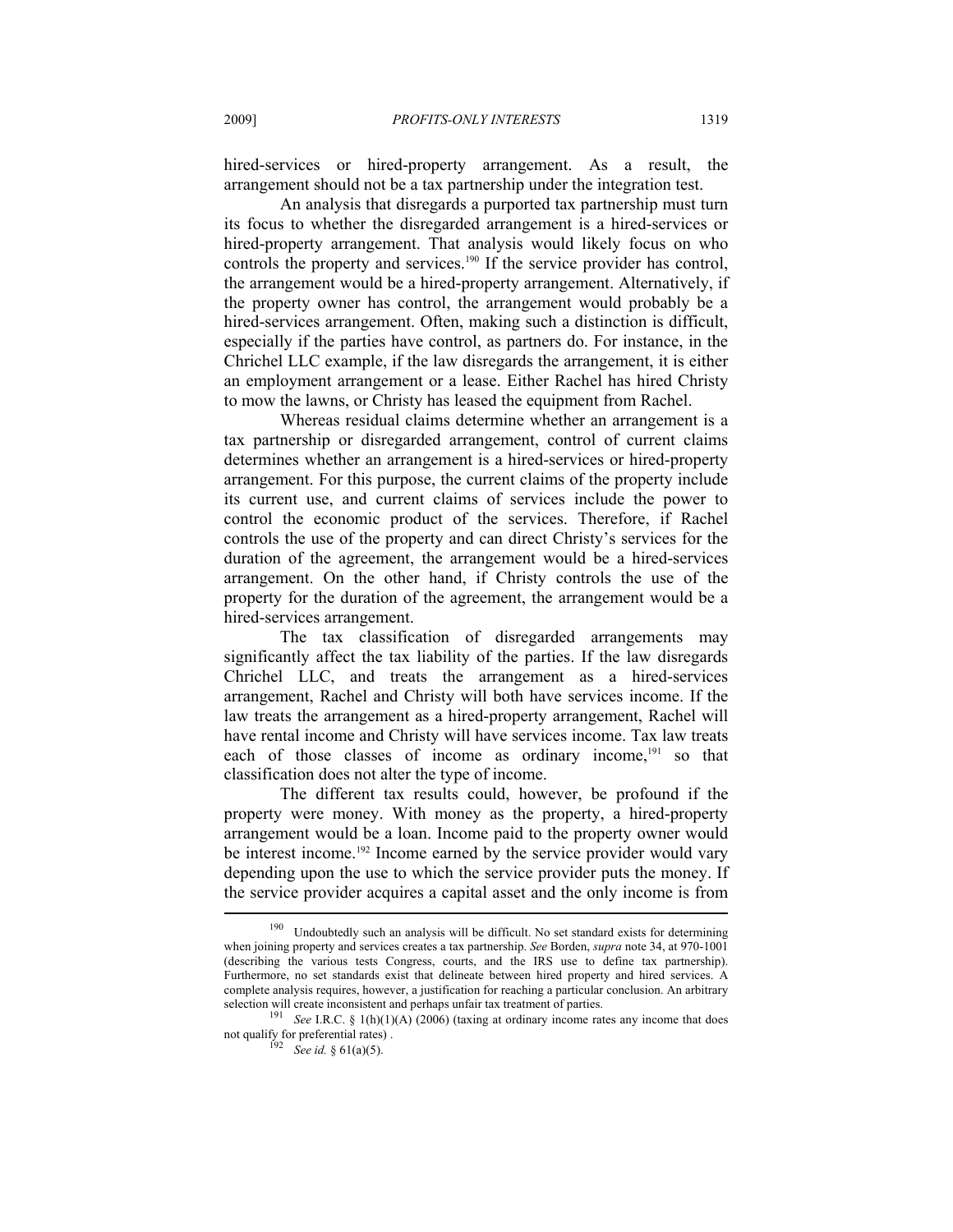gain on the sale of the asset more than one year after the acquisition, the income will be long-term capital gain to the service provider.<sup>193</sup> If the service provider uses the money to start a dry cleaning business, income to the service provider will be services income.<sup>194</sup> If the arrangement is a hired-services arrangement, income to the service provider will be compensation. Thus, the use to which a service provider puts its money can significantly affect the service provider's tax liability.

A service provider may use money to acquire a capital asset on the property owner's behalf. If the only income from the property is from sale of the property more than one year following the acquisition, the income will be long-term capital gain to the property owner.<sup>195</sup> If the property owner uses the money to fund a dry cleaning business, and hires the service provider to manage it, income to the property owner will be services income.<sup>196</sup> Thus, if the property is money the different uses to which it is put can significantly affect the tax liability of both parties. Payments to the parties as a percent of profits should not affect the analysis or the outcome.197

Suggesting that the law should treat a disregarded tax partnership as a hired-property arrangement may raise a hue and cry from the tax bar. An initial response may be that the arrangement cannot be a loan or a lease, and such consideration raises the debt-equity question (in the case of lending arrangements), which most of the bar would prefer to avoid. The debt-equity question is no more difficult, however, than the partneremployee question.<sup>198</sup> An analysis that assumes away a partnership must consider all possible outcomes and justify the selection of any particular one. If nothing justifies the fixation on a hired-services arrangement, an analysis that merely adopts that approach is unsound. A better analysis would examine the economics of an arrangement and allow the economic aspects to determine the classification.

Once an analysis disregards a purported tax partnership and properly identifies the arrangement, the correct tax result falls into

<sup>&</sup>lt;sup>193</sup> See id. §§ 1(h), 1222(3).<br>
<sup>194</sup> See id. § 61(a)(1).<br>
<sup>195</sup> See id. § 1222(3).<br>
<sup>196</sup> See id. § 61(a)(1).<br>
<sup>197</sup> See, e.g., Arthur Venneri Co. v. United States, 340 F.2d 337, 342-43 (Ct. Cl. 1965) (holding that advance did not create a tax partnership, even though the creditor would share in the profits of the borrower); Place v. Comm'r, 17 T.C. 199, 206 (1951), *aff'd*, 199 F.2d 373 (6th Cir. 1952) (holding that sharing of profits was not sufficient to show arrangement was tax partnership and not a lease).<br><sup>198</sup> The cases considering each question do not definitively draw the line between a

partnership and either an employment arrangement or a loan. *See, e.g.*, Halen v. Comm'r, 203 F.2d 815, 820 (5th Cir. 1953) (finding arrangement a tax partnership, not a loan); Joe Balestrieri & Co. v. Comm'r, 177 F.2d 867, 870-73 (9th Cir. 1949) (finding a loan, not a tax partnership); Tate v. Knox, 131 F. Supp. 514, 517 (D. Minn. 1955) (finding arrangement an employment arrangement, not a tax partnership); Beck Chem. Equip. Corp. v. Comm'r, 27 T.C. 840, 853 (1957), *acq.* I.R.S. Announcement 1957-2 C.B. 3 (1957) (finding arrangement was a tax partnership, not an employment arrangement).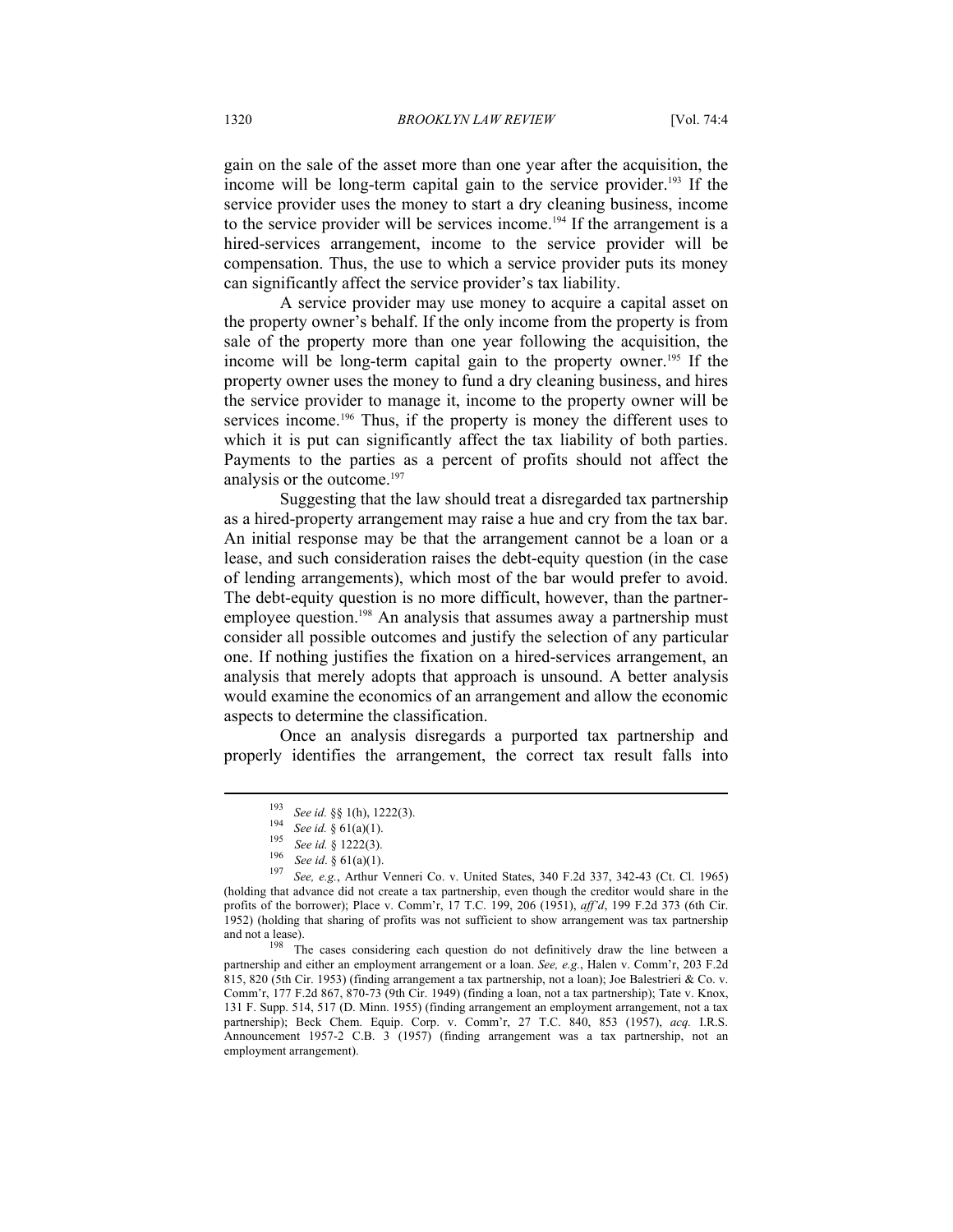place.199 The analysis turns, however, on the definition of tax partnership. The definition of tax partnership leaves much to be desired. As the line separating disregarded arrangements from tax partnerships, the definition is very important.<sup>200</sup> The definition of tax partnership needs further attention and refinement. Further study should also consider how to distinguish between hired-property and hired-services arrangements when an analysis disregards a purported partnership.<sup>201</sup> The discussion above provides suggestions for such analyses. With further scrutiny, the integration test could improve and become viable quickly.

#### *B. Partner/Nonpartner Capacity*

An analysis may conclude that an arrangement is a partnership and that the holder of a profits-only partnership interest is a partner but leave compensation proponents with a bitter distaste for the tax treatment of the profits-only partners. The distaste may result from a subconscious inkling that the holder of the interest is acting on behalf of the partnership in a nonpartner capacity. In such a situation, recommending partnership disaggregation flows from a misdiagnosis, and the subconscious inkling does not properly manifest itself in the recommendation to disaggregate the partnership.202 The discussion above demonstrates that parties may enter into agreements that look like partnership agreements primarily to obtain the tax benefits that only the partnership tax and accounting rules offer.203 Some tax-avoidance arrangements may come within the definition of tax partnership. The substance of such arrangements may, however, prove that a so-called partner is not a partner or is acting in a nonpartner capacity.<sup>204</sup> An interest labeled "profits-only partnership interest" may be a combination of a profits-only partnership interest and an interest in the future profits of a

<sup>199</sup> *See supra* text accompanying notes 191-197. 200 *See* Borden, *supra* note 34, at 974-75 (suggesting that the definition should derive from tax concepts); *id.* at 1028 (recommending the following as a definition of tax partnership: "*a tax partnership is two or more persons, at least one of whom provides significant services, who have (or will have) common gross income*").

*<sup>(</sup>or will have) common gross income*"). 201 In *TIFD III-E Inc. v. United States*, 459 F.3d 220 (2d Cir. 2006), the court held that the arrangement was not a tax partnership, and while characterizing it as "in the nature of a secured lender's interest" or "secured loan," it failed to identify what the arrangement was and how it should be taxed. *See id.* at 231, 241. Thus, the case showed how partnership disregard can help reduce abusive use of partnership tax rules, but it did not describe what the disregarded arrangement was.

<sup>&</sup>lt;sup>202</sup> See supra note 167 and accompanying text.<br><sup>203</sup> See S. COMM. ON FIN., 98TH CONG., 2D SESS., DEFICIT REDUCTION ACT OF 1984, EXPLANATION OF PROVISIONS APPROVED BY THE COMMITTEE ON MARCH 21, 1984, at 228 (Comm. Print 1984) ("The fourth factor is whether, under all facts and circumstances, it appears the recipient became a partner primarily to obtain tax benefits for himself or the partnership which would not have been available if he had rendered the services to the partnership in a third party capacity.").

<sup>&</sup>lt;sup>204</sup> *Id.* ("Treasury and courts should be careful not to be misled by possibly self-serving assertions in the partnership agreement as to the duties of a partner in his partner capacity but should instead seek the substance of the transaction."). The compensation proponents' distaste may be subconsciously sensing that service providers either are not partners in substance or they act in nonpartner capacities in substance.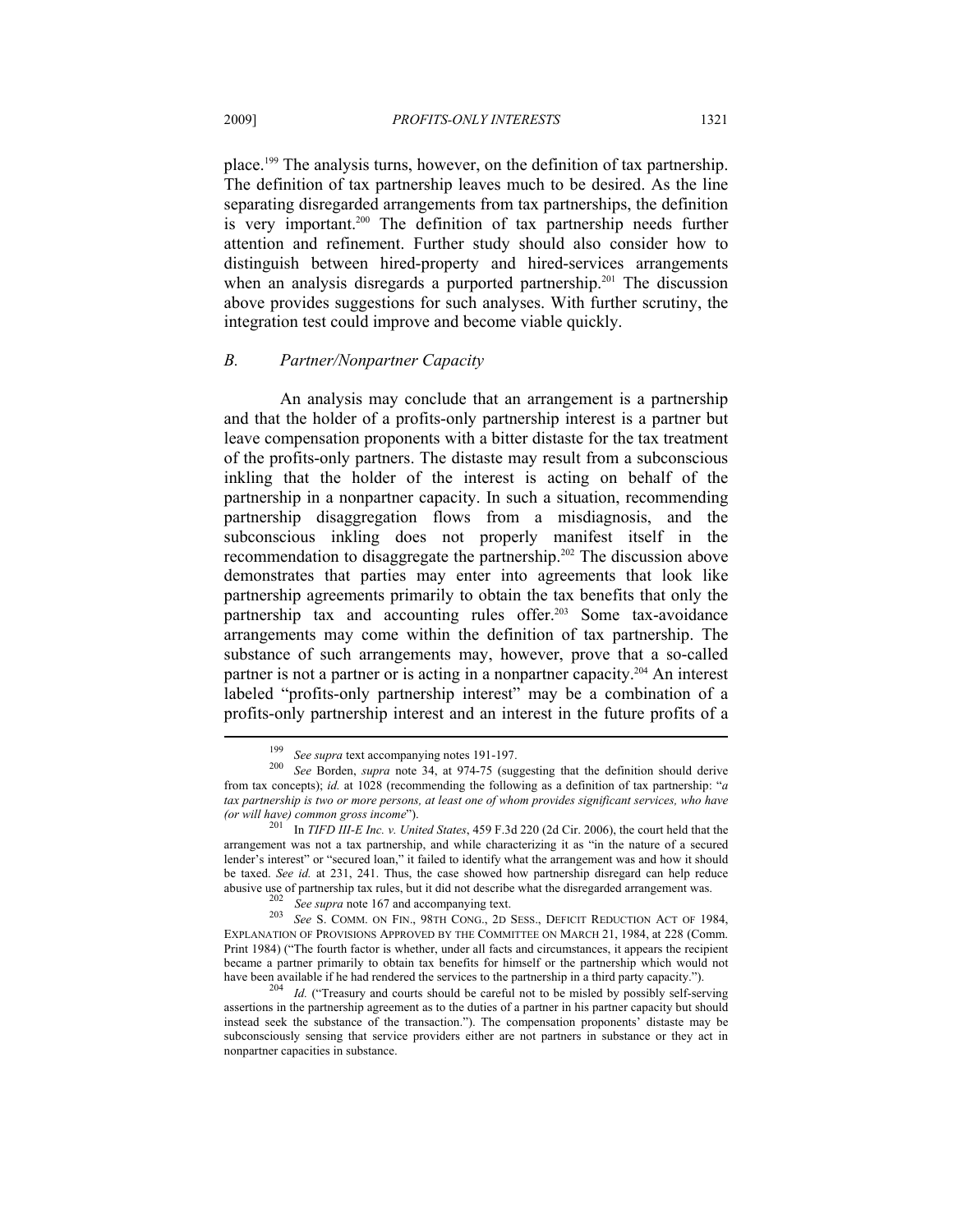partnership granted to the partner for services to be performed in a nonpartner capacity.205 Tax law should recognize such interest as part partnership interest and part compensatory arrangement.

If a service provider holds a profits-only partnership interest and acts on behalf of the partnership in a nonpartner capacity, the analysis must determine the extent to which the service provider acts in a nonpartner capacity.206 Thus, the analysis performs three tasks: (1) it determines whether a partner acts in a nonpartner capacity, (2) it determines whether the partner acts in a partner capacity, and (3) it determines the extent to which the partner acts in each capacity. The current law does not provide clear guidance on any of those points. As Professor Weisbach states, "distinguishing 'true' from 'disguised' partners can be futile" under current law.207 Nonetheless, the distinction is important, and the law must develop to provide guidance regarding the difference between partner and nonpartner capacity.

Campbell v. Comm'r, 943 F.2d 815, 822 (8th Cir. 1991). 206 The law on this issue is far from fully developed. *See* I.R.C. § 707(a)(2)(A) (2006) (providing that if a partner performs services, the partnership makes a related allocation and distribution to such partner, and the services and allocation and distribution viewed together are properly characterized as a transaction between a partnership and a partner acting in a nonpartner capacity, such allocation shall be treated as occurring between a partnership and a person who is not a partner). The legislative history of section  $707(a)(2)(A)$  lists several factors that the Senate Committee on Finance suggests may indicate whether allocations and distributions are payments to a nonpartner and providing two examples of the application of the factors. *See* S. COMM. ON FIN., 98TH CONG., 2D SESS., DEFICIT REDUCTION ACT OF 1984, EXPLANATION OF PROVISIONS APPROVED BY THE COMMITTEE ON MARCH 21, 1984, at 227-30 (Comm. Print 1984). The list has not proven entirely helpful. *See* MCKEE, NELSON & WHITMIRE, *supra* note 35, ¶ 13.02[4][a] ("Distinguishing 'true' from 'disguised' partners is difficult. Congress identified the need to make this distinction when it enacted § 707(a)(2)(A) as part of the Deficit Restoration Act of 1984. Unfortunately, § 707(a)(2)(A) does not come to grips with the difficult task of actually making the distinction."). Furthermore, the case law and rulings that address the distinction between a partner acting in a partner capacity and a partner acting in a nonpartner capacity are generally difficult to distinguish and do not present clear general rules for drawing the distinction. *See* Pratt v. Comm'r, 550 F.2d 1023, 1026 (5th Cir. 1977) (holding that partners who managed a partnership were not acting in nonpartner capacities because the services they provided were duties for which the partnership was created); Rev. Rul. 81-301, 1981-2 C.B. 144 (ruling that an advisor partner who managed the investment and reinvestment of a partnership's assets acted in a nonpartner capacity because the "advisor general partner" provided similar services to others as part of its regular trade or business, director partners supervised advisor partner's work, director partners could fire advisor partner, and advisor partner could resign). 207 *See* Weisbach, *supra* note 20, at 731. After making that observation, Weisbach

proceeded to apply the multi-factor test recommended by the Senate Committee on Finance and cursorily concluded that private equity sponsors act in a partner capacity. *See id.* at 731-32 ("[T]here is simply no question under current law that a typical private equity sponsor would be treated as a partner with respect to the carried interest and would not be subject to recharacterization under Section  $707(a)(2)(A)$ .").

<sup>205</sup> The Eighth Circuit in *Campbell v. Commissioner*, recognized that so-called profitsonly partnership interests may actually be payments to a nonpartner, and the court stated:

In *Diamond*, where the service provider became a partner solely to avoid receiving ordinary income, we have no doubt that the receipt of the profits interest was for services provided other than in a partner capacity. That is, Diamond was likely to (and in fact did) receive money equal to the value of his services and apparently did not intend to function as or remain a partner. Thus, the receipt of his partnership profits interest was properly taxable as easily calculable compensation for services performed.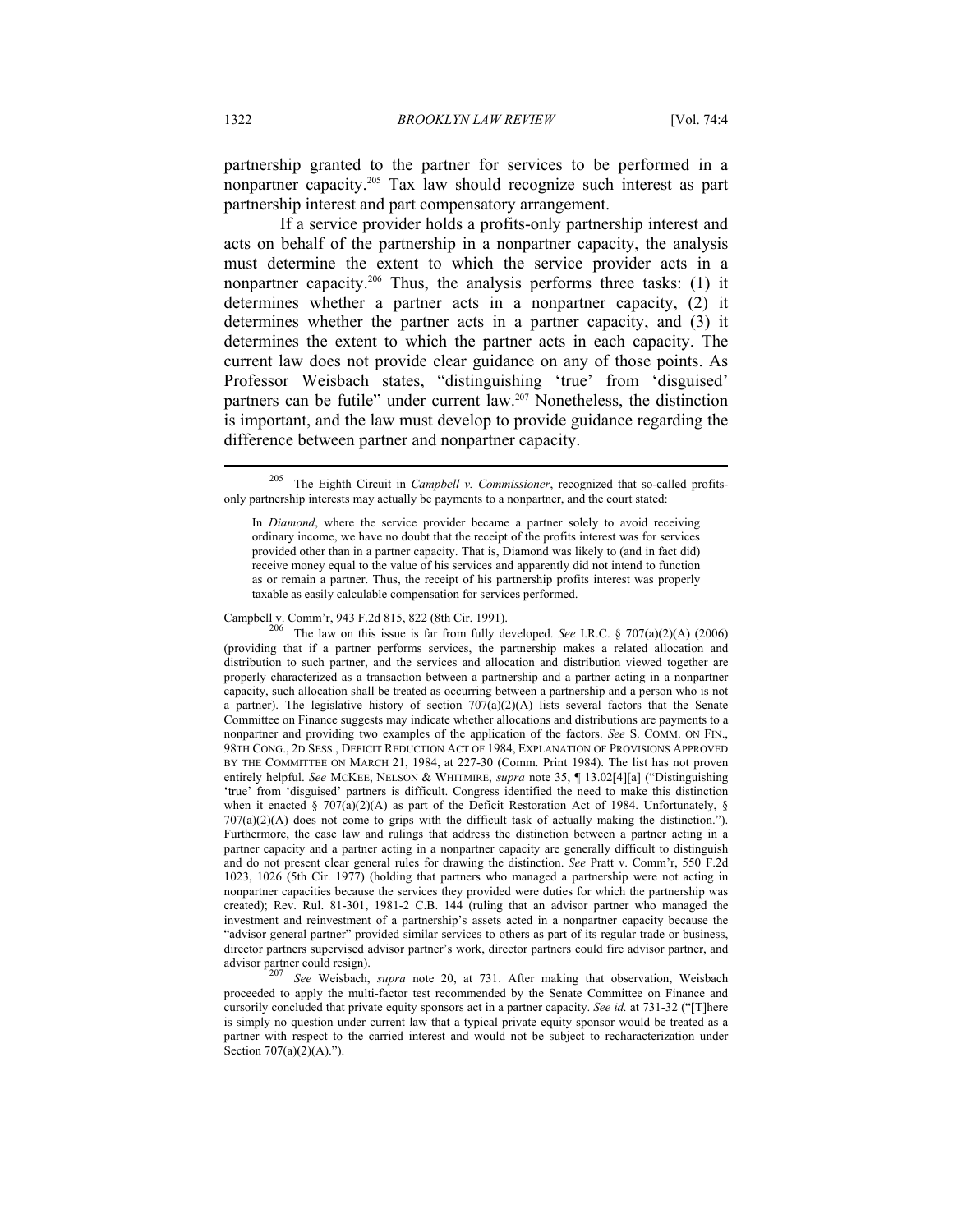Twenty-four years ago, Congress decreed by legislation that a partner acting in a nonpartner capacity should be taxed as an employee of the partnership.208 At that time, the Senate Committee on Finance instructed Treasury to promulgate regulations to define the distinction between partner and nonpartner capacities.<sup>209</sup> Since that time, no legal guidance has emerged regarding the distinction. The lack of guidance does not indicate the issue is unimportant. Instead, it implies the issue is difficult and new analytical methods are required to create the needed guidance. The recent incorporation of economic theory into the analysis of partnership tax may help draw the distinction between partner and nonpartner capacities.

A partnership, as an integration of property and services, grants the service provider an interest in the residual claim of the property and the property owner an interest in the residual claim of the services.<sup>210</sup> The Senate Committee on Finance listed several factors that indicate whether a partner acts in a nonpartner capacity.211 The factors fail to account for integration.212 This Article demonstrates that integration provides a model for determining whether a partner acts in a nonpartner capacity. For property and services to be fully integrated, the service provider must share in the residual claim of the property. Recall that the holders of property's residual claim retain the rights to control all aspects of the property not specifically contracted away.213 The holder of the residual claim thus controls who may provide services with respect to the property.214 The holder of property's residual claim may provide services with respect to the property at the holder's discretion. An employee has the right to provide services with respect to the property only as agreed to by the holder of the property's residual claim. Thus, holders of a property's residual claim may hire service providers to provide certain services with respect to the property and may fire them. Consequently, a service provider who does not control hiring with respect to the property does not share the residual claim of the property and is an employee, not a partner, at least with respect to a particular type of services. That distinction helps identify when a service provider acts in a nonpartner capacity.  $\overline{\phantom{a}}$ 

<sup>208</sup> *See* I.R.C. § 707(a)(2)(A) (2006). 209 *See* S. COMM. ON FIN., 98TH CONG., 2D SESS., DEFICIT REDUCTION ACT OF 1984, EXPLANATION OF PROVISIONS APPROVED BY THE COMMITTEE ON MARCH 21, 1984, at 226 (Comm.<br>Print 1984).

<sup>&</sup>lt;sup>210</sup> *See supra* text accompanying notes 86-90.<br><sup>211</sup> *See* S. COMM. ON FIN., 98TH CONG., 2D SESS., DEFICIT REDUCTION ACT OF 1984, EXPLANATION OF PROVISIONS APPROVED BY THE COMMITTEE ON MARCH 21, 1984, at 227-28 (Comm. Print 1984). 212 The factors focus instead on financial concepts such as risk, proximity of services and

distributions, permanency of relationship, and tax motivation. *Id.* That is not surprising as the Committee listed the factors vaguely as suggestions. *See id.* at 227. Surely the Committee believed

<sup>&</sup>lt;sup>213</sup> *See* Grossman & Hart, *supra* note 39, at 695.<br><sup>214</sup> *See supra* text accompanying notes 86-90.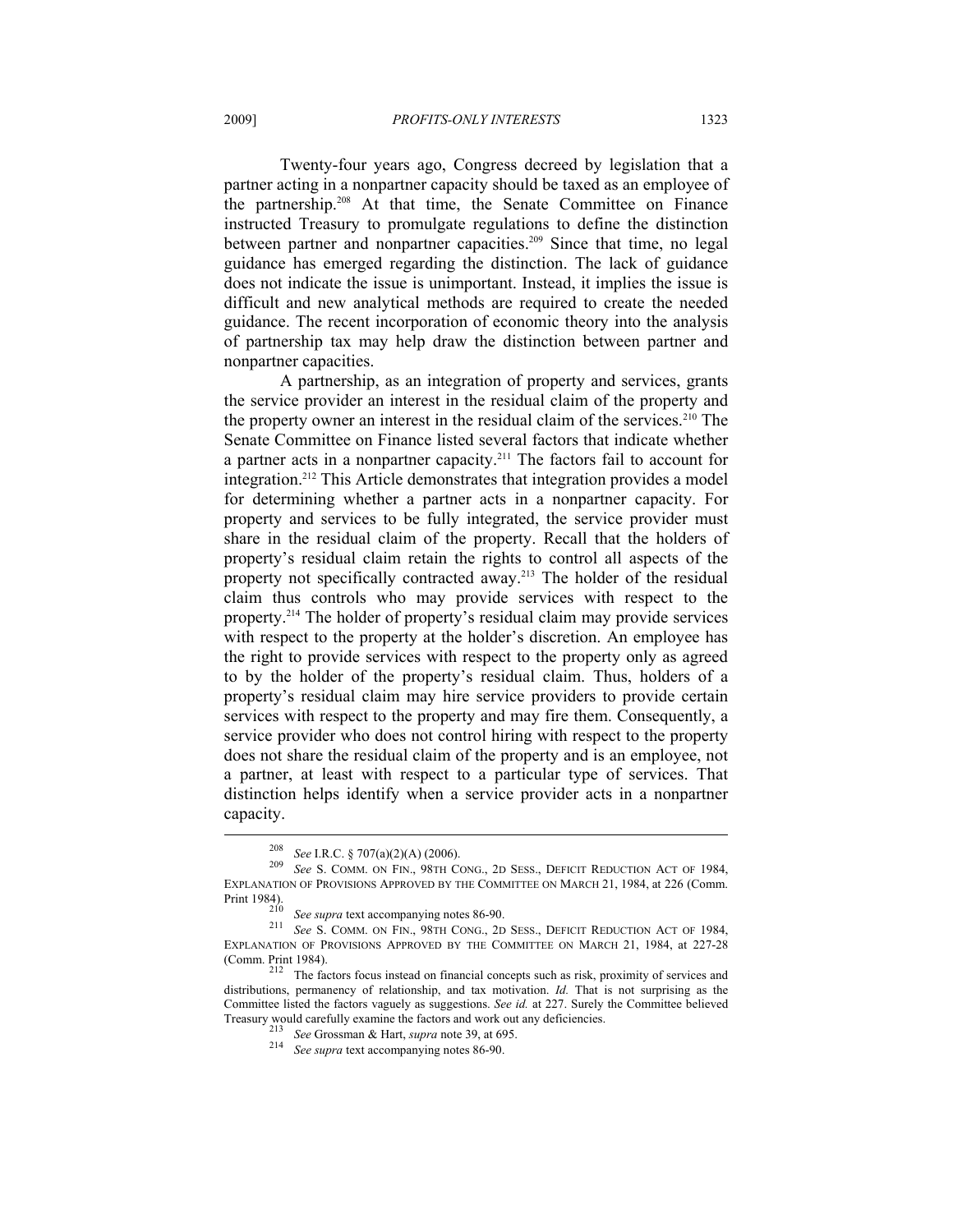To be a partner, a service provider must share the residual claim of any partnership property.215 That means that the service provider must share control of who can provide services with respect to the property.<sup>216</sup> That control will not be unilateral in a partnership because the other members of the partnership share the control. As a body, the partners may decide who will provide certain services with respect to the property. For example, in the case of Piergan LLC, described above, <sup>217</sup> Piers and Morgan could agree that together they will determine who will maintain the dry cleaning equipment. Under such an agreement, Morgan would share in control of the maintenance as a partner. He could not unilaterally decide who would perform the maintenance services. Thus, if Morgan performed the services, it would be at the discretion of the partners, and he would not act in his partner capacity.

Contrast that to Morgan acting in a partner capacity. Because the arrangement is a limited liability company, the company could be member-managed.<sup>218</sup> The operating agreement might specify those services Morgan has a right and obligation to perform as a member of the company.219 Those services may include, or specifically exclude, maintaining the dry cleaning equipment. If that were the case, Morgan would be able to provide such services pursuant to the operating agreement, not at the discretion of the partners. In other words, if the operating agreement made maintenance of the equipment part of Morgan's contributed services, the partners could not fire Morgan for performing such services without amending the arrangement's governing documents. That distinction (requiring an amendment to the governing document versus the partners making a management decision) should distinguish partner capacity from nonpartner capacity. If the partner can act pursuant to the governing documents, the partner acts in a partner capacity. If the partner acts at the discretion of the partners, the partner acts in a nonpartner capacity.

If the law determines that a portion of partnership income allocated to a partner is for services performed in a nonpartner capacity, it should bifurcate the service provider's share of profits into two categories.220 One category would be profits allocated to the service

<sup>215</sup> *See supra* text accompanying notes 86-90. The substantive law definition of partnership requires the sharing of residual claims by providing that a partnership is a co-ownership of property. See UNIF. P'SHIP ACT § 101(6) (1997), 6 U.L.A. 61 (2001).

<sup>216</sup> See supra text accompanying notes 86-90.<br>
<sup>217</sup> See supra text accompanying notes 86-90.<br>
<sup>218</sup> See UNIF. LTD. LIAB. CO. ACT § 301(a)(1) (1996), 6B U.L.A. 585 (2008).<br>
<sup>219</sup> Id. § 103, 6B U.L.A. at 563.<br>
<sup>219</sup> This re COMM. ON FIN., 98TH CONG., 2D SESS., DEFICIT REDUCTION ACT OF 1984, EXPLANATION OF PROVISIONS APPROVED BY THE COMMITTEE ON MARCH 21, 1984, at 228 (Comm. Print 1984) ("In the case of allocations which are only partly determined to be related to the performance of services for . . . the partnership, the provision will apply to that portion of the allocation which is reasonably determined to be related to the . . . services provided to the partnership.").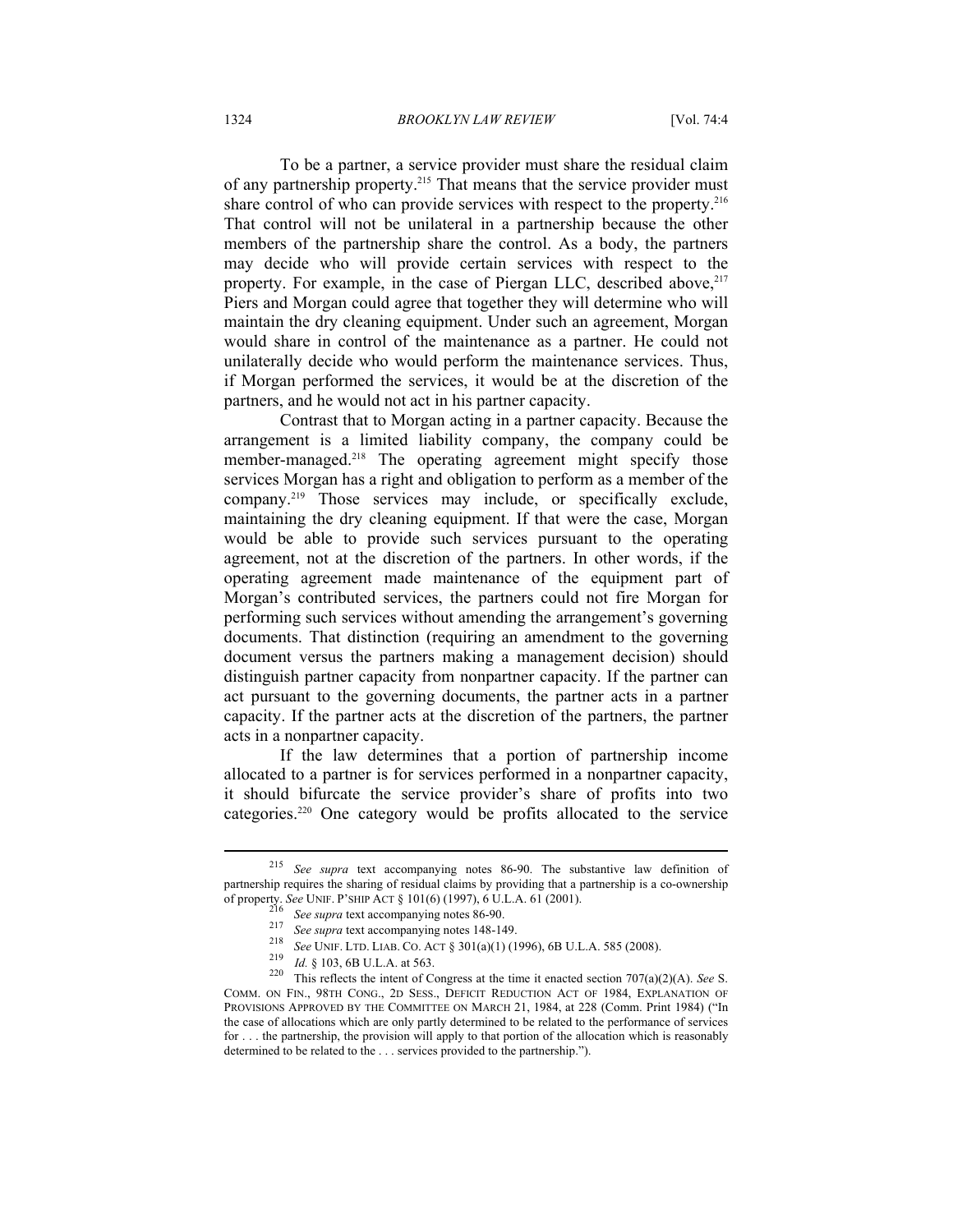provider as a partner. That share of profits should bear the character determined at the partnership level for all of the reasons described above.221 The other category would be profits allocated to the service provider as a nonpartner. That share of profits should be compensation income.222 Thus, the law taxes a partner acting in a nonpartner capacity like it taxes a nonpartner who provides services to a partnership, to the extent the partner is compensated for nonpartner services. The law already provides for such treatment, once the capacity is known.<sup>223</sup>

The timing of income from the right to future profits granted to a nonpartner (or partner acting as nonpartner) depends upon the nature of the rights granted.224 The right to future partnership profits granted to a nonpartner (or partner acting as a nonpartner) should trigger compensation income to the service provider either at the time of the grant, as the profits accrue, or when the partnership pays the service provider.225 For example, if the grant gives the grantee the unconditional and transferable right to an interest in future partnership profits, the grantee should have income upon receipt of the right, which would be similar to the taxation of compensatory stock.<sup>226</sup> The grant of an interest in a partnership's future profits may, however, be more similar to an employment arrangement pursuant to which the employer agrees to pay the employee out of future profits.227 Under such an arrangement, the grantee of the profits interest would recognize income as the partnership profits accrue or as the partnership pays the service provider a share of the profits.228 The partnership should take an offsetting deduction or capitalize the expense under existing laws.

<sup>&</sup>lt;sup>221</sup> *See supra* Part II.C. *S* 707(a)(2)(A) (2006) (providing that tax law may treat amounts paid to a 222 *See* I.R.C. § 707(a)(2)(A) (2006) (providing that tax law may treat amounts paid to a service-providing partner acting in a nonpartner capacity as amounts paid to a nonpartner). *But see supra* text accompanying notes 118-131 (describing why income allocated to a partner acting on behalf of the partnership in a nonpartner capacity should not be compensation income). 223 *See* I.R.C. § 707(a) (providing that a partner who acts in a nonpartner capacity shall be

treated as a nonpartner for tax purposes); *see also* MCKEE, NELSON & WHITMIRE, *supra* note 35, ¶ 13.02[4][a] (discussing the tax treatment of a partner acting in a nonpartner capacity and a

<sup>&</sup>lt;sup>4</sup> See Mark P. Gergen, *Pooling or Exchange: The Taxation of Joint Ventures Between Labor and Capital*, 44 TAX. L. REV. 519, 523-25 (1989) (discussing the different tax consequences

under pooling and exchange regimes). 225 *See* Weisbach, *supra* note 20, at 728-33. 226 *See* I.R.C. § 83(a) (requiring taxpayers to include in gross income the value of property received in exchange for services at the time "the beneficial interest[s] in such property are transferable" and "not subject to a substantial risk of forfeiture"); Treas. Reg.  $\S$  1.83-3(e) (as amended in 2005) (defining property to include "real and personal property other than either money or an unfunded and unsecured promise to pay money or property in the future").

 $227$  Every employment arrangement grants the employee some right to the employee's future income. The law does not, however, require the employee to recognize services income at the time of the contract. *See* Treas. Reg. § 1.83-3(e) (providing that a mere "promise to pay" is not property).

The right to future profits would not satisfy the Treas. Reg.  $\S$  1.83-3(e) definition of property because it would be "unfunded and unsecured." *Id.*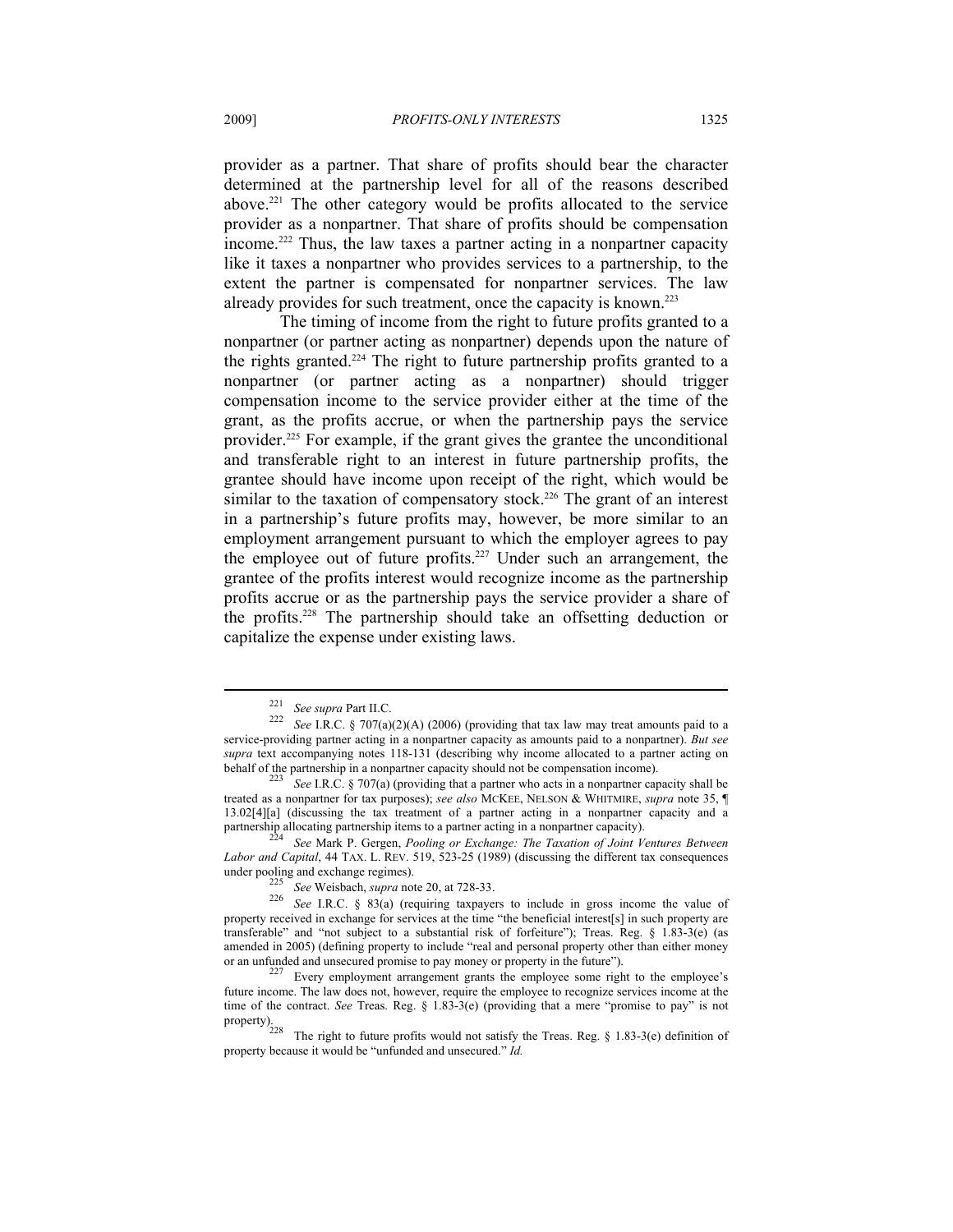#### 1326 *BROOKLYN LAW REVIEW* [Vol. 74:4

The law taxes income allocated to a service provider properly if the service provider is a nonpartner or acts in a nonpartner capacity. The difficulty, however, is in correctly describing and identifying arrangements that are not tax partnerships and partners who act in nonpartner capacities.<sup>229</sup> The discussion above presents some possibilities for drawing the distinction between partner and nonpartner capacities. The intellectual power of the partnership tax bar, tax academics, and law makers should focus on developing tools that will help properly diagnose such arrangements.<sup>230</sup> Principles of division of labor suggest that academics should carefully study and articulate partnership tax theory as it relates to the difference between tax partnerships, and disregarded arrangements and partners acting in nonpartner capacities.<sup>231</sup> They may consider many of the developments in the theory of the firm and other economic thought in their studies. Members of the bar can apply their technical skills and familiarity with current business practices to help create the needed tools. Surely the combined resources of both camps can work toward suitable conclusions of these most difficult concepts. Attention should also focus on whether the definition of tax partnership should include investment partnerships.

# *C. Investment Partnership Misconception*

The analysis of profits-only partnership interests will not be complete until it revisits the definition of tax partnership. The ongoing debate over the proper tax treatment of profits-only partnership interests

<sup>229</sup> One commentator cursorily concluded that holders of carried interests satisfy the factors listed in the Senate Committee on Finance's 1984 committee print and therefore act as partners. *See* Weisbach, *supra* note 18. An analysis of this issue requires more than a cursory conclusion that the factors apply. Rather, the analysis must include a careful examination of the factors to determine whether they adequately distinguish between partners acting in partner and

nonpartner capacities.<br><sup>230</sup> In 1984, the Senate Committee on Finance directed Treasury to draft regulations that would help define the line between partners acting in partner and nonpartner capacities. *See* S. COMM. ON FIN., 98TH CONG., 2D SESS., DEFICIT REDUCTION ACT OF 1984, EXPLANATION OF PROVISIONS APPROVED BY THE COMMITTEE ON MARCH 21, 1984, at 226-27 (Comm. Print 1984). As of the date of this Article, twenty-four years after the direction from the Senate Committee on Finance, no regulations exist providing such guidance. The recent focus on carried interests suggests the time is ripe to revisit the issue and begin working to define when a partner acts in a nonpartner capacity.<br>Capacity.

The division of labor is a well-documented principle of economics. See ADAM SMITH, WEALTH OF NATIONS 7-21 (Edwin Cannan ed., University of Chicago Press, 1976) (1776). Division of labor becomes more important as an economy develops and is advantageous to all persons employed. *See id.* at 351-71. The concept should apply equally to intellectual pursuits in the law. Scholars will have more and more difficulty maintaining the technical proficiency that practitioners must maintain to competently serve clients. As practitioners develop expertise, their proficiency will increase. Practitioners' time demands will, however, prohibit them from performing theoretical research. That task must fall to scholars, who will sacrifice technical proficiency to some extent to study the theory of the law. Without a theoretical foundation, the law may produce undesirable results. In fact, without thought concerning the theory of partnership taxation, it may fall prey to taxpayers who use it to gain favorable tax treatment for transactions that otherwise would not qualify for such treatment. *See, e.g.*, Borden, *supra* note 47, at 338-46 (describing how taxpayers use the partnership tax allocation rules to exchange tax items in a manner that the law otherwise prohibits).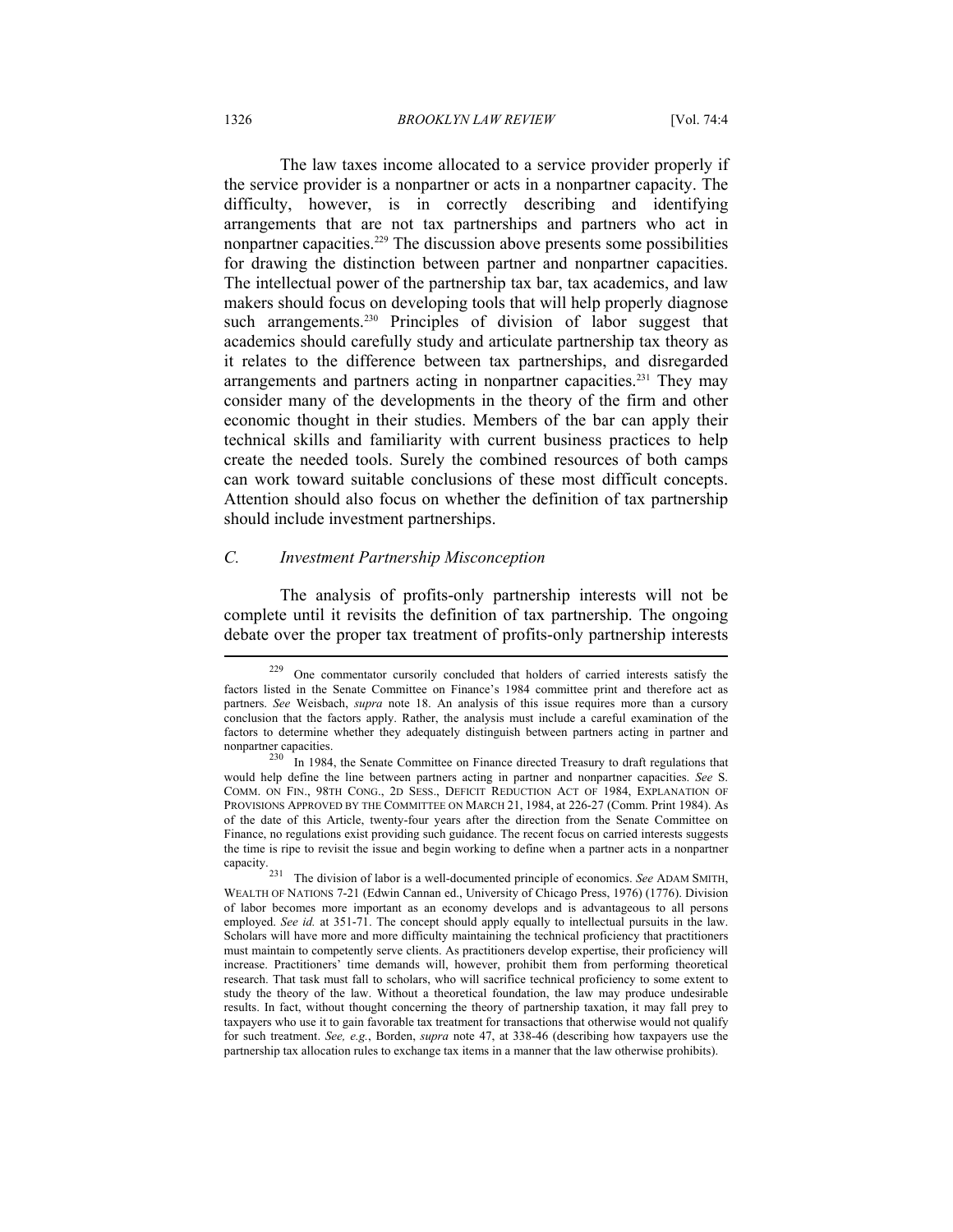concerns the proper tax treatment of holders of such interests in investment partnerships.<sup>232</sup> Earlier theoretical work suggested that investment partnerships should not qualify for partnership tax treatment.<sup>233</sup> The reasoning deems the nominal level of activity performed by members of an investment partnership too insignificant to warrant access to the partnership tax accounting and reporting rules.<sup>234</sup> Recall that the nature of tax partnerships makes tracing income from its source difficult.<sup>235</sup> Because tracing is difficult, tax law allows partners to allocate tax items by agreement.236 If parties can trace income from its source, however, they do not need the partnership tax rules, and such arrangements should not be tax partnerships.

By definition, investment partnerships should be able to trace income from its source and should not be tax partnerships. Property held by investment partnerships should come within the definition of capital asset.237 To come within the definition of capital asset, the income from the property must be almost exclusively from appreciation in the value of the property.238 Thus, the income from investment partnerships derives from the increase in the value of the property and services become an insignificant income-producing factor. In other words, investment partnerships do not integrate property and services; they rely solely on the property for income. The absence of property-service integration in an investment partnership makes tracing income from the property simple. Because the income in an investment partnership is traceable, the

<sup>&</sup>lt;sup>232</sup> See supra text accompanying note 64.<br><sup>233</sup> See Borden, *supra* note 34, at 992-93; Borden, *supra* note 101, at 360.<br><sup>234</sup> See Borden, *supra* note 34, at 1014-15.<br><sup>235</sup> See supra text accompanying notes 90-97.<br><sup>236</sup> they have substantial economic effect, *see id*. § 704(b), a test that is more difficult to understand than satisfy. *See* Jones, *supra* note 47, at 1077-93 (describing the test and potential abuses).

<sup>&</sup>lt;sup>237</sup> Investment partnerships may have business-use assets such as rental property, which is section 1231 property, not a capital asset. The typical investment partnership, however, is one that holds property to realize its appreciation in value. The most significant income of such partnerships is income from the sale of the capital assets.<br><sup>238</sup> In some cases with very narrow facts, courts have held that the activities of owners to

improve the value of property did not cause the property to lose its capital asset status. *See, e.g.*, Estate of Barrios v. Comm'r, 265 F.2d 517, 519-20 (5th Cir. 1959) (holding that value-improving services do not taint the classification of the property where the owners acquired the property with a clear investment intent). *But see* Sanders v. United States, 740 F.2d 886, 888-89 (11th Cir. 1984) (holding that value-improving services are a factor that helped the court decide that property was dealer property where the intent at the time of acquisition was clearly to improve and dispose of the property). Also, property held by a securities trader will be a capital asset, even if the trader engages in a significant amount of activity. *See* Marrin v. Comm'r, 147 F.3d 147, 151-53 (2d Cir. 1998) (holding that individuals were traders because they did not hold property for sale to customers as required in section  $1221(1)$ ). The rule regarding the tax treatment of trader property is an anachronism and finds no support in current tax policy. *See* BORIS I. BITTKER ET AL., FEDERAL INCOME TAXATION OF INDIVIDUALS ¶ 31.04[2] (3d ed. 2002); Shu-Yi Oei, *A Structural Critique of Trader Taxation*, FLA. TAX REV. (forthcoming 2009). Thus, although gains recognized by some partnerships with significant activity may qualify for capital gains treatment, this Article agrees with the position that such tax treatment disregards sound tax policy and reaches the incorrect theoretical result.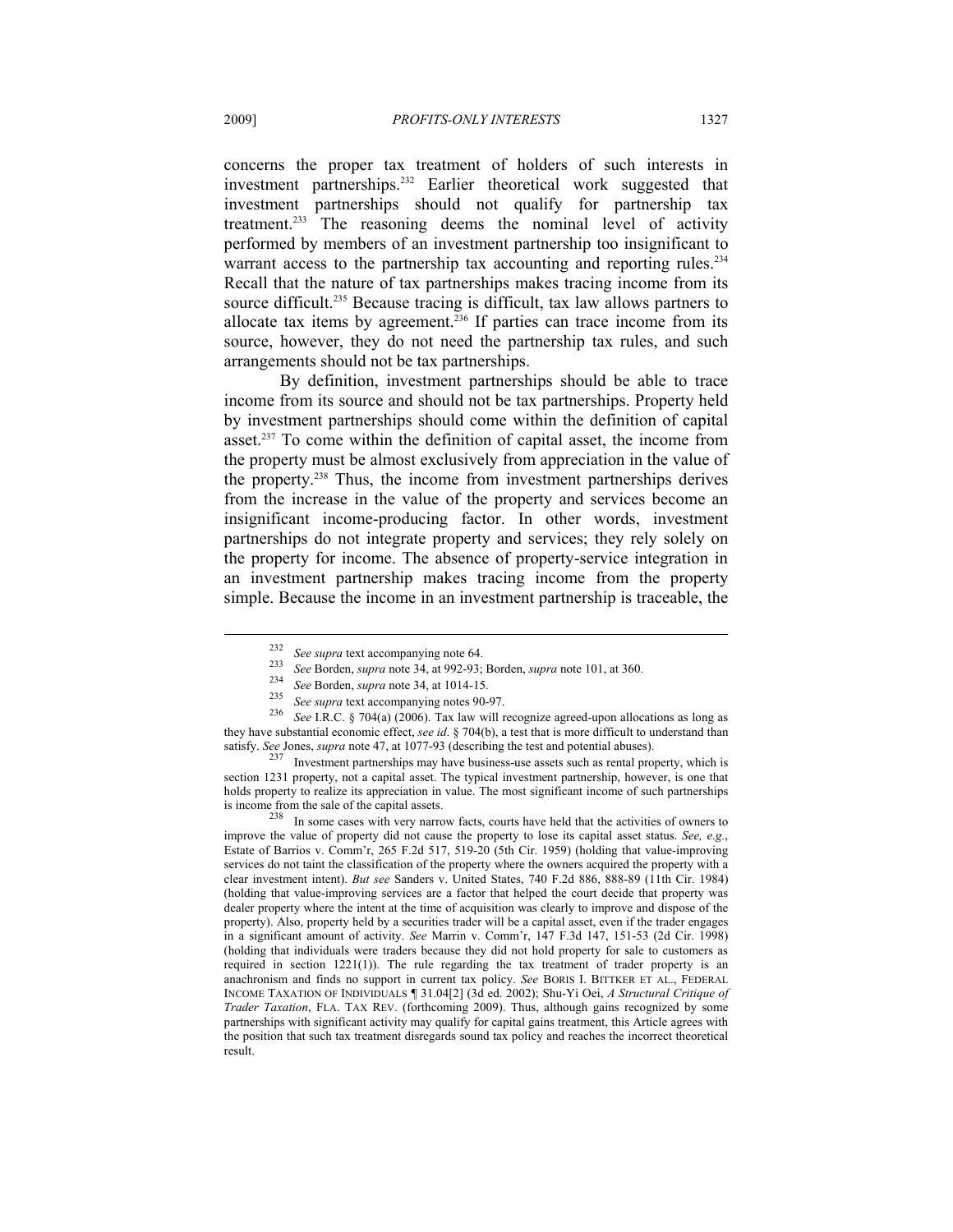arrangement does not need the partnership tax accounting and reporting rules. All income can be traced from the property to the property contributors, and the property contributors should recognize income from the property.239 To the extent another party provides investment services, income paid to that party out of profits should be compensation. If income is paid in the form of an interest in the property, the service provider should have compensation income upon receipt of the interest.<sup>240</sup>

The current federal definition of tax partnership appears to include investment partnerships, $241$  but grants them the option to elect out of all or part of subchapter K under section 761 of the Code.<sup>242</sup> Partnerships that elect out of subchapter K under section 761 are qualified tax partnerships.<sup>243</sup> With virtually no explanation of the reason for qualified tax investment partnerships, speculation directs the analysis.244 The breadth of the definition of tax partnership subjects investment partnerships to the partnership tax accounting and reporting rules. The simplicity of investment partnerships (a single source of income traceable from the property) does not justify the application of the complex partnership tax accounting and reporting rules. The members of an investment partnership should merely allocate partnership income to the members based upon their ownership interests in the property. In apparent recognition of such simplicity, Congress provided an option for such arrangements to elect out of subchapter  $K<sup>245</sup>$ . Thus, subchapter K is elective for investment partnerships, and many investment partnerships elect to remain within subchapter K because the allocation rules provide such wonderful planning opportunities. The election for investment partnerships further indicates, however, that they do not require the partnership tax accounting and reporting rules.

One way to address the concern raised by profits-only partnership interests in investment partnerships (which is the source of the carried interest debate and the primary concern about profits-only partnership interests) is to narrow the definition of tax partnership to

<sup>239</sup> In the case of an exchange of assets that does not have a significant services component, the parties would recognize gain upon exchange because the transaction is treated as transfer of property for services, *see* Gergen, *supra* note 224, at 521-22, unless some other

nonrecognition provision, such as section 1031 applied to the exchange.<br>
<sup>240</sup> See I.R.C. § 83(a); Gergen, *supra* note 224, at 522.<br>
<sup>241</sup> See Borden, *supra* note 101, at 331-33.<br>
<sup>242</sup> See I.R.C. § 761(a)(1).<br>
<sup>243</sup> Th 126, 129 ("The Bureau, under [I.T. 2749 and I.T. 2785] has consistently treated all such operating agreements as creating *qualified partnerships* . . . ." (emphasis added)); *see also* Borden, *supra* note 101, at 325 (explaining briefly the history of the development of the qualified tax partnership concept). This Article uses "qualified tax partnership" instead of "qualified partnership," as used originally by the IRS, and the term "tax partnership" to refer to arrangements tax law recognizes as

<sup>244</sup> *See* Borden, *supra* note 101, at 332.<br>245 *See* I.R.C. § 761(a).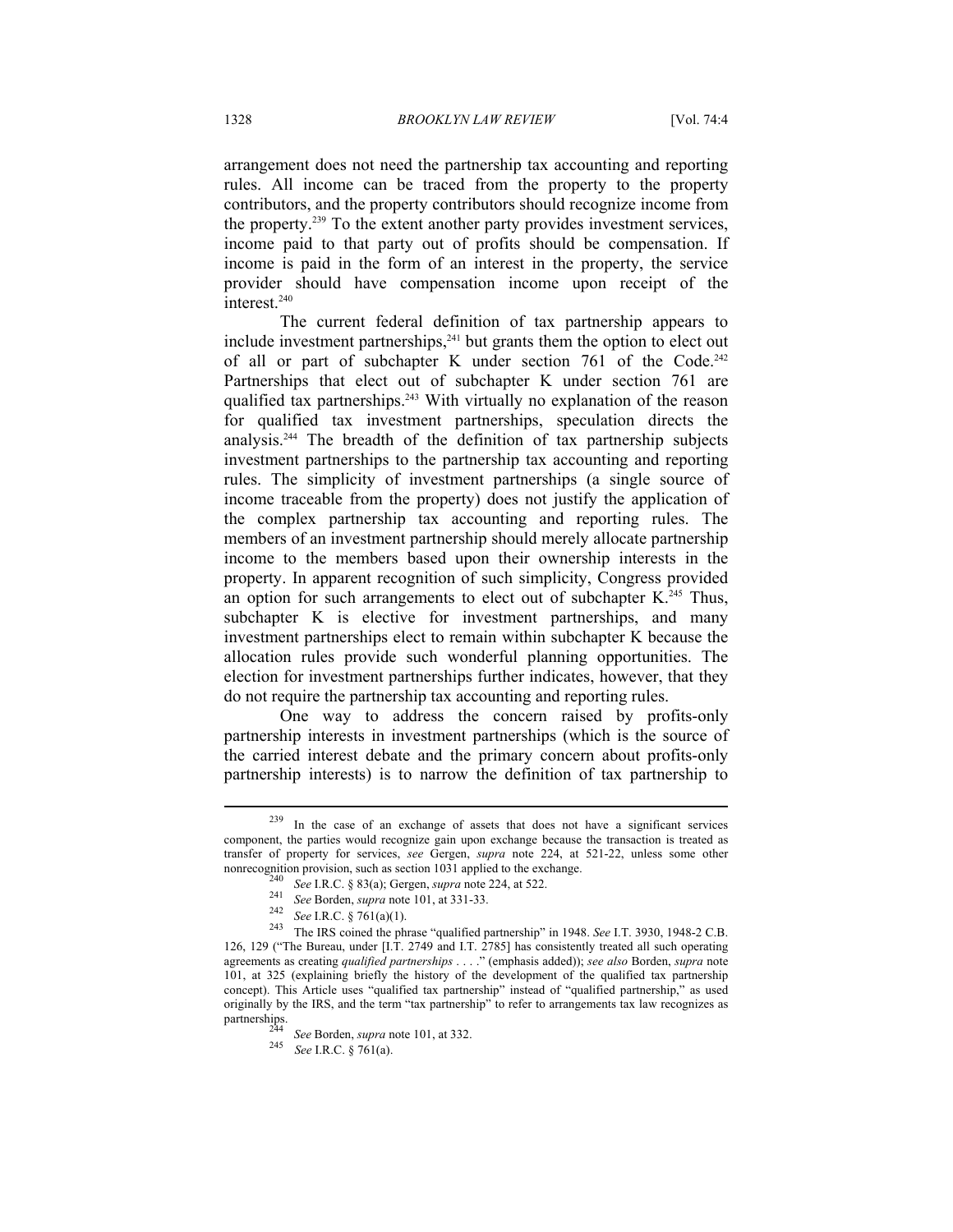exclude investment partnerships. The option such arrangements have to elect out of subchapter  $K^{246}$  is evidence that they do not need to be subject to partnership taxation. The members of such arrangements can determine their respective shares of income and loss without using the partnership tax accounting and reporting rules. The broad definition of tax partnership currently provides members of investment partnerships the opportunity to take advantage of the partnership tax accounting and reporting rules, even though policy does not justify such use.<sup>247</sup> Changing the focus of analysis from the proper tax treatment of a partner with a profits-only interest to whether the definition of tax partnership should include investment partnerships would help resolve the concern raised by profits-only partnership interests in investment partnerships. Because that is the main focus of compensation proponents' concern, such a change would resolve many of the iniquities of profits-only partnership interests.

If the definition of tax partnership excluded investment partnerships, the analysis of carried interests would become simple. All profits from the property would belong to the property owners. Any profits allocated to the service provider would be compensation income to the service provider in the case of a hired-services arrangement.<sup>248</sup> A service provider, who becomes a co-owner of the property upon formation of the arrangement, would have income upon receipt of the interest in property.249 Income allocated to the property owner would be interest or rent if the arrangement were a hired-property arrangement.<sup>250</sup> Existing tax laws could easily handle either type of arrangement.

Changing the definition of tax partnership would create a catch twenty-two for property owners and service providers and would help stop tax abuse. To argue that the arrangement sufficiently integrated property and services to warrant the use of partnership tax and accounting rules, the parties would have to argue that services were integrated to the arrangement's success. If the services were that significant, the property would not come within the definition of capital asset.251 If the parties were to argue that the property came within the definition of capital asset, they would have to concede that the arrangement did not have sufficient services to warrant tax partnership classification. A definition of tax partnership that excludes investment partnerships thus alleviates the stress the current system now bears.<sup>252</sup> It would also help discourage tax game-playing.

<sup>246</sup>*Id.* <sup>247</sup> *See* Borden, *supra* note 34, at 951-56 (explaining that partnership tax should apply to arrangements that are unable to trace income from its source to the owner of the income's source).<br>
<sup>248</sup> See supra text accompanying notes 191.<br>
<sup>249</sup> See Treas. Reg. § 1.61-2(d)(1) (as amended in 2003).<br>
<sup>250</sup> See supra

holding investment property. It is very possible, for example, that Piergan LLC might retain some of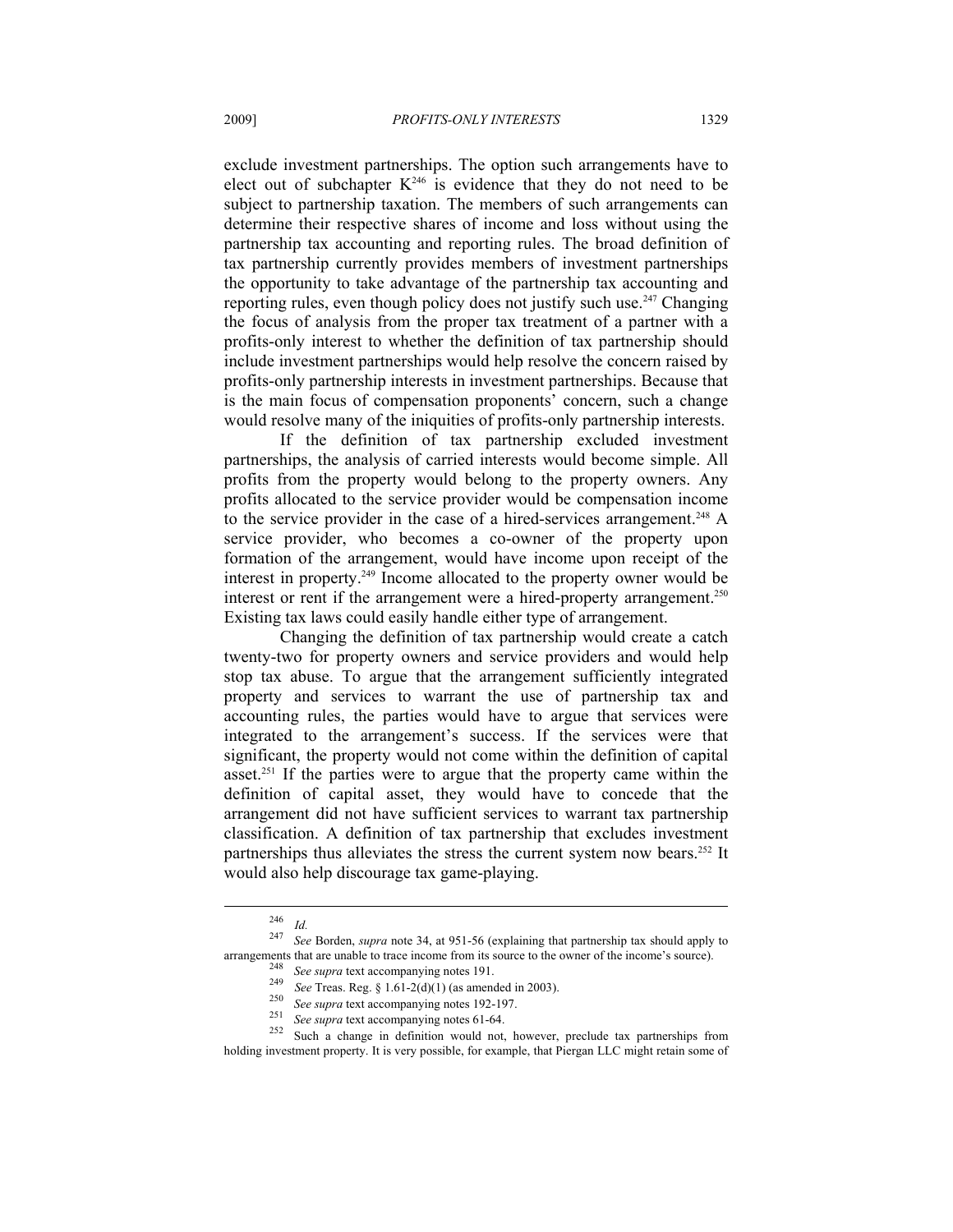#### 1330 *BROOKLYN LAW REVIEW* [Vol. 74:4

In contrast, a definition of tax partnership that excludes investment partnerships would not affect the tax treatment of profits-only partnership interests in services partnerships and property-services partnerships. The income of such partnerships derives from the combination of at least two persons' services or services and property.253 Tracing income from the source of such arrangements is impossible, $254$  so the members need the partnership tax accounting and reporting rules. The main issue with such arrangements would be the extent to which the service provider received a share of partnership profits for services performed in a non-partner capacity.<sup>255</sup> Partnership disregard helps distinguish between the different types of arrangements by focusing on the capacity in which a service provider provides services.

# V. CONCLUSION

 $\overline{a}$ 

Profits-only partnership interests present an inviting intellectual challenge for scholars and law makers but also create opportunities for tax game playing and abuse. This Article has demonstrated that proposed solutions requiring partnership disaggregation do not adequately solve the problem. First, partnership disaggregation ignores the nature of partnerships. Second, it threatens the integrity of partnership tax law and the application of other provisions of tax law. Third, it encourages tax game-playing. Thus, partnership disaggregation is not an attractive means for remedying the tax treatment of profits-only partnership interests.

Partnership disregard, on the other hand, presents a viable method for addressing profits-only partnership interests. Partnership disregard eliminates the inequity of the current rules, recognizes the nature of tax partnerships, and preserves the integrity of subchapter K without frustrating other areas of tax law. Intellectual attention should focus on establishing analytical tools for determining when a purported tax partnership should be disregarded and when a partner acts in a nonpartner capacity. An interest labeled "profits-only partnership interest" may be an employment arrangement loan, or lease, at least in

its earnings to acquire a capital asset, such as corporate stock. *See supra* text accompanying notes 148-149 (presenting the Piergan LLC facts). If the partnership did not actively trade the stock, it should qualify as a capital asset, and if the partnership were to later sell the stock, any gain from the stock should be capital gain. That gain should retain its character as it flows through from the partnership. One reason for distinguishing this situation from an investment partnership is that the economics of the arrangement between Piers and Morgan is so economically complicated that they would not form the arrangement merely to obtain capital gain preferences on some of the residual

earnings of the endeavor.<br><sup>253</sup> *See supra* Part II.A.1. (describing a services partnership as a combination of the services of two or more persons); *supra* Part II.A.2. (describing a property-services partnership as a combination of property and services of two or more persons). 254 *See* discussion *supra* Part II.C. (discussing the consequences of integrating services or

property and services). 255 *See supra* Part IV.B. (discussing partner/nonpartner capacity).